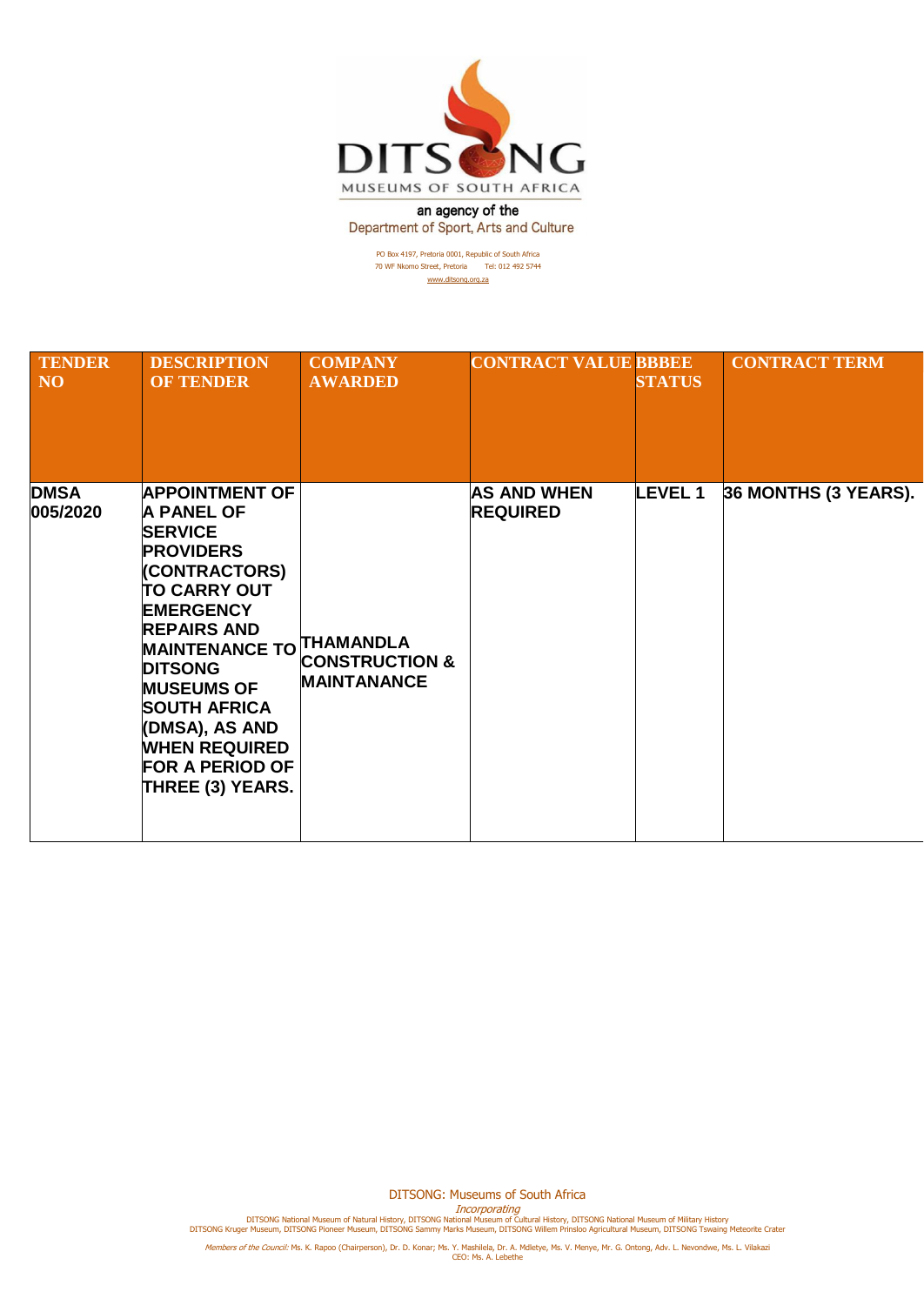| <b>DMSA</b><br>005/2020 | <b>APPOINTMENT OF</b><br><b>A PANEL OF</b><br><b>SERVICE</b><br><b>PROVIDERS</b><br>(CONTRACTORS)<br><b>TO CARRY OUT</b><br><b>EMERGENCY</b><br><b>REPAIRS AND</b><br>MAINTENANCE TO VUMILE<br><b>DITSONG</b><br><b>MUSEUMS OF</b><br><b>SOUTH AFRICA</b><br>(DMSA), AS AND<br><b>WHEN REQUIRED</b><br><b>FOR A PERIOD OF</b><br><b>THREE (3) YEARS.</b>    | <b>CONSULTING AND</b><br><b>PROJECTS</b> | <b>AS AND WHEN</b><br><b>REQUIRED</b> | <b>LEVEL 1</b> | 36 MONTHS (3 YEARS). |
|-------------------------|-------------------------------------------------------------------------------------------------------------------------------------------------------------------------------------------------------------------------------------------------------------------------------------------------------------------------------------------------------------|------------------------------------------|---------------------------------------|----------------|----------------------|
| <b>DMSA</b><br>005/2020 | <b>APPOINTMENT OF</b><br><b>A PANEL OF</b><br><b>SERVICE</b><br><b>PROVIDERS</b><br>(CONTRACTORS)<br><b>TO CARRY OUT</b><br><b>EMERGENCY</b><br><b>REPAIRS AND</b><br>MAINTENANCE TO MMASEKGAU<br><b>DITSONG</b><br><b>MUSEUMS OF</b><br><b>SOUTH AFRICA</b><br>(DMSA), AS AND<br><b>WHEN REQUIRED</b><br><b>FOR A PERIOD OF</b><br><b>THREE (3) YEARS.</b> | <b>TRADING</b><br><b>PROJECTS</b>        | <b>AS AND WHEN</b><br><b>REQUIRED</b> | <b>LEVEL 1</b> | 36 MONTHS (3 YEARS). |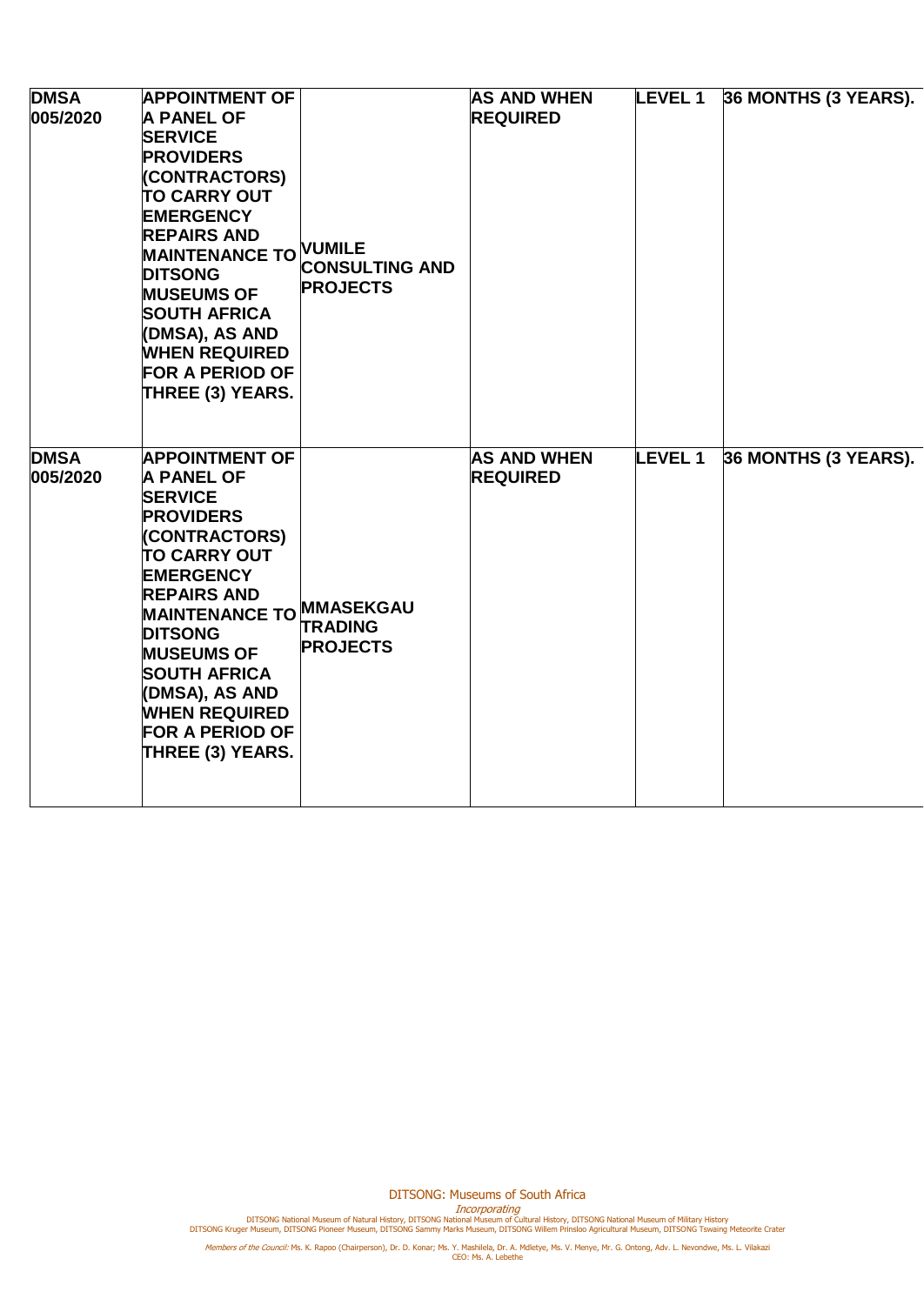| <b>DMSA</b><br>005/2020 | <b>APPOINTMENT OF</b><br><b>A PANEL OF</b><br><b>SERVICE</b><br><b>PROVIDERS</b><br>(CONTRACTORS)<br><b>TO CARRY OUT</b><br><b>EMERGENCY</b><br><b>REPAIRS AND</b><br>MAINTENANCE TO RIAPHELA<br><b>DITSONG</b><br><b>MUSEUMS OF</b><br><b>SOUTH AFRICA</b><br>(DMSA), AS AND<br><b>WHEN REQUIRED</b><br><b>FOR A PERIOD OF</b><br>THREE (3) YEARS.              | <b>GENERAL</b><br><b>SERVICES</b> | <b>AS AND WHEN</b><br><b>REQUIRED</b> | <b>LEVEL 1</b> | 36 MONTHS (3 YEARS). |
|-------------------------|------------------------------------------------------------------------------------------------------------------------------------------------------------------------------------------------------------------------------------------------------------------------------------------------------------------------------------------------------------------|-----------------------------------|---------------------------------------|----------------|----------------------|
| <b>DMSA</b><br>005/2020 | <b>APPOINTMENT OF</b><br><b>A PANEL OF</b><br><b>SERVICE</b><br><b>PROVIDERS</b><br><b>(CONTRACTORS)</b><br><b>TO CARRY OUT</b><br><b>EMERGENCY</b><br><b>REPAIRS AND</b><br><b>MAINTENANCE TO ITI AND</b><br><b>DITSONG</b><br><b>MUSEUMS OF</b><br><b>SOUTH AFRICA</b><br>(DMSA), AS AND<br><b>WHEN REQUIRED</b><br><b>FOR A PERIOD OF</b><br>THREE (3) YEARS. | <b>ASSOCIATES</b>                 | <b>AS AND WHEN</b><br><b>REQUIRED</b> | <b>LEVEL 1</b> | 36 MONTHS (3 YEARS). |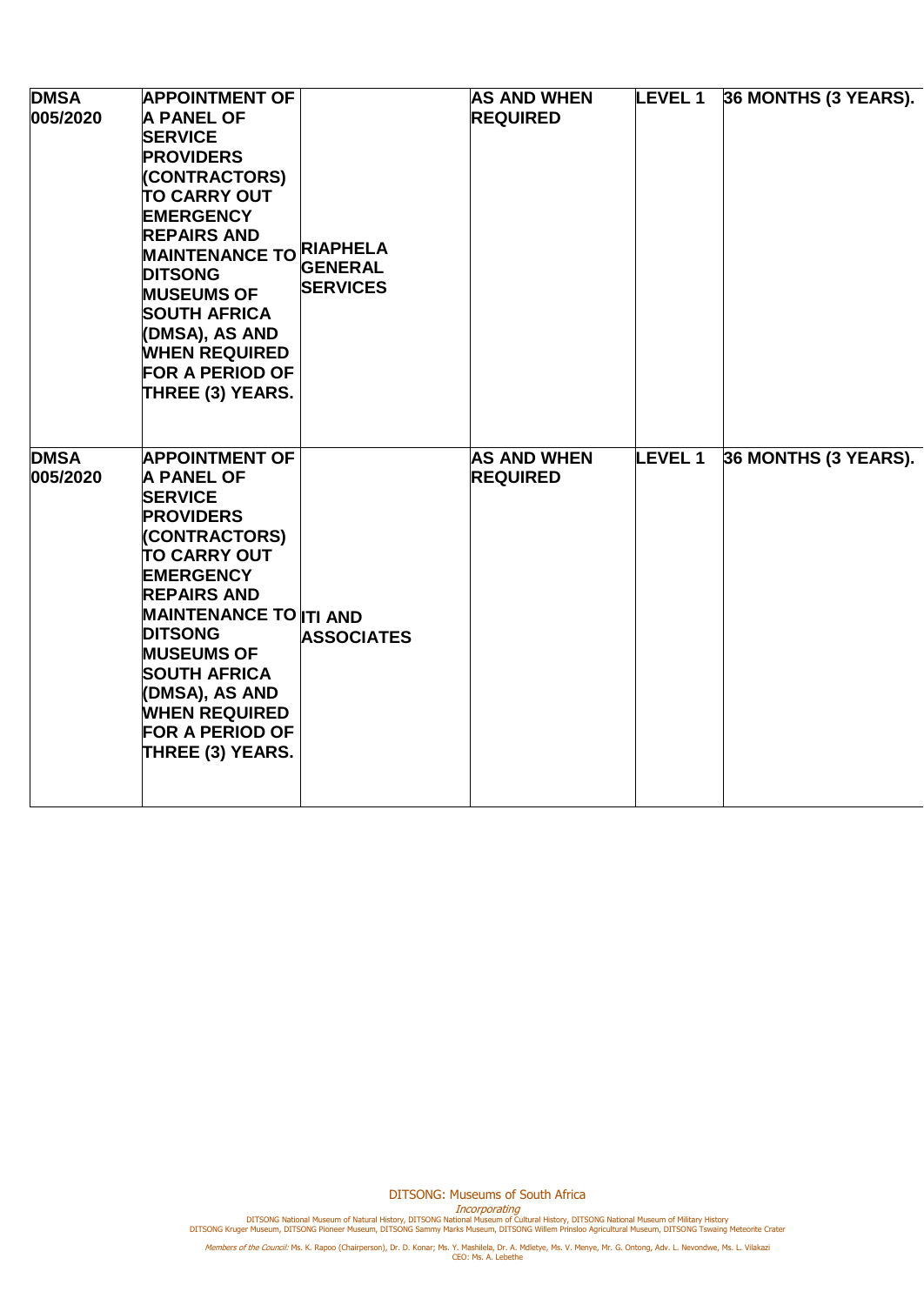| <b>DMSA</b><br>005/2020 | <b>APPOINTMENT OF</b><br><b>A PANEL OF</b><br><b>SERVICE</b><br><b>PROVIDERS</b><br>(CONTRACTORS)<br><b>TO CARRY OUT</b><br><b>EMERGENCY</b><br><b>REPAIRS AND</b><br><b>MAINTENANCE TO</b><br><b>DITSONG</b><br><b>MUSEUMS OF</b><br><b>SOUTH AFRICA</b><br>(DMSA), AS AND<br><b>WHEN REQUIRED</b><br><b>FOR A PERIOD OF</b><br>THREE (3) YEARS.           | <b>BATSINI</b>                         | <b>AS AND WHEN</b><br><b>REQUIRED</b> | <b>LEVEL 1</b> | 36 MONTHS (3 YEARS). |
|-------------------------|-------------------------------------------------------------------------------------------------------------------------------------------------------------------------------------------------------------------------------------------------------------------------------------------------------------------------------------------------------------|----------------------------------------|---------------------------------------|----------------|----------------------|
| <b>DMSA</b><br>005/2020 | <b>APPOINTMENT OF</b><br><b>A PANEL OF</b><br><b>SERVICE</b><br><b>PROVIDERS</b><br>(CONTRACTORS)<br><b>TO CARRY OUT</b><br><b>EMERGENCY</b><br><b>REPAIRS AND</b><br>MAINTENANCE TO BHEKANANI<br><b>DITSONG</b><br><b>MUSEUMS OF</b><br><b>SOUTH AFRICA</b><br>(DMSA), AS AND<br><b>WHEN REQUIRED</b><br><b>FOR A PERIOD OF</b><br><b>THREE (3) YEARS.</b> | <b>BUILDING</b><br><b>CONSTRUCTION</b> | <b>AS AND WHEN</b><br><b>REQUIRED</b> | <b>LEVEL 1</b> | 36 MONTHS (3 YEARS). |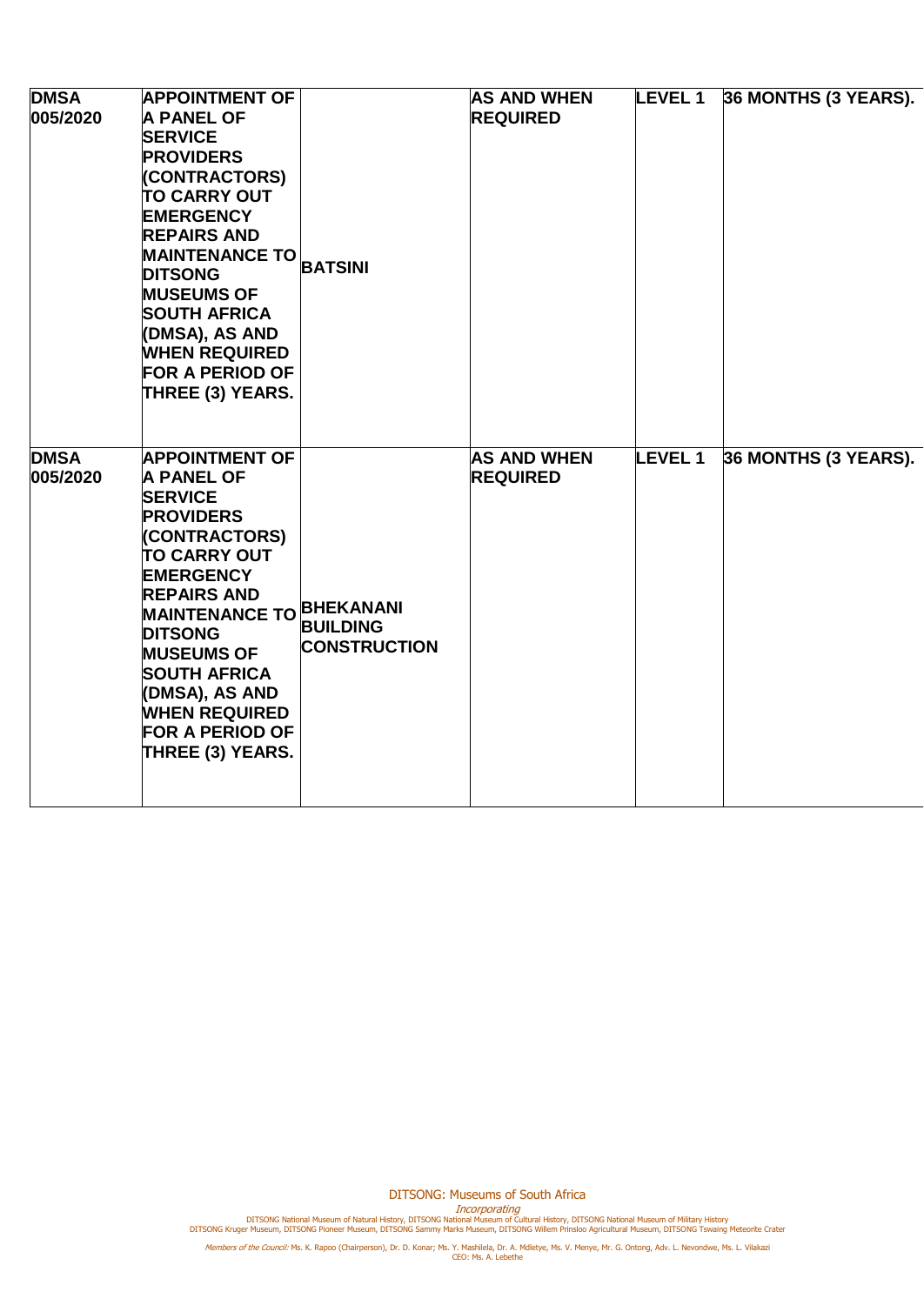| <b>DMSA</b><br>005/2020 | <b>APPOINTMENT OF</b><br><b>A PANEL OF</b><br><b>SERVICE</b><br><b>PROVIDERS</b><br>(CONTRACTORS)<br><b>TO CARRY OUT</b><br><b>EMERGENCY</b><br><b>REPAIRS AND</b><br><b>DITSONG</b><br><b>MUSEUMS OF</b><br><b>SOUTH AFRICA</b><br>(DMSA), AS AND<br><b>WHEN REQUIRED</b><br><b>FOR A PERIOD OF</b><br><b>THREE (3) YEARS.</b>                           | <b>MAINTENANCE TO SELOBA BUSINESS</b><br><b>ENTERPRISE</b> | <b>AS AND WHEN</b><br><b>REQUIRED</b> | <b>LEVEL 1</b> | 36 MONTHS (3 YEARS). |
|-------------------------|-----------------------------------------------------------------------------------------------------------------------------------------------------------------------------------------------------------------------------------------------------------------------------------------------------------------------------------------------------------|------------------------------------------------------------|---------------------------------------|----------------|----------------------|
| <b>DMSA</b><br>005/2020 | <b>APPOINTMENT OF</b><br><b>A PANEL OF</b><br><b>SERVICE</b><br><b>PROVIDERS</b><br>(CONTRACTORS)<br><b>TO CARRY OUT</b><br><b>EMERGENCY</b><br><b>REPAIRS AND</b><br>MAINTENANCE TO DEUT 28<br><b>DITSONG</b><br><b>MUSEUMS OF</b><br><b>SOUTH AFRICA</b><br>(DMSA), AS AND<br><b>WHEN REQUIRED</b><br><b>FOR A PERIOD OF</b><br><b>THREE (3) YEARS.</b> |                                                            | <b>AS AND WHEN</b><br><b>REQUIRED</b> | <b>LEVEL1</b>  | 36 MONTHS (3 YEARS). |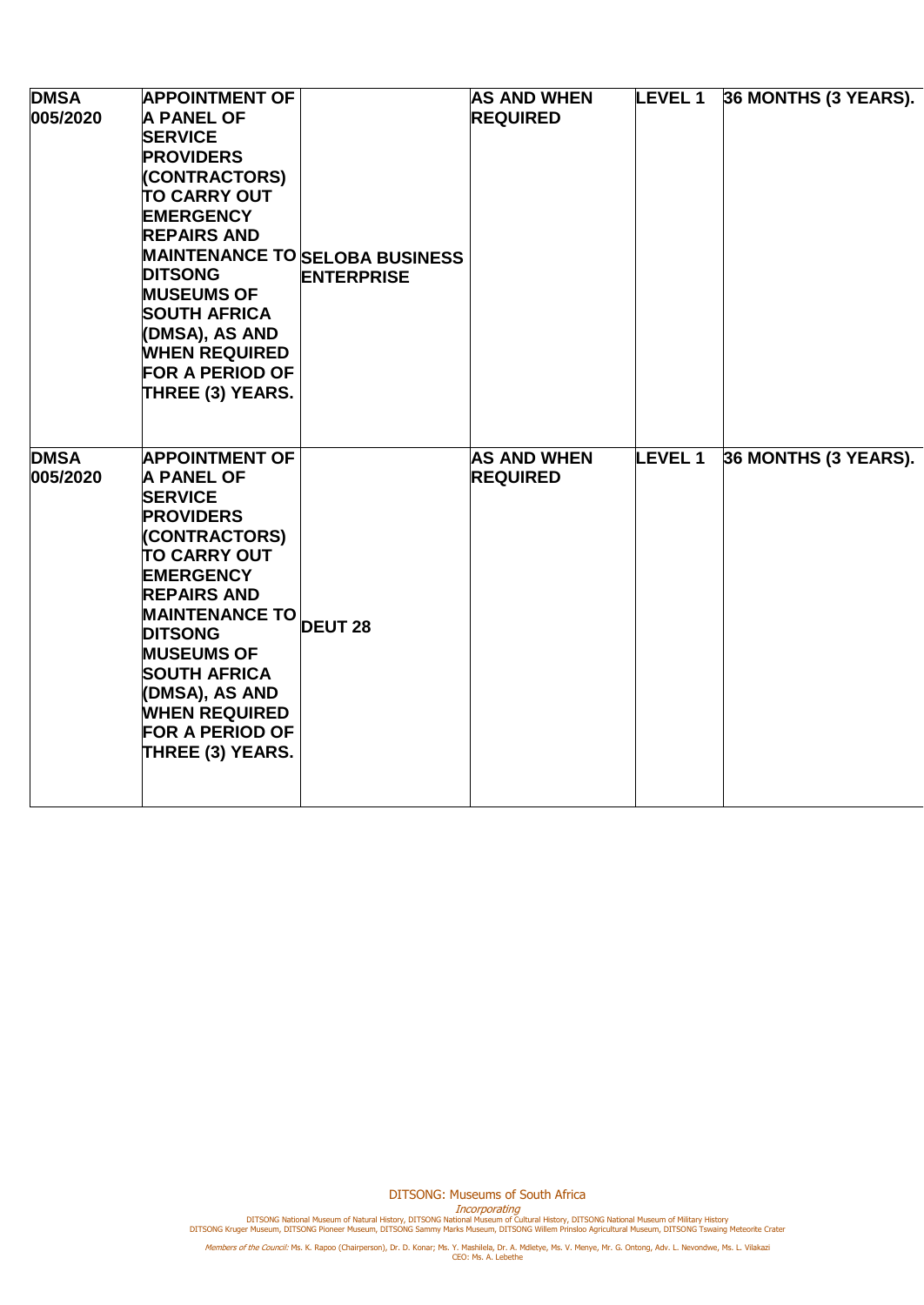| <b>DMSA</b><br>005/2020 | <b>APPOINTMENT OF</b><br><b>A PANEL OF</b><br><b>SERVICE</b><br><b>PROVIDERS</b><br>(CONTRACTORS)<br><b>TO CARRY OUT</b><br><b>EMERGENCY</b><br><b>REPAIRS AND</b><br><b>MAINTENANCE TO</b><br><b>DITSONG</b><br><b>MUSEUMS OF</b><br><b>SOUTH AFRICA</b><br>(DMSA), AS AND<br><b>WHEN REQUIRED</b><br><b>FOR A PERIOD OF</b><br>THREE (3) YEARS.         | <b>NELLCON (PTY LTD</b> | <b>AS AND WHEN</b><br><b>REQUIRED</b> | <b>LEVEL 1</b> | 36 MONTHS (3 YEARS). |
|-------------------------|-----------------------------------------------------------------------------------------------------------------------------------------------------------------------------------------------------------------------------------------------------------------------------------------------------------------------------------------------------------|-------------------------|---------------------------------------|----------------|----------------------|
| <b>DMSA</b><br>005/2020 | <b>APPOINTMENT OF</b><br><b>A PANEL OF</b><br><b>SERVICE</b><br><b>PROVIDERS</b><br>(CONTRACTORS)<br><b>TO CARRY OUT</b><br><b>EMERGENCY</b><br><b>REPAIRS AND</b><br><b>MAINTENANCE TO XIGOMBE</b><br><b>DITSONG</b><br><b>MUSEUMS OF</b><br><b>SOUTH AFRICA</b><br>(DMSA), AS AND<br><b>WHEN REQUIRED</b><br><b>FOR A PERIOD OF</b><br>THREE (3) YEARS. | <b>HOLDINGS</b>         | <b>AS AND WHEN</b><br><b>REQUIRED</b> | <b>LEVEL 1</b> | 36 MONTHS (3 YEARS). |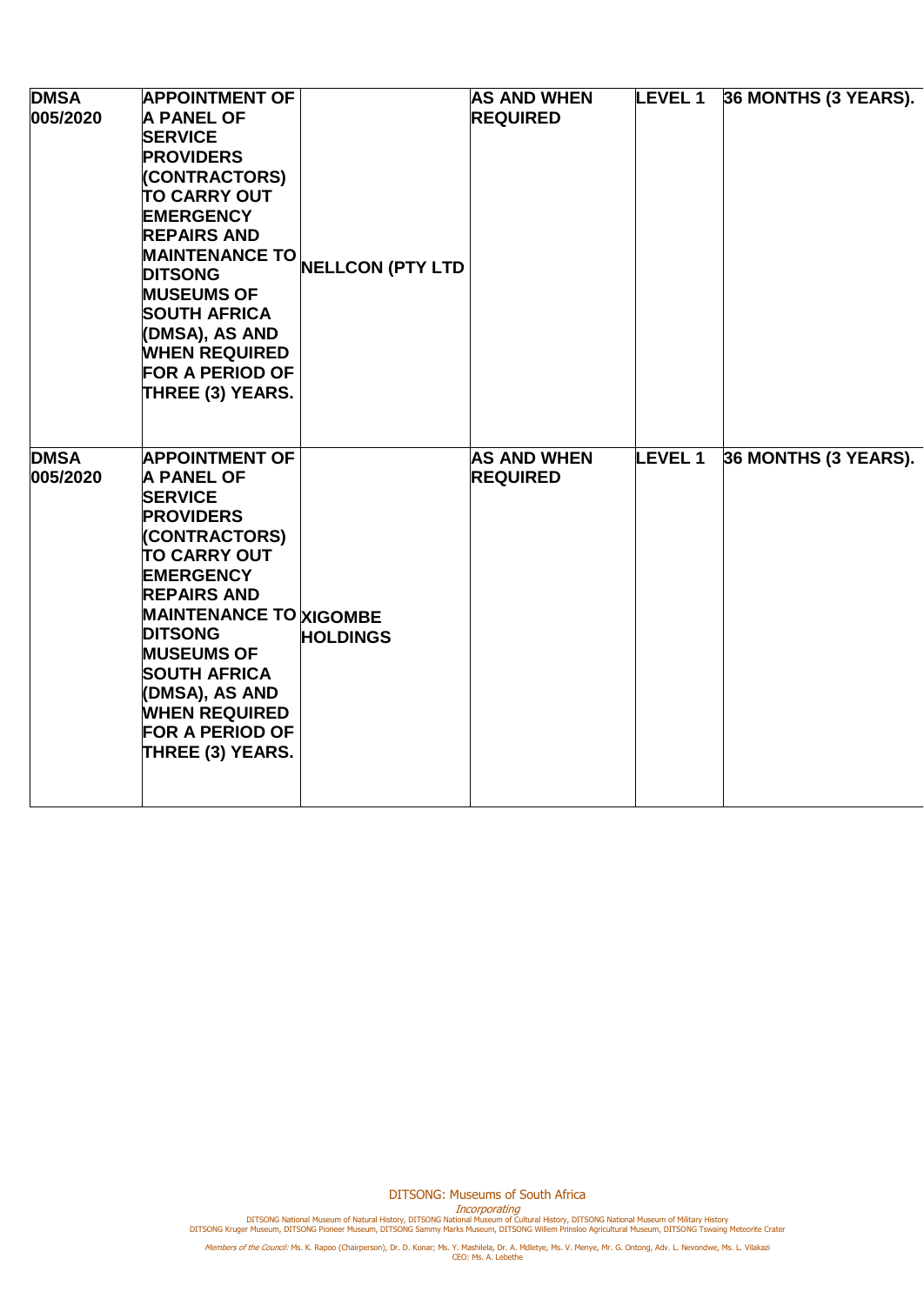| <b>DMSA</b><br>005/2020 | <b>APPOINTMENT OF</b><br><b>A PANEL OF</b><br><b>SERVICE</b><br><b>PROVIDERS</b><br>(CONTRACTORS)<br><b>TO CARRY OUT</b><br><b>EMERGENCY</b><br><b>REPAIRS AND</b><br><b>MAINTENANCE TO JOEY MARANG</b><br><b>DITSONG</b><br><b>MUSEUMS OF</b><br><b>SOUTH AFRICA</b><br>(DMSA), AS AND<br><b>WHEN REQUIRED</b><br><b>FOR A PERIOD OF</b><br>THREE (3) YEARS. | <b>PROJECTS</b>                                      | <b>AS AND WHEN</b><br><b>REQUIRED</b> | <b>LEVEL 1</b> | 36 MONTHS (3 YEARS). |
|-------------------------|---------------------------------------------------------------------------------------------------------------------------------------------------------------------------------------------------------------------------------------------------------------------------------------------------------------------------------------------------------------|------------------------------------------------------|---------------------------------------|----------------|----------------------|
| <b>DMSA</b><br>005/2020 | <b>APPOINTMENT OF</b><br><b>A PANEL OF</b><br><b>SERVICE</b><br><b>PROVIDERS</b><br>(CONTRACTORS)<br><b>TO CARRY OUT</b><br><b>EMERGENCY</b><br><b>REPAIRS AND</b><br><b>DITSONG</b><br><b>MUSEUMS OF</b><br><b>SOUTH AFRICA</b><br>(DMSA), AS AND<br><b>WHEN REQUIRED</b><br><b>FOR A PERIOD OF</b><br>THREE (3) YEARS.                                      | <b>MAINTENANCE TO TLOU KHAYA (PTY)</b><br><b>LTD</b> | <b>AS AND WHEN</b><br><b>REQUIRED</b> | <b>LEVEL 1</b> | 36 MONTHS (3 YEARS). |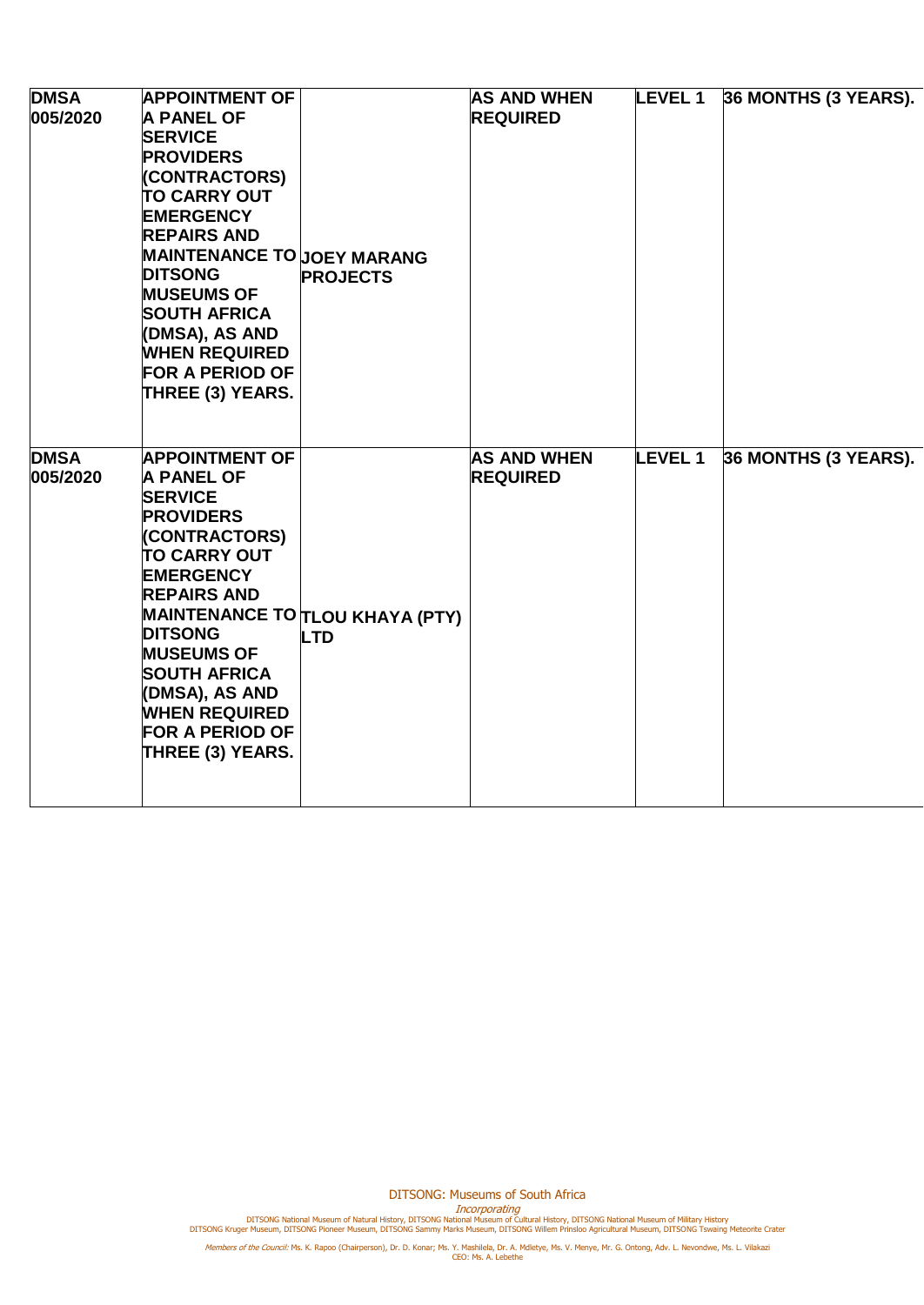| <b>DMSA</b><br>005/2020 | <b>APPOINTMENT OF</b><br><b>A PANEL OF</b><br><b>SERVICE</b><br><b>PROVIDERS</b><br>(CONTRACTORS)<br><b>TO CARRY OUT</b><br><b>EMERGENCY</b><br><b>REPAIRS AND</b><br><b>MAINTENANCE TO SKYNET</b><br><b>DITSONG</b><br><b>MUSEUMS OF</b><br><b>SOUTH AFRICA</b><br>(DMSA), AS AND<br><b>WHEN REQUIRED</b><br><b>FOR A PERIOD OF</b><br>THREE (3) YEARS. | <b>COMMUNICATIONS</b>                                                   | <b>AS AND WHEN</b><br><b>REQUIRED</b> | <b>LEVEL 1</b> | 36 MONTHS (3 YEARS). |
|-------------------------|----------------------------------------------------------------------------------------------------------------------------------------------------------------------------------------------------------------------------------------------------------------------------------------------------------------------------------------------------------|-------------------------------------------------------------------------|---------------------------------------|----------------|----------------------|
| <b>DMSA</b><br>005/2020 | <b>APPOINTMENT OF</b><br><b>A PANEL OF</b><br><b>SERVICE</b><br><b>PROVIDERS</b><br>(CONTRACTORS)<br><b>TO CARRY OUT</b><br><b>EMERGENCY</b><br><b>REPAIRS AND</b><br><b>DITSONG</b><br><b>MUSEUMS OF</b><br><b>SOUTH AFRICA</b><br>(DMSA), AS AND<br><b>WHEN REQUIRED</b><br><b>FOR A PERIOD OF</b><br>THREE (3) YEARS.                                 | MAINTENANCE TO MDAWINI PROJECT<br><b>AND HOME</b><br><b>IMPROVEMENT</b> | <b>AS AND WHEN</b><br><b>REQUIRED</b> | <b>LEVEL 1</b> | 36 MONTHS (3 YEARS). |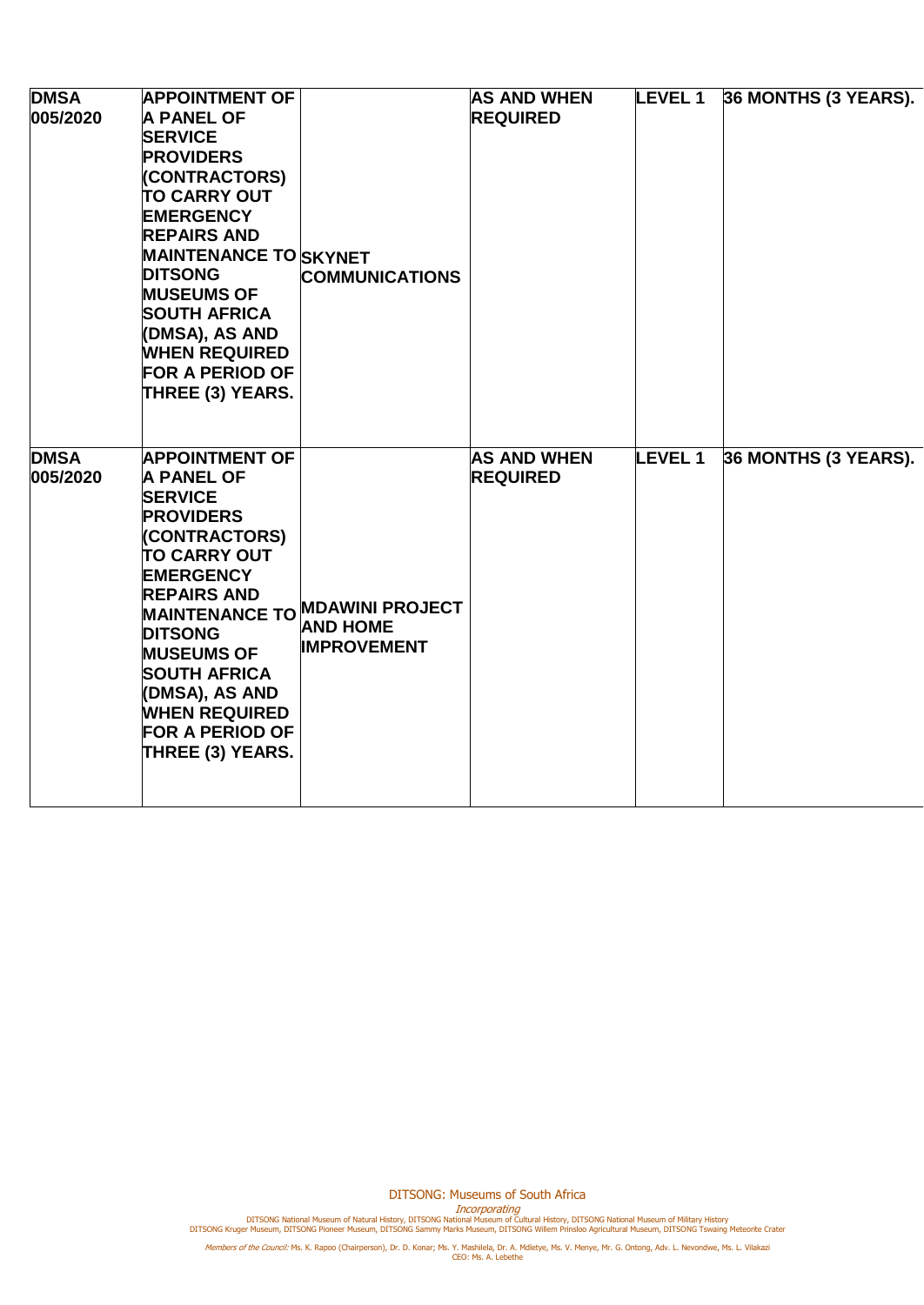| <b>DMSA</b><br>005/2020 | <b>APPOINTMENT OF</b><br><b>A PANEL OF</b><br><b>SERVICE</b><br><b>PROVIDERS</b><br>(CONTRACTORS)<br><b>TO CARRY OUT</b><br><b>EMERGENCY</b><br><b>REPAIRS AND</b><br><b>MAINTENANCE TO METSWEDI</b><br><b>DITSONG</b><br><b>MUSEUMS OF</b><br><b>SOUTH AFRICA</b><br>(DMSA), AS AND<br><b>WHEN REQUIRED</b><br><b>FOR A PERIOD OF</b><br>THREE (3) YEARS.       | <b>INVESTMENT</b>               | <b>AS AND WHEN</b><br><b>REQUIRED</b> | <b>LEVEL 1</b> | 36 MONTHS (3 YEARS). |
|-------------------------|------------------------------------------------------------------------------------------------------------------------------------------------------------------------------------------------------------------------------------------------------------------------------------------------------------------------------------------------------------------|---------------------------------|---------------------------------------|----------------|----------------------|
| <b>DMSA</b><br>005/2020 | <b>APPOINTMENT OF</b><br><b>A PANEL OF</b><br><b>SERVICE</b><br><b>PROVIDERS</b><br>(CONTRACTORS)<br><b>TO CARRY OUT</b><br><b>EMERGENCY</b><br><b>REPAIRS AND</b><br>MAINTENANCE TO MAGISTRA VITAE<br><b>DITSONG</b><br><b>MUSEUMS OF</b><br><b>SOUTH AFRICA</b><br>(DMSA), AS AND<br><b>WHEN REQUIRED</b><br><b>FOR A PERIOD OF</b><br><b>THREE (3) YEARS.</b> | <b>INVESTMENTS</b><br>(PTY) LTD | <b>AS AND WHEN</b><br><b>REQUIRED</b> | <b>LEVEL 1</b> | 36 MONTHS (3 YEARS). |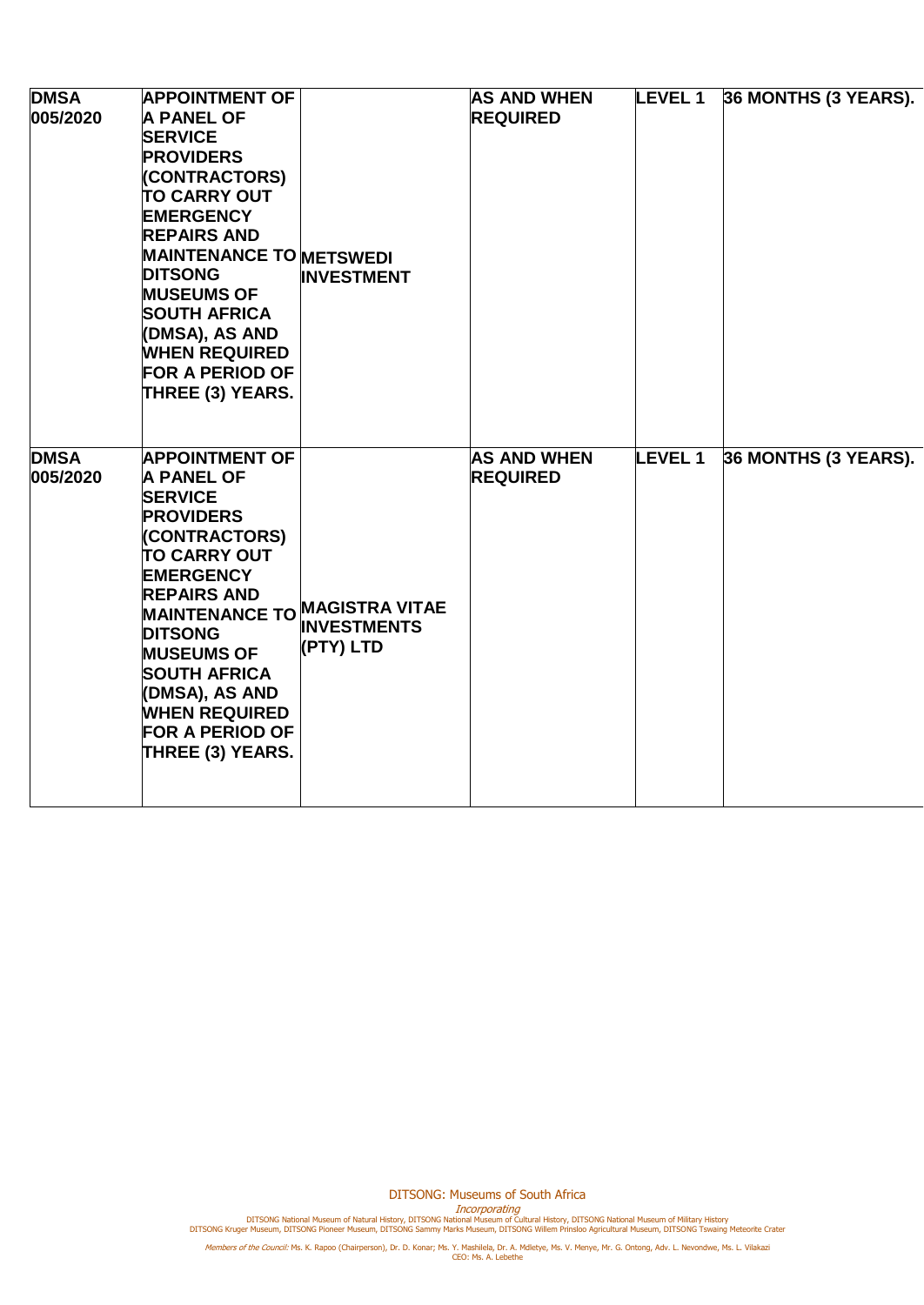| <b>DMSA</b><br>005/2020 | <b>APPOINTMENT OF</b><br><b>A PANEL OF</b><br><b>SERVICE</b><br><b>PROVIDERS</b><br>(CONTRACTORS)<br><b>TO CARRY OUT</b><br><b>EMERGENCY</b><br><b>REPAIRS AND</b><br><b>MAINTENANCE TO</b><br><b>DITSONG</b><br><b>MUSEUMS OF</b><br><b>SOUTH AFRICA</b><br>(DMSA), AS AND<br><b>WHEN REQUIRED</b><br><b>FOR A PERIOD OF</b><br>THREE (3) YEARS. | <b>CHE2TER TRADING</b> | <b>AS AND WHEN</b><br><b>REQUIRED</b> | <b>LEVEL 1</b> | 36 MONTHS (3 YEARS). |
|-------------------------|---------------------------------------------------------------------------------------------------------------------------------------------------------------------------------------------------------------------------------------------------------------------------------------------------------------------------------------------------|------------------------|---------------------------------------|----------------|----------------------|
| <b>DMSA</b><br>005/2020 | <b>APPOINTMENT OF</b><br><b>A PANEL OF</b><br><b>SERVICE</b><br><b>PROVIDERS</b><br>(CONTRACTORS)<br><b>TO CARRY OUT</b><br><b>EMERGENCY</b><br><b>REPAIRS AND</b><br><b>MAINTENANCE TO</b><br><b>DITSONG</b><br><b>MUSEUMS OF</b><br><b>SOUTH AFRICA</b><br>(DMSA), AS AND<br><b>WHEN REQUIRED</b><br><b>FOR A PERIOD OF</b><br>THREE (3) YEARS. | <b>EPAFRAS TRADING</b> | <b>AS AND WHEN</b><br><b>REQUIRED</b> | <b>LEVEL 1</b> | 36 MONTHS (3 YEARS). |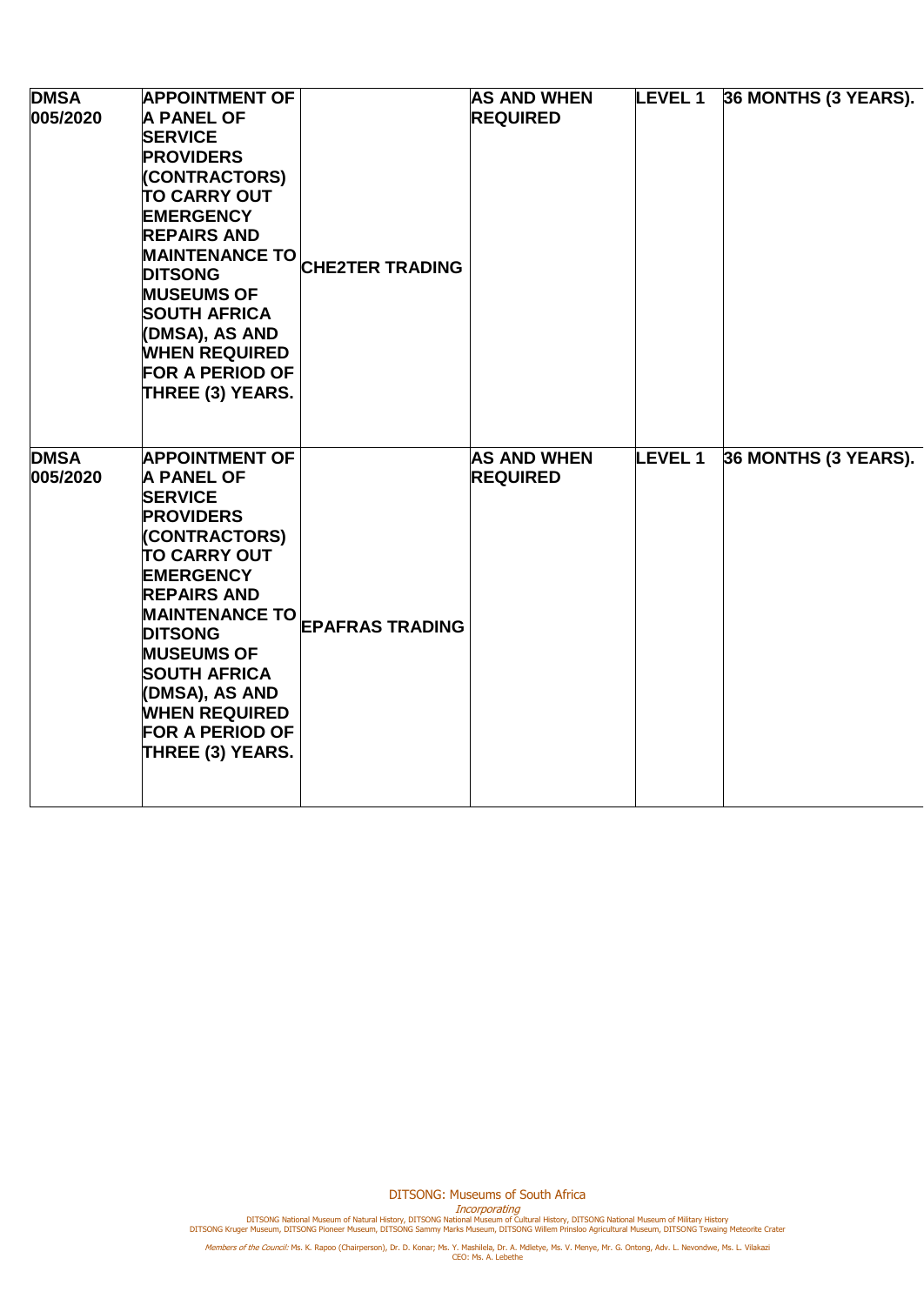| <b>DMSA</b><br>005/2020 | <b>APPOINTMENT OF</b><br><b>A PANEL OF</b><br><b>SERVICE</b><br><b>PROVIDERS</b><br>(CONTRACTORS)<br><b>TO CARRY OUT</b><br><b>EMERGENCY</b><br><b>REPAIRS AND</b><br>MAINTENANCE TO MALINDO CIVIL<br><b>DITSONG</b><br><b>MUSEUMS OF</b><br><b>SOUTH AFRICA</b><br>(DMSA), AS AND<br><b>WHEN REQUIRED</b><br><b>FOR A PERIOD OF</b><br>THREE (3) YEARS. | <b>AND</b><br><b>CONSTRUCTION</b> | <b>AS AND WHEN</b><br><b>REQUIRED</b> | <b>LEVEL 1</b> | 36 MONTHS (3 YEARS). |
|-------------------------|----------------------------------------------------------------------------------------------------------------------------------------------------------------------------------------------------------------------------------------------------------------------------------------------------------------------------------------------------------|-----------------------------------|---------------------------------------|----------------|----------------------|
| <b>DMSA</b><br>005/2020 | <b>APPOINTMENT OF</b><br><b>A PANEL OF</b><br><b>SERVICE</b><br><b>PROVIDERS</b><br>(CONTRACTORS)<br><b>TO CARRY OUT</b><br><b>EMERGENCY</b><br><b>REPAIRS AND</b><br><b>MAINTENANCE TO</b><br><b>DITSONG</b><br><b>MUSEUMS OF</b><br><b>SOUTH AFRICA</b><br>(DMSA), AS AND<br><b>WHEN REQUIRED</b><br><b>FOR A PERIOD OF</b><br><b>THREE (3) YEARS.</b> | <b>COMATSI CIRCLE</b>             | <b>AS AND WHEN</b><br><b>REQUIRED</b> | <b>LEVEL 1</b> | 36 MONTHS (3 YEARS). |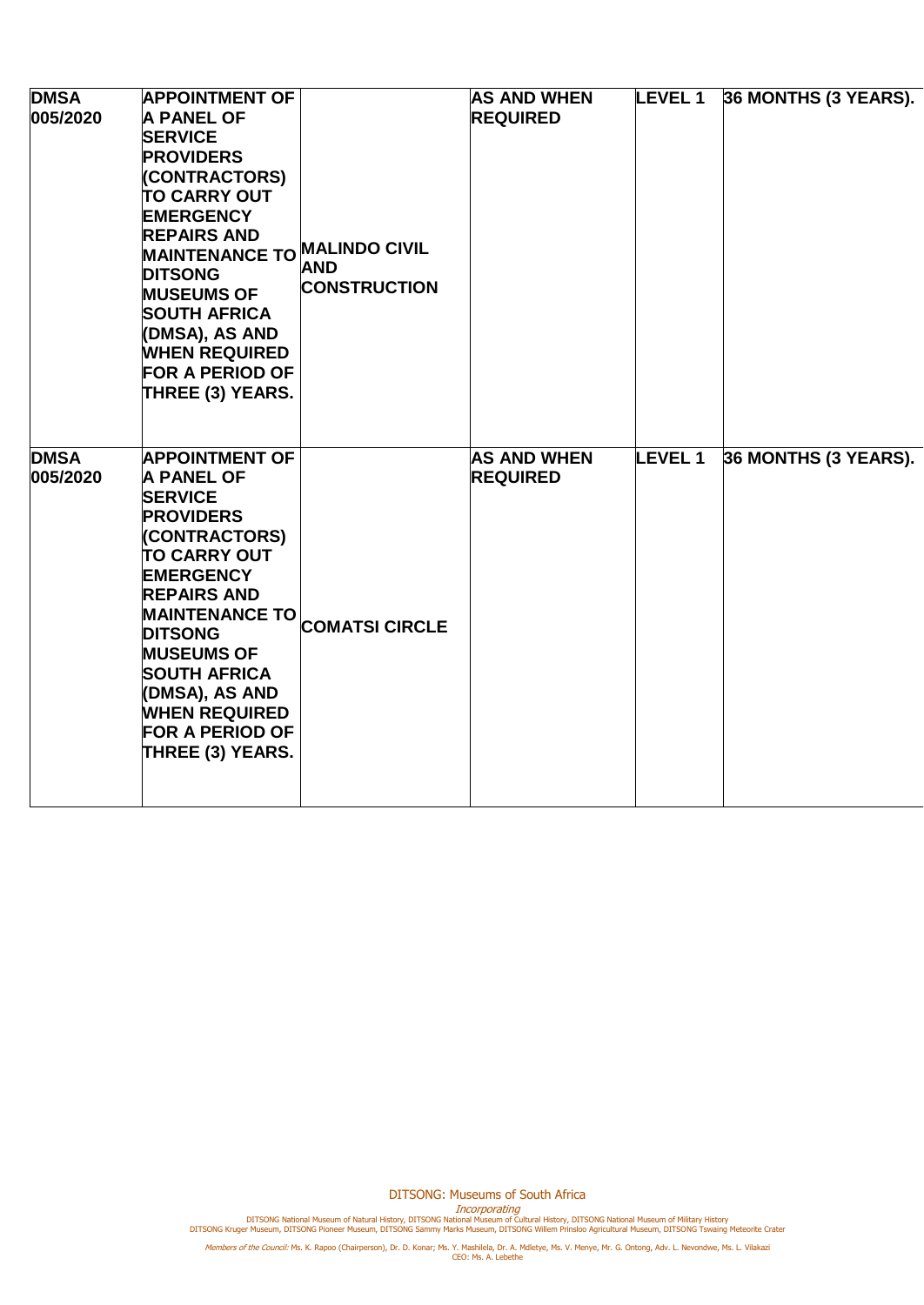| <b>DMSA</b><br>005/2020 | <b>APPOINTMENT OF</b><br><b>A PANEL OF</b><br><b>SERVICE</b><br><b>PROVIDERS</b><br>(CONTRACTORS)<br><b>TO CARRY OUT</b><br><b>EMERGENCY</b><br><b>REPAIRS AND</b><br><b>DITSONG</b><br><b>MUSEUMS OF</b><br><b>SOUTH AFRICA</b><br>(DMSA), AS AND<br><b>WHEN REQUIRED</b><br><b>FOR A PERIOD OF</b><br>THREE (3) YEARS.                                   | <b>MAINTENANCE TO BENEDITIONS (PTY)</b><br><b>LTD</b> | <b>AS AND WHEN</b><br><b>REQUIRED</b> | LEVEL 1 36 MONTHS (3 YEARS). |
|-------------------------|------------------------------------------------------------------------------------------------------------------------------------------------------------------------------------------------------------------------------------------------------------------------------------------------------------------------------------------------------------|-------------------------------------------------------|---------------------------------------|------------------------------|
| <b>DMSA</b><br>005/2020 | <b>APPOINTMENT OF</b><br><b>A PANEL OF</b><br><b>SERVICE</b><br><b>PROVIDERS</b><br>(CONTRACTORS)<br><b>TO CARRY OUT</b><br><b>EMERGENCY</b><br><b>REPAIRS AND</b><br><b>MAINTENANCE TO IMBAWULA</b><br><b>DITSONG</b><br><b>MUSEUMS OF</b><br><b>SOUTH AFRICA</b><br>(DMSA), AS AND<br><b>WHEN REQUIRED</b><br><b>FOR A PERIOD OF</b><br>THREE (3) YEARS. | <b>TRADING</b>                                        | <b>AS AND WHEN</b><br><b>REQUIRED</b> | LEVEL 1 36 MONTHS (3 YEARS). |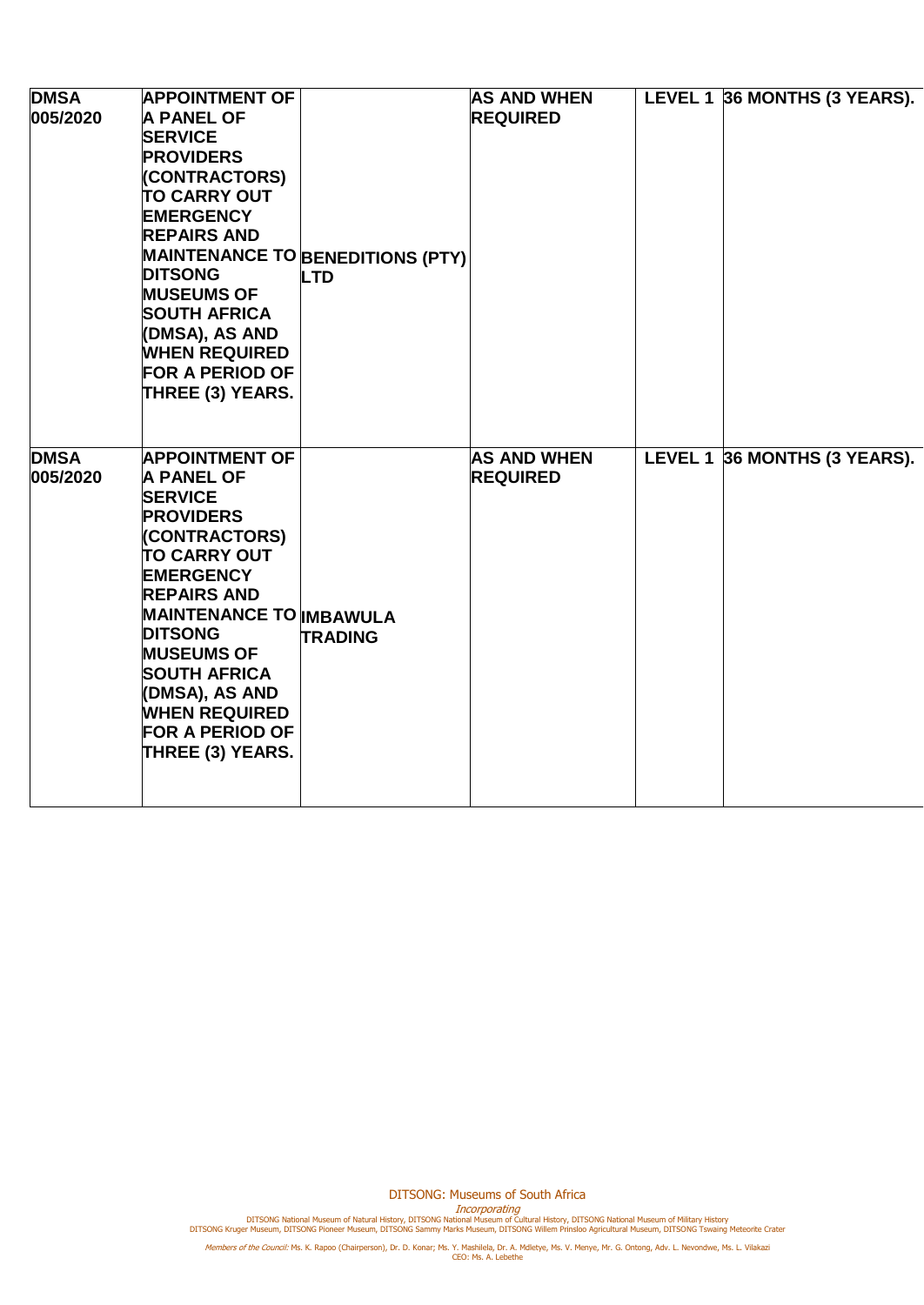| <b>DMSA</b><br>005/2020 | <b>APPOINTMENT OF</b><br><b>A PANEL OF</b><br><b>SERVICE</b><br><b>PROVIDERS</b><br>(CONTRACTORS)<br><b>TO CARRY OUT</b><br><b>EMERGENCY</b><br><b>REPAIRS AND</b><br><b>MAINTENANCE TO BLACKCHERRY</b><br><b>DITSONG</b><br><b>MUSEUMS OF</b><br><b>SOUTH AFRICA</b><br>(DMSA), AS AND<br><b>WHEN REQUIRED</b><br><b>FOR A PERIOD OF</b><br>THREE (3) YEARS. | <b>TRADING</b>          | <b>AS AND WHEN</b><br><b>REQUIRED</b> | LEVEL 1 36 MONTHS (3 YEARS). |
|-------------------------|---------------------------------------------------------------------------------------------------------------------------------------------------------------------------------------------------------------------------------------------------------------------------------------------------------------------------------------------------------------|-------------------------|---------------------------------------|------------------------------|
| <b>DMSA</b><br>005/2020 | <b>APPOINTMENT OF</b><br><b>A PANEL OF</b><br><b>SERVICE</b><br><b>PROVIDERS</b><br>(CONTRACTORS)<br><b>TO CARRY OUT</b><br><b>EMERGENCY</b><br><b>REPAIRS AND</b><br><b>MAINTENANCE TO NONJABULO</b><br><b>DITSONG</b><br><b>MUSEUMS OF</b><br><b>SOUTH AFRICA</b><br>(DMSA), AS AND<br><b>WHEN REQUIRED</b><br><b>FOR A PERIOD OF</b><br>THREE (3) YEARS.   | <b>ZINHLE'S PROJECT</b> | <b>AS AND WHEN</b><br><b>REQUIRED</b> | LEVEL 1 36 MONTHS (3 YEARS). |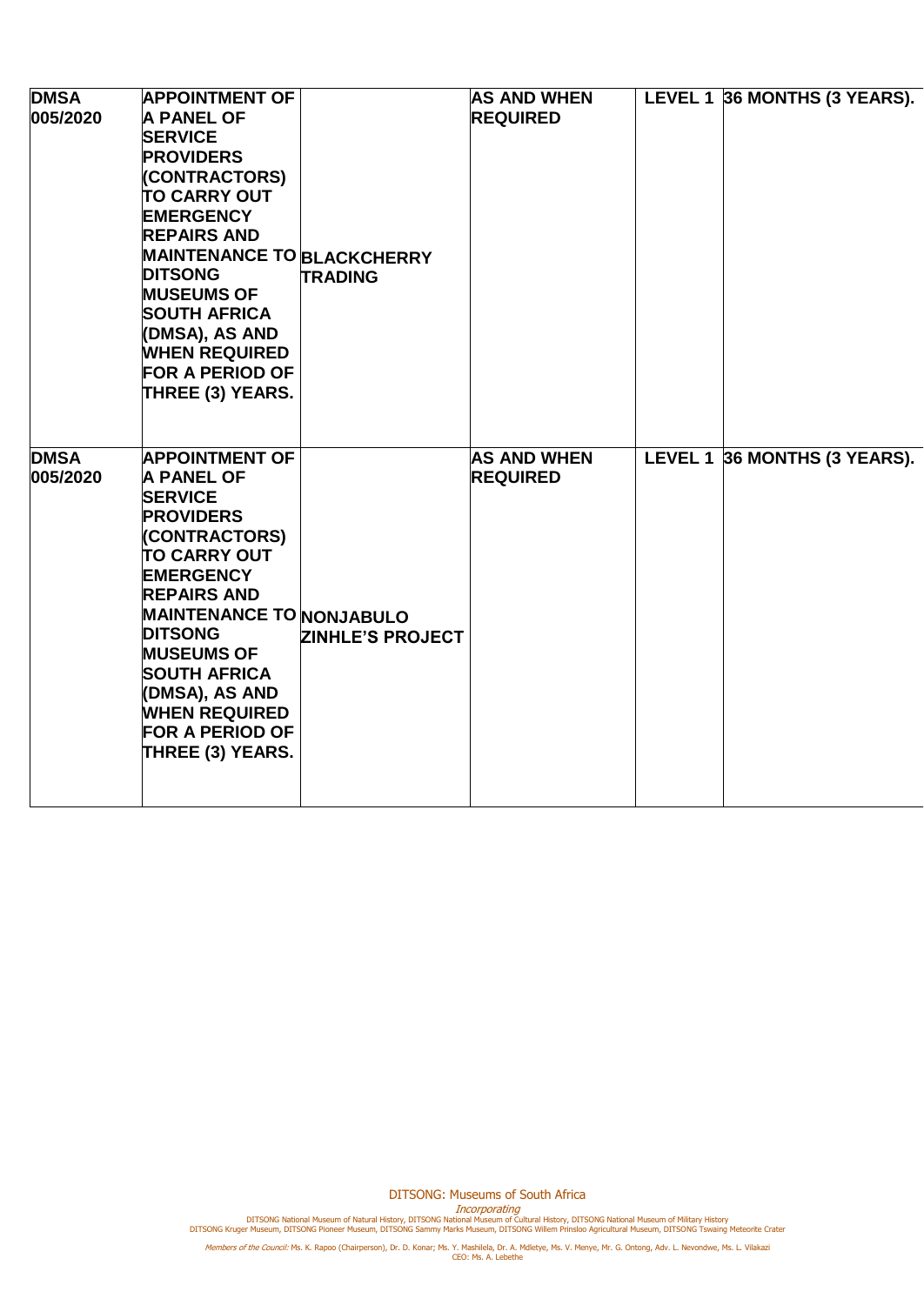| <b>DMSA</b><br>005/2020 | <b>APPOINTMENT OF</b><br><b>A PANEL OF</b><br><b>SERVICE</b><br><b>PROVIDERS</b><br>(CONTRACTORS)<br><b>TO CARRY OUT</b><br><b>EMERGENCY</b><br><b>REPAIRS AND</b><br><b>MAINTENANCE TO</b><br><b>DITSONG</b><br><b>MUSEUMS OF</b><br><b>SOUTH AFRICA</b><br>(DMSA), AS AND<br><b>WHEN REQUIRED</b><br><b>FOR A PERIOD OF</b><br>THREE (3) YEARS.                      | <b>N-M JUNIOR</b>                                          | <b>AS AND WHEN</b><br><b>REQUIRED</b> | LEVEL 1 36 MONTHS (3 YEARS). |
|-------------------------|------------------------------------------------------------------------------------------------------------------------------------------------------------------------------------------------------------------------------------------------------------------------------------------------------------------------------------------------------------------------|------------------------------------------------------------|---------------------------------------|------------------------------|
| <b>DMSA</b><br>005/2020 | <b>APPOINTMENT OF</b><br><b>A PANEL OF</b><br><b>SERVICE</b><br><b>PROVIDERS</b><br>(CONTRACTORS)<br><b>TO CARRY OUT</b><br><b>EMERGENCY</b><br><b>REPAIRS AND</b><br><b>MAINTENANCE TO ENGINEERS AND</b><br><b>DITSONG</b><br><b>MUSEUMS OF</b><br><b>SOUTH AFRICA</b><br>(DMSA), AS AND<br><b>WHEN REQUIRED</b><br><b>FOR A PERIOD OF</b><br><b>THREE (3) YEARS.</b> | <b>KKN CONSULTING</b><br><b>PROJECT</b><br><b>MANAGERS</b> | <b>AS AND WHEN</b><br><b>REQUIRED</b> | LEVEL 1 36 MONTHS (3 YEARS). |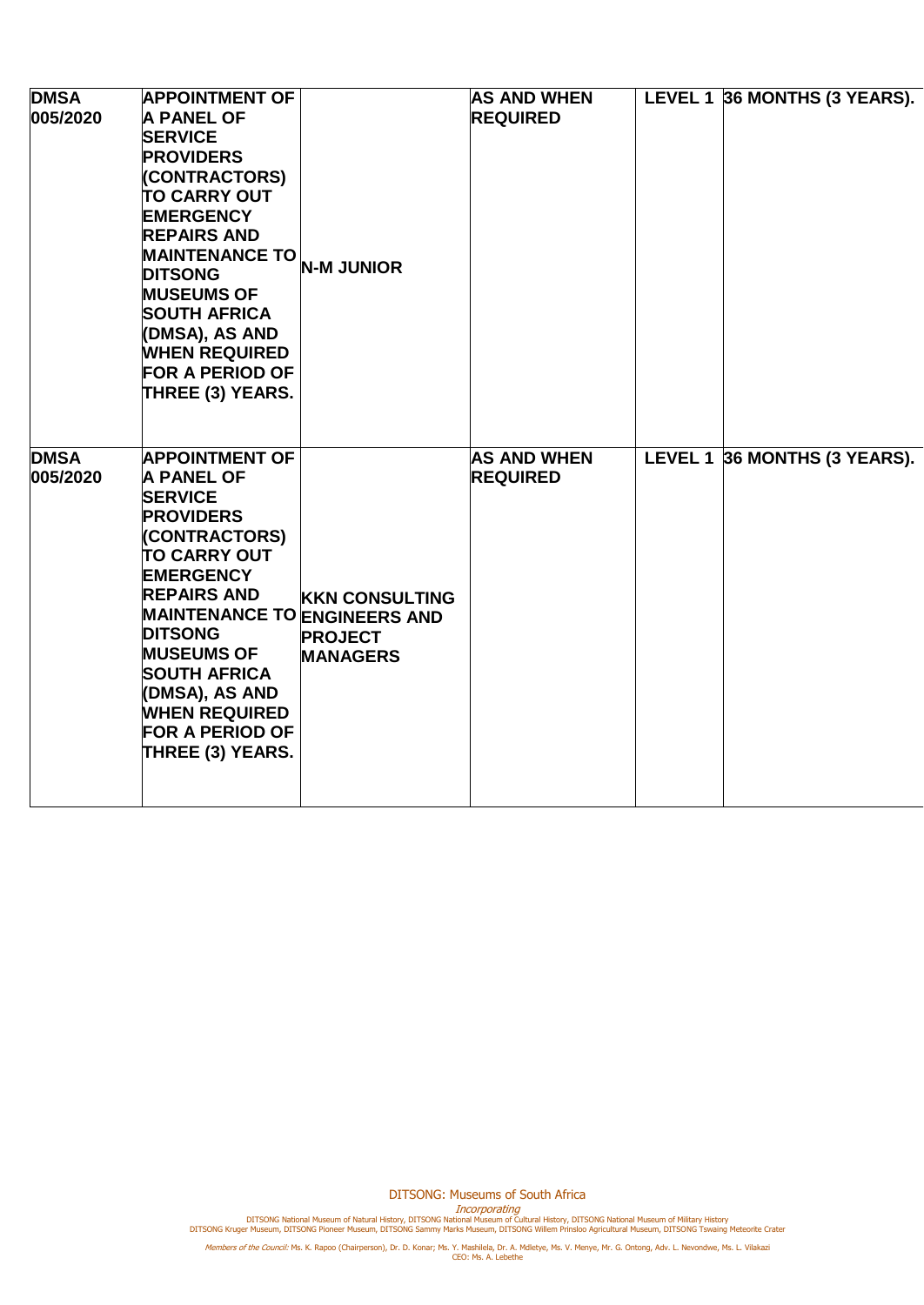| <b>DMSA</b><br>005/2020 | <b>APPOINTMENT OF</b><br><b>A PANEL OF</b><br><b>SERVICE</b><br><b>PROVIDERS</b><br>(CONTRACTORS)<br><b>TO CARRY OUT</b><br><b>EMERGENCY</b><br><b>REPAIRS AND</b><br><b>MAINTENANCE TO FUNDISANI</b><br><b>DITSONG</b><br><b>MUSEUMS OF</b><br><b>SOUTH AFRICA</b><br>(DMSA), AS AND<br><b>WHEN REQUIRED</b><br><b>FOR A PERIOD OF</b><br>THREE (3) YEARS. | <b>CONSTRUCTION</b><br><b>AND PROJECTS</b> | <b>AS AND WHEN</b><br><b>REQUIRED</b> | LEVEL 1 36 MONTHS (3 YEARS). |
|-------------------------|-------------------------------------------------------------------------------------------------------------------------------------------------------------------------------------------------------------------------------------------------------------------------------------------------------------------------------------------------------------|--------------------------------------------|---------------------------------------|------------------------------|
| <b>DMSA</b><br>005/2020 | <b>APPOINTMENT OF</b><br><b>A PANEL OF</b><br><b>SERVICE</b><br><b>PROVIDERS</b><br>(CONTRACTORS)<br><b>TO CARRY OUT</b><br><b>EMERGENCY</b><br><b>REPAIRS AND</b><br><b>MAINTENANCE TO BAJADI</b><br><b>DITSONG</b><br><b>MUSEUMS OF</b><br><b>SOUTH AFRICA</b><br>(DMSA), AS AND<br><b>WHEN REQUIRED</b><br><b>FOR A PERIOD OF</b><br>THREE (3) YEARS.    | <b>INVESTMENTS AND</b><br><b>PROJECTS</b>  | <b>AS AND WHEN</b><br><b>REQUIRED</b> | LEVEL 1 36 MONTHS (3 YEARS). |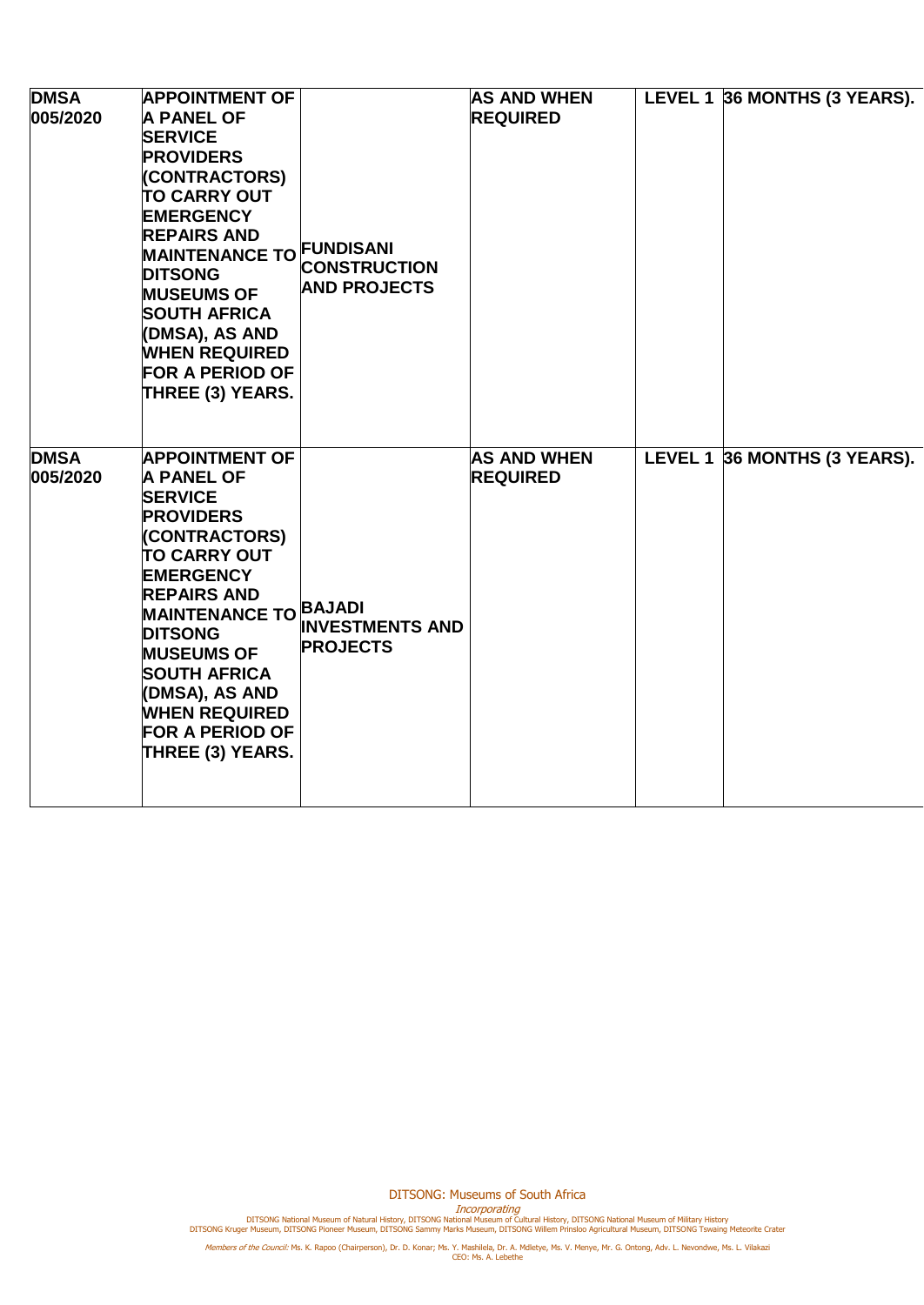| <b>DMSA</b><br>005/2020 | <b>APPOINTMENT OF</b><br><b>A PANEL OF</b><br><b>SERVICE</b><br><b>PROVIDERS</b><br>(CONTRACTORS)<br><b>TO CARRY OUT</b><br><b>EMERGENCY</b><br><b>REPAIRS AND</b><br>MAINTENANCE TO PHEHLA<br><b>DITSONG</b><br><b>MUSEUMS OF</b><br><b>SOUTH AFRICA</b><br>(DMSA), AS AND<br><b>WHEN REQUIRED</b><br><b>FOR A PERIOD OF</b><br>THREE (3) YEARS.      | <b>UMSEBENZI</b><br><b>TRADING</b>         | <b>AS AND WHEN</b><br><b>REQUIRED</b> | LEVEL 1 36 MONTHS (3 YEARS). |
|-------------------------|--------------------------------------------------------------------------------------------------------------------------------------------------------------------------------------------------------------------------------------------------------------------------------------------------------------------------------------------------------|--------------------------------------------|---------------------------------------|------------------------------|
| <b>DMSA</b><br>005/2020 | <b>APPOINTMENT OF</b><br><b>A PANEL OF</b><br><b>SERVICE</b><br><b>PROVIDERS</b><br>(CONTRACTORS)<br><b>TO CARRY OUT</b><br><b>EMERGENCY</b><br><b>REPAIRS AND</b><br><b>MAINTENANCE TO NOEL</b><br><b>DITSONG</b><br><b>MUSEUMS OF</b><br><b>SOUTH AFRICA</b><br>(DMSA), AS AND<br><b>WHEN REQUIRED</b><br><b>FOR A PERIOD OF</b><br>THREE (3) YEARS. | <b>CONSTRUCTION</b><br><b>AND PROJECTS</b> | <b>AS AND WHEN</b><br><b>REQUIRED</b> | LEVEL 1 36 MONTHS (3 YEARS). |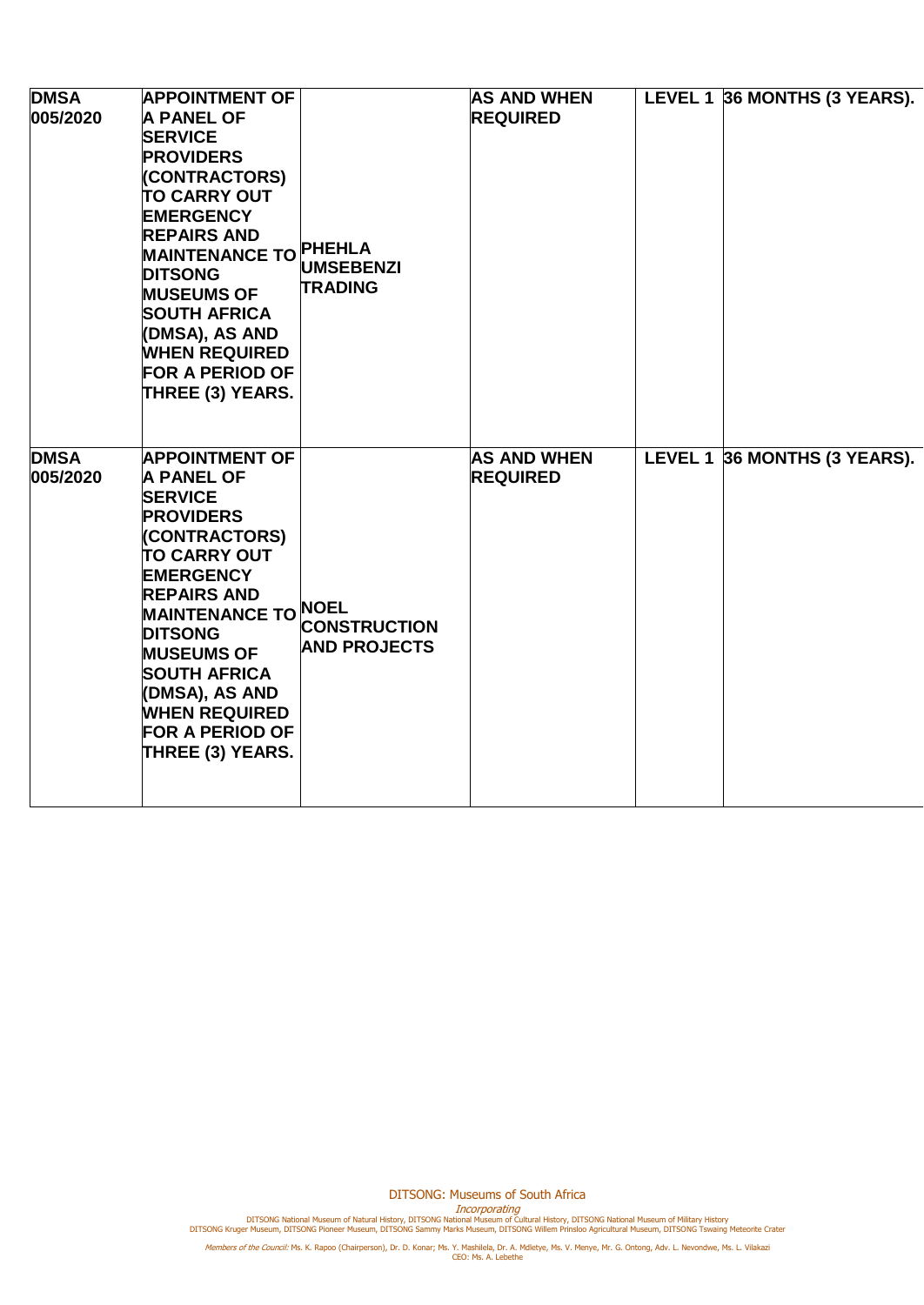| <b>DMSA</b><br>005/2020 | <b>APPOINTMENT OF</b><br><b>A PANEL OF</b><br><b>SERVICE</b><br><b>PROVIDERS</b><br>(CONTRACTORS)<br><b>TO CARRY OUT</b><br><b>EMERGENCY</b><br><b>REPAIRS AND</b><br><b>MAINTENANCE TO TOP ROCK</b><br><b>DITSONG</b><br><b>MUSEUMS OF</b><br><b>SOUTH AFRICA</b><br>(DMSA), AS AND<br><b>WHEN REQUIRED</b><br><b>FOR A PERIOD OF</b><br>THREE (3) YEARS. | <b>CONSTRUCTION</b>                                    | <b>AS AND WHEN</b><br><b>REQUIRED</b> | LEVEL 1 36 MONTHS (3 YEARS). |
|-------------------------|------------------------------------------------------------------------------------------------------------------------------------------------------------------------------------------------------------------------------------------------------------------------------------------------------------------------------------------------------------|--------------------------------------------------------|---------------------------------------|------------------------------|
| <b>DMSA</b><br>005/2020 | <b>APPOINTMENT OF</b><br><b>A PANEL OF</b><br><b>SERVICE</b><br><b>PROVIDERS</b><br>(CONTRACTORS)<br><b>TO CARRY OUT</b><br><b>EMERGENCY</b><br><b>REPAIRS AND</b><br><b>MAINTENANCE TO LETSOALO</b><br><b>DITSONG</b><br><b>MUSEUMS OF</b><br><b>SOUTH AFRICA</b><br>(DMSA), AS AND<br><b>WHEN REQUIRED</b><br><b>FOR A PERIOD OF</b><br>THREE (3) YEARS. | <b>SANDERS</b><br><b>BUILDING</b><br><b>CONTRACTOR</b> | <b>AS AND WHEN</b><br><b>REQUIRED</b> | LEVEL 1 36 MONTHS (3 YEARS). |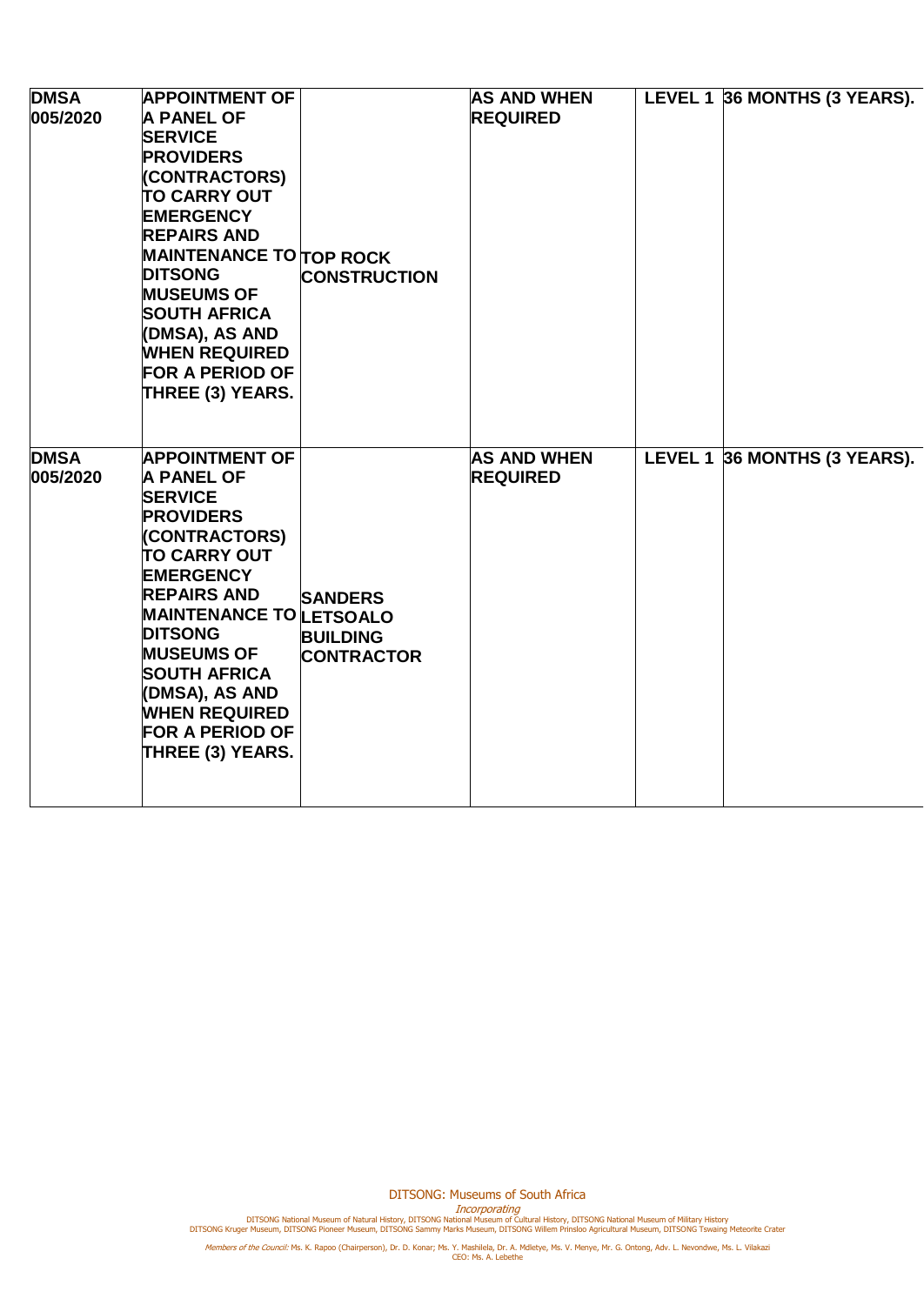| <b>DMSA</b><br>005/2020 | <b>APPOINTMENT OF</b><br><b>A PANEL OF</b><br><b>SERVICE</b><br><b>PROVIDERS</b><br>(CONTRACTORS)<br><b>TO CARRY OUT</b><br><b>EMERGENCY</b><br><b>REPAIRS AND</b><br>MAINTENANCE TO XCELLENT<br><b>DITSONG</b><br><b>MUSEUMS OF</b><br><b>SOUTH AFRICA</b><br>(DMSA), AS AND<br><b>WHEN REQUIRED</b><br><b>FOR A PERIOD OF</b><br>THREE (3) YEARS.            | <b>INDUSTRIAL (PTY)</b><br><b>LTD</b> | <b>AS AND WHEN</b><br><b>REQUIRED</b> | LEVEL 1 36 MONTHS (3 YEARS). |
|-------------------------|----------------------------------------------------------------------------------------------------------------------------------------------------------------------------------------------------------------------------------------------------------------------------------------------------------------------------------------------------------------|---------------------------------------|---------------------------------------|------------------------------|
| <b>DMSA</b><br>005/2020 | <b>APPOINTMENT OF</b><br><b>A PANEL OF</b><br><b>SERVICE</b><br><b>PROVIDERS</b><br>(CONTRACTORS)<br><b>TO CARRY OUT</b><br><b>EMERGENCY</b><br><b>REPAIRS AND</b><br><b>MAINTENANCE TO UYAPO</b><br><b>DITSONG</b><br><b>MUSEUMS OF</b><br><b>SOUTH AFRICA</b><br>(DMSA), AS AND<br><b>WHEN REQUIRED</b><br><b>FOR A PERIOD OF</b><br><b>THREE (3) YEARS.</b> | <b>ENGINEERING</b><br><b>PROJECTS</b> | <b>AS AND WHEN</b><br><b>REQUIRED</b> | LEVEL 1 36 MONTHS (3 YEARS). |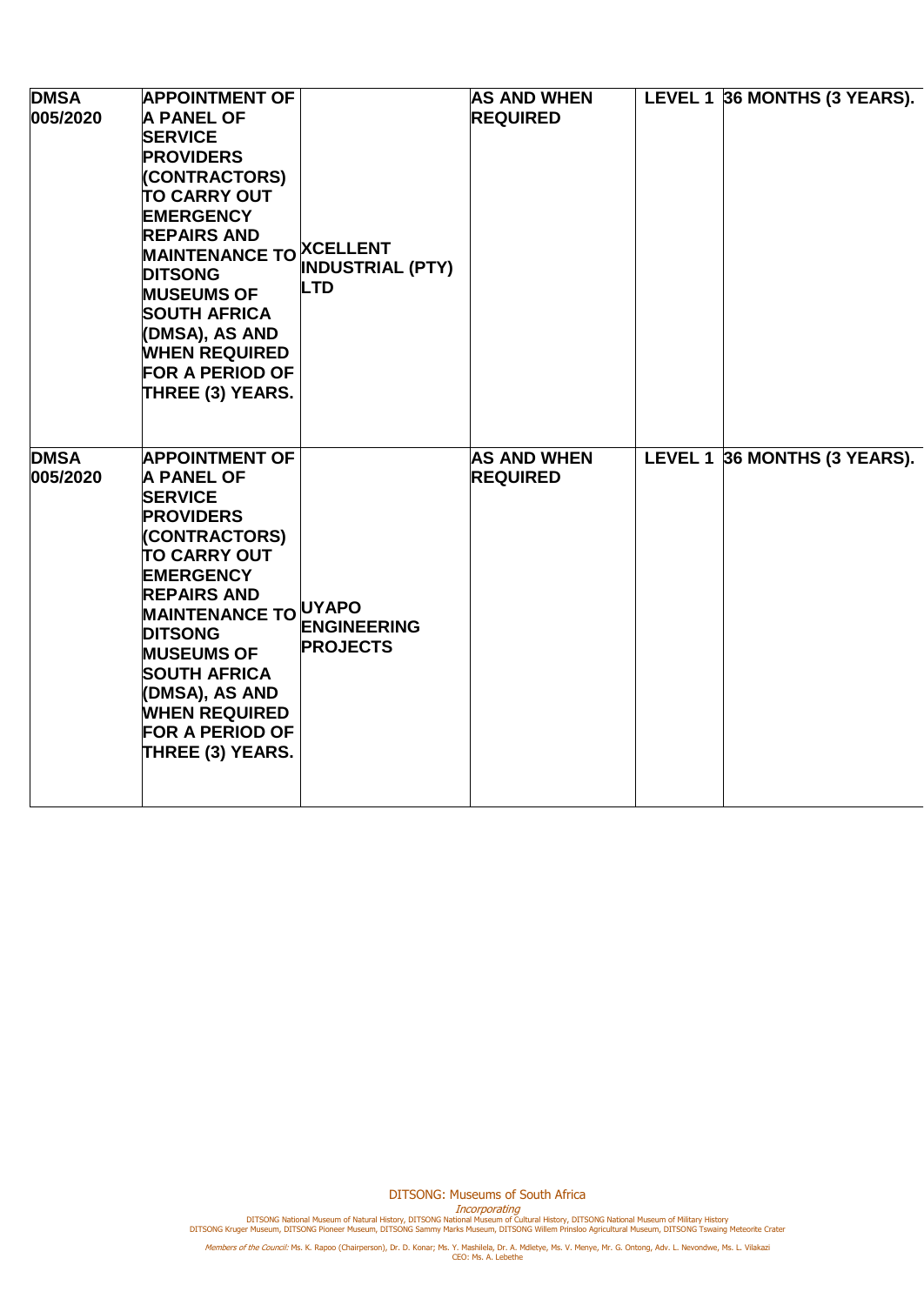| <b>DMSA</b><br>005/2020 | <b>APPOINTMENT OF</b><br><b>A PANEL OF</b><br><b>SERVICE</b><br><b>PROVIDERS</b><br>(CONTRACTORS)<br><b>TO CARRY OUT</b><br><b>EMERGENCY</b><br><b>REPAIRS AND</b><br><b>MAINTENANCE TO</b><br><b>DITSONG</b><br><b>MUSEUMS OF</b><br><b>SOUTH AFRICA</b><br>(DMSA), AS AND<br><b>WHEN REQUIRED</b><br><b>FOR A PERIOD OF</b><br>THREE (3) YEARS.          | <b>MOKHINE GROUP</b> | <b>AS AND WHEN</b><br><b>REQUIRED</b> | LEVEL 1 36 MONTHS (3 YEARS). |
|-------------------------|------------------------------------------------------------------------------------------------------------------------------------------------------------------------------------------------------------------------------------------------------------------------------------------------------------------------------------------------------------|----------------------|---------------------------------------|------------------------------|
| <b>DMSA</b><br>005/2020 | <b>APPOINTMENT OF</b><br><b>A PANEL OF</b><br><b>SERVICE</b><br><b>PROVIDERS</b><br>(CONTRACTORS)<br><b>TO CARRY OUT</b><br><b>EMERGENCY</b><br><b>REPAIRS AND</b><br><b>MAINTENANCE TO KUHLARIA</b><br><b>DITSONG</b><br><b>MUSEUMS OF</b><br><b>SOUTH AFRICA</b><br>(DMSA), AS AND<br><b>WHEN REQUIRED</b><br><b>FOR A PERIOD OF</b><br>THREE (3) YEARS. | <b>HOLDINGS</b>      | <b>AS AND WHEN</b><br><b>REQUIRED</b> | LEVEL 1 36 MONTHS (3 YEARS). |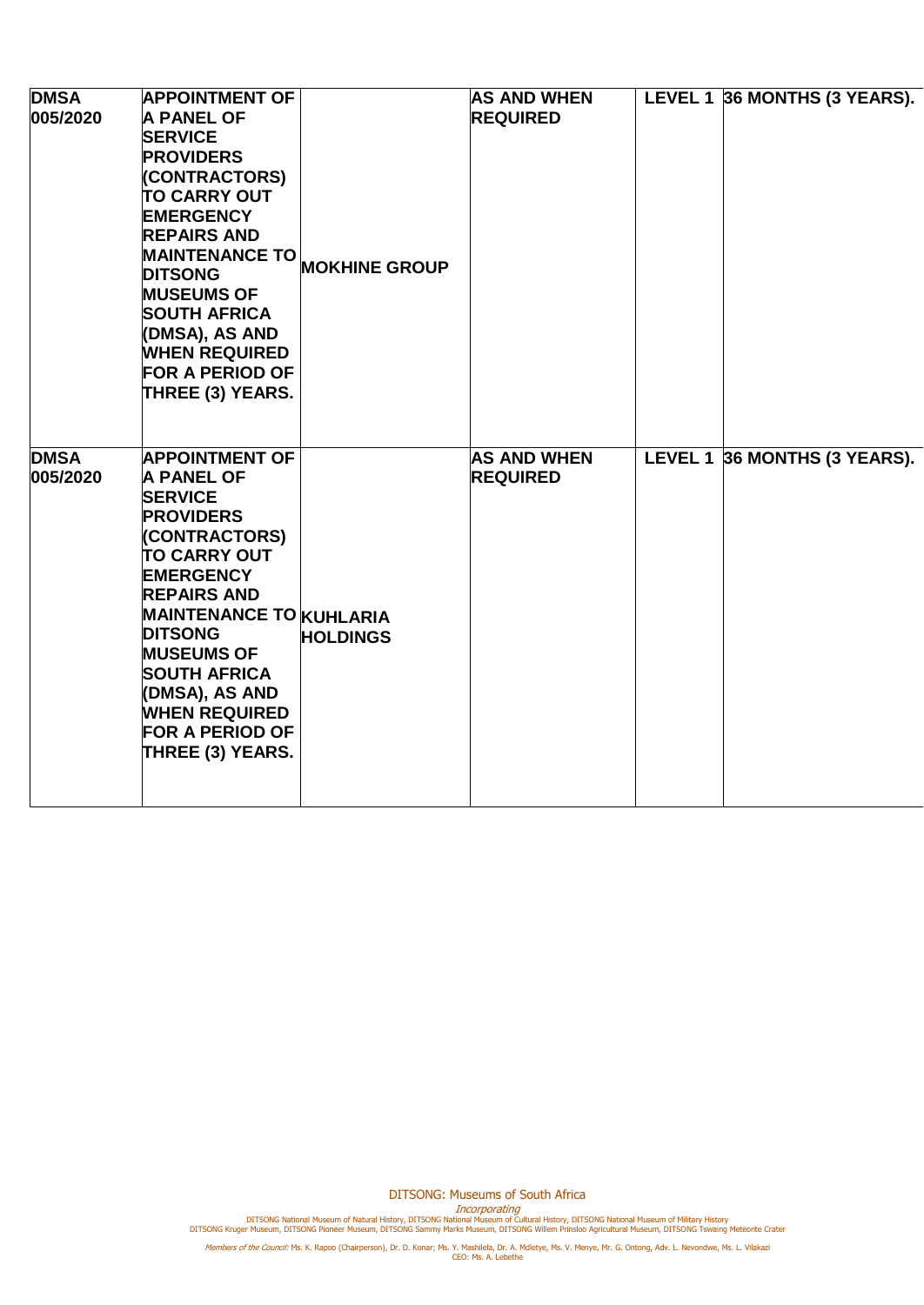| <b>DMSA</b><br>005/2020 | <b>APPOINTMENT OF</b><br><b>A PANEL OF</b><br><b>SERVICE</b><br><b>PROVIDERS</b><br>(CONTRACTORS)<br><b>TO CARRY OUT</b><br><b>EMERGENCY</b><br><b>REPAIRS AND</b><br><b>MAINTENANCE TO MAINFIRM</b><br><b>DITSONG</b><br><b>MUSEUMS OF</b><br><b>SOUTH AFRICA</b><br>(DMSA), AS AND<br><b>WHEN REQUIRED</b><br><b>FOR A PERIOD OF</b><br>THREE (3) YEARS. | <b>INVESTMENTS</b> | <b>AS AND WHEN</b><br><b>REQUIRED</b> | LEVEL 1 36 MONTHS (3 YEARS). |
|-------------------------|------------------------------------------------------------------------------------------------------------------------------------------------------------------------------------------------------------------------------------------------------------------------------------------------------------------------------------------------------------|--------------------|---------------------------------------|------------------------------|
| <b>DMSA</b><br>005/2020 | <b>APPOINTMENT OF</b><br><b>A PANEL OF</b><br><b>SERVICE</b><br><b>PROVIDERS</b><br>(CONTRACTORS)<br><b>TO CARRY OUT</b><br><b>EMERGENCY</b><br><b>REPAIRS AND</b><br><b>MAINTENANCE TO MANGADI</b><br><b>DITSONG</b><br><b>MUSEUMS OF</b><br><b>SOUTH AFRICA</b><br>(DMSA), AS AND<br><b>WHEN REQUIRED</b><br><b>FOR A PERIOD OF</b><br>THREE (3) YEARS.  | <b>SOLUTIONS</b>   | <b>AS AND WHEN</b><br><b>REQUIRED</b> | LEVEL 1 36 MONTHS (3 YEARS). |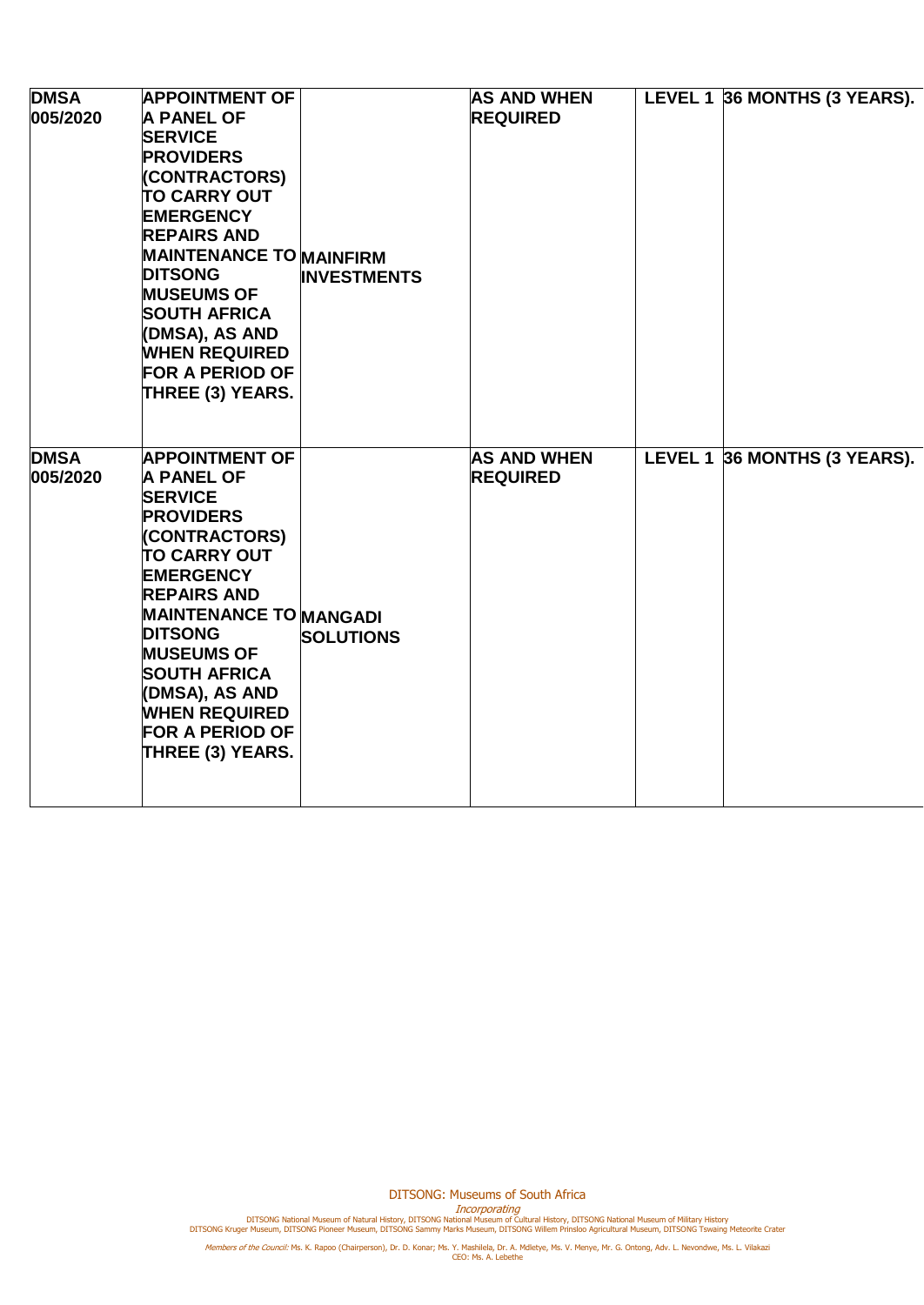| <b>DMSA</b><br>005/2020 | <b>APPOINTMENT OF</b><br><b>A PANEL OF</b><br><b>SERVICE</b><br><b>PROVIDERS</b><br>(CONTRACTORS)<br><b>TO CARRY OUT</b><br><b>EMERGENCY</b><br><b>REPAIRS AND</b><br><b>MAINTENANCE TO CAREWELL</b><br><b>DITSONG</b><br><b>MUSEUMS OF</b><br><b>SOUTH AFRICA</b><br>(DMSA), AS AND<br><b>WHEN REQUIRED</b><br><b>FOR A PERIOD OF</b><br>THREE (3) YEARS. | <b>CONSTRUCTION</b> | <b>AS AND WHEN</b><br><b>REQUIRED</b> | LEVEL 1 36 MONTHS (3 YEARS). |
|-------------------------|------------------------------------------------------------------------------------------------------------------------------------------------------------------------------------------------------------------------------------------------------------------------------------------------------------------------------------------------------------|---------------------|---------------------------------------|------------------------------|
| <b>DMSA</b><br>005/2020 | <b>APPOINTMENT OF</b><br><b>A PANEL OF</b><br><b>SERVICE</b><br><b>PROVIDERS</b><br>(CONTRACTORS)<br><b>TO CARRY OUT</b><br><b>EMERGENCY</b><br><b>REPAIRS AND</b><br><b>MAINTENANCE TO RATEHANG</b><br><b>DITSONG</b><br><b>MUSEUMS OF</b><br><b>SOUTH AFRICA</b><br>(DMSA), AS AND<br><b>WHEN REQUIRED</b><br><b>FOR A PERIOD OF</b><br>THREE (3) YEARS. | <b>PROJECTS</b>     | <b>AS AND WHEN</b><br><b>REQUIRED</b> | LEVEL 1 36 MONTHS (3 YEARS). |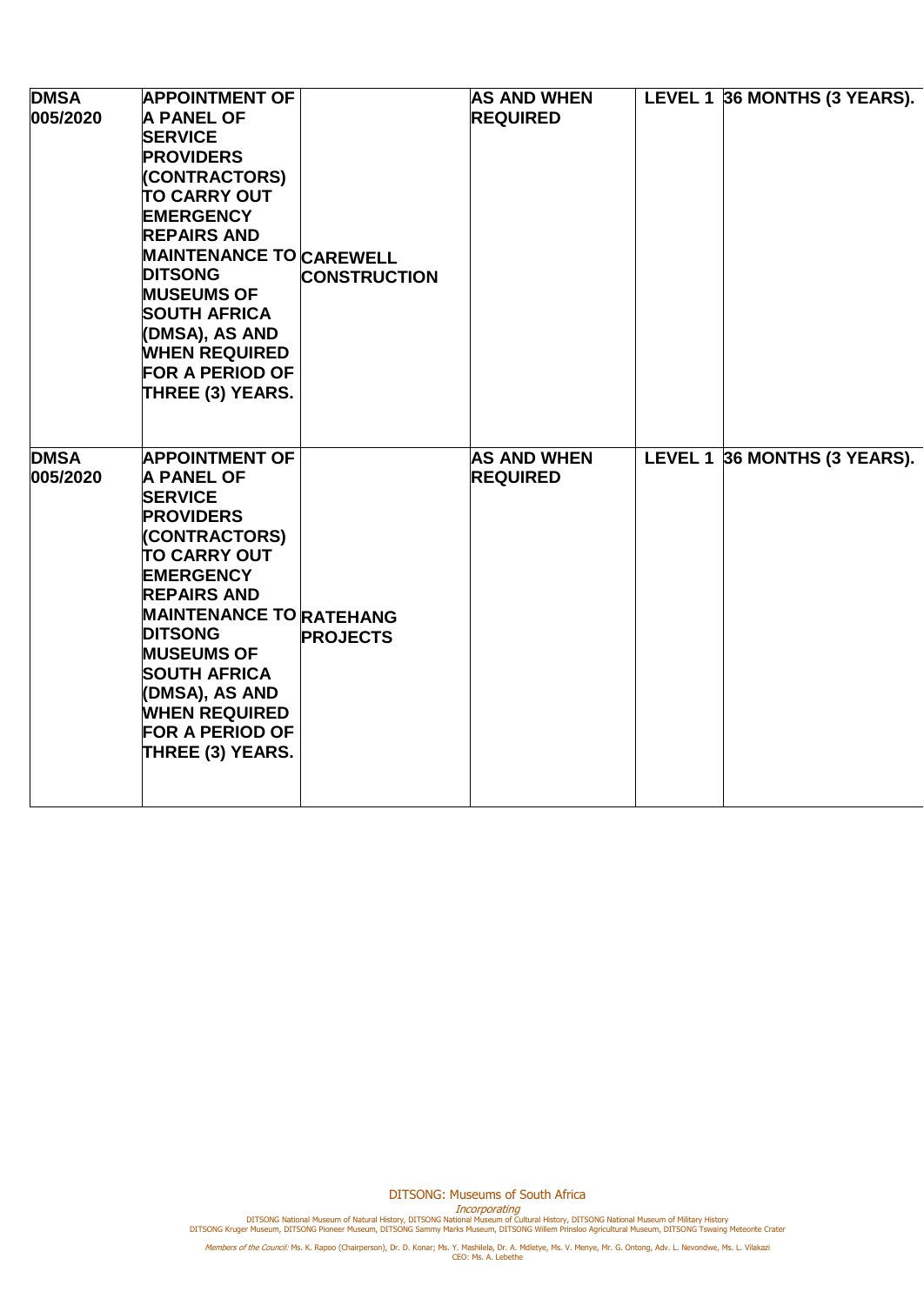| <b>DMSA</b><br>005/2020 | <b>APPOINTMENT OF</b><br><b>A PANEL OF</b><br><b>SERVICE</b><br><b>PROVIDERS</b><br>(CONTRACTORS)<br><b>TO CARRY OUT</b><br><b>EMERGENCY</b><br><b>REPAIRS AND</b><br>MAINTENANCE TO KHAPZELA<br><b>DITSONG</b><br><b>MUSEUMS OF</b><br><b>SOUTH AFRICA</b><br>(DMSA), AS AND<br><b>WHEN REQUIRED</b><br><b>FOR A PERIOD OF</b><br>THREE (3) YEARS.             | <b>PLUMBING</b><br><b>CONSTRUCTION</b> | <b>AS AND WHEN</b><br><b>REQUIRED</b> | LEVEL 1 36 MONTHS (3 YEARS). |
|-------------------------|-----------------------------------------------------------------------------------------------------------------------------------------------------------------------------------------------------------------------------------------------------------------------------------------------------------------------------------------------------------------|----------------------------------------|---------------------------------------|------------------------------|
| <b>DMSA</b><br>005/2020 | <b>APPOINTMENT OF</b><br><b>A PANEL OF</b><br><b>SERVICE</b><br><b>PROVIDERS</b><br>(CONTRACTORS)<br><b>TO CARRY OUT</b><br><b>EMERGENCY</b><br><b>REPAIRS AND</b><br><b>MAINTENANCE TO TSHITADINGAKA</b><br><b>DITSONG</b><br><b>MUSEUMS OF</b><br><b>SOUTH AFRICA</b><br>(DMSA), AS AND<br><b>WHEN REQUIRED</b><br><b>FOR A PERIOD OF</b><br>THREE (3) YEARS. | <b>CONTRACTORS</b>                     | <b>AS AND WHEN</b><br><b>REQUIRED</b> | LEVEL 1 36 MONTHS (3 YEARS). |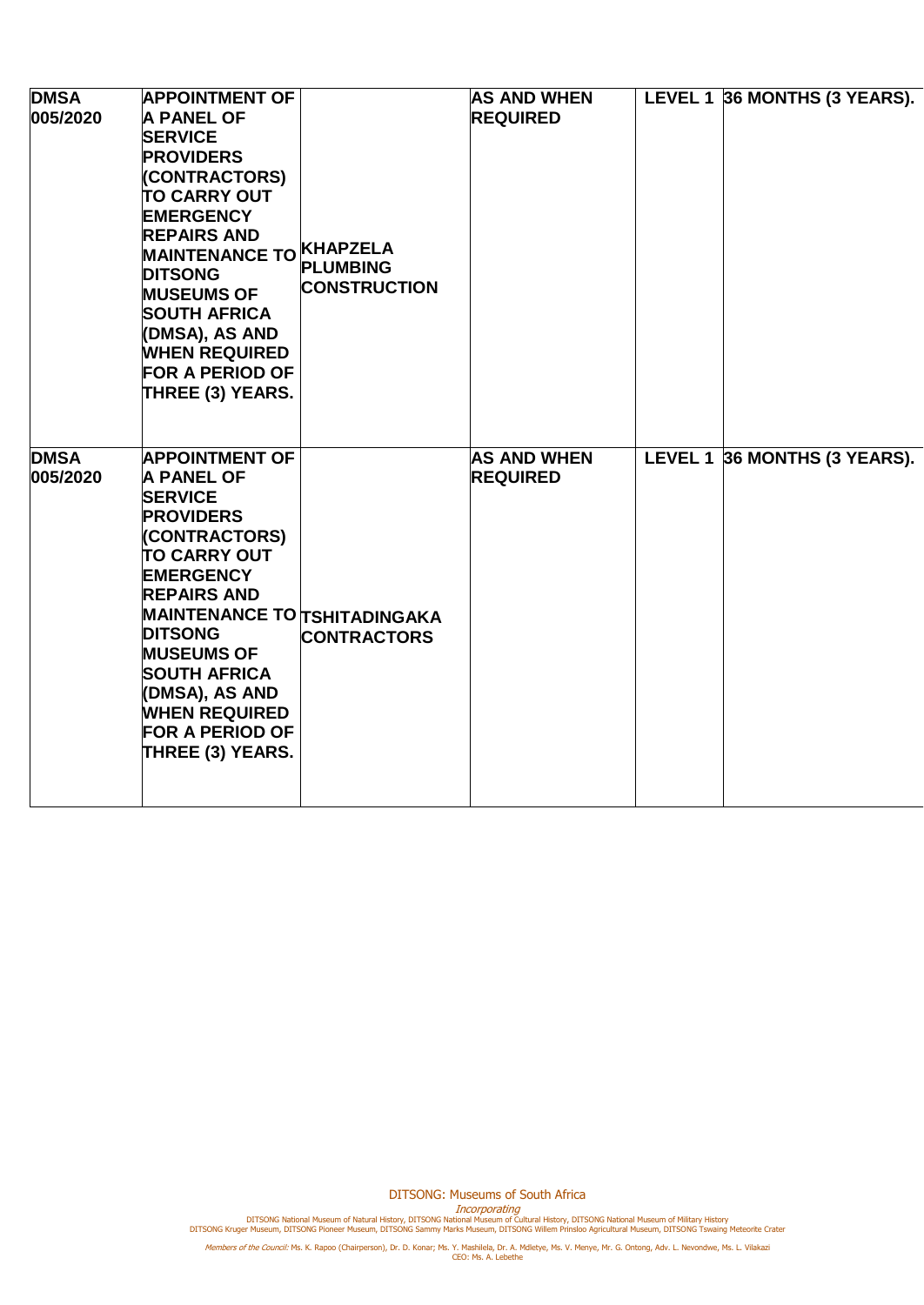| <b>DMSA</b><br>005/2020 | <b>APPOINTMENT OF</b><br><b>A PANEL OF</b><br><b>SERVICE</b><br><b>PROVIDERS</b><br>(CONTRACTORS)<br><b>TO CARRY OUT</b><br><b>EMERGENCY</b><br><b>REPAIRS AND</b><br><b>MAINTENANCE TO BAPEDI AND</b><br><b>DITSONG</b><br><b>MUSEUMS OF</b><br><b>SOUTH AFRICA</b><br>(DMSA), AS AND<br><b>WHEN REQUIRED</b><br><b>FOR A PERIOD OF</b><br>THREE (3) YEARS. | <b>ASSOCIATES</b> | <b>AS AND WHEN</b><br><b>REQUIRED</b> | LEVEL 1 36 MONTHS (3 YEARS). |
|-------------------------|--------------------------------------------------------------------------------------------------------------------------------------------------------------------------------------------------------------------------------------------------------------------------------------------------------------------------------------------------------------|-------------------|---------------------------------------|------------------------------|
| <b>DMSA</b><br>005/2020 | <b>APPOINTMENT OF</b><br><b>A PANEL OF</b><br><b>SERVICE</b><br><b>PROVIDERS</b><br>(CONTRACTORS)<br><b>TO CARRY OUT</b><br><b>EMERGENCY</b><br><b>REPAIRS AND</b><br><b>MAINTENANCE TO MILLONGS</b><br><b>DITSONG</b><br><b>MUSEUMS OF</b><br><b>SOUTH AFRICA</b><br>(DMSA), AS AND<br><b>WHEN REQUIRED</b><br><b>FOR A PERIOD OF</b><br>THREE (3) YEARS.   | <b>TRADING</b>    | <b>AS AND WHEN</b><br><b>REQUIRED</b> | LEVEL 1 36 MONTHS (3 YEARS). |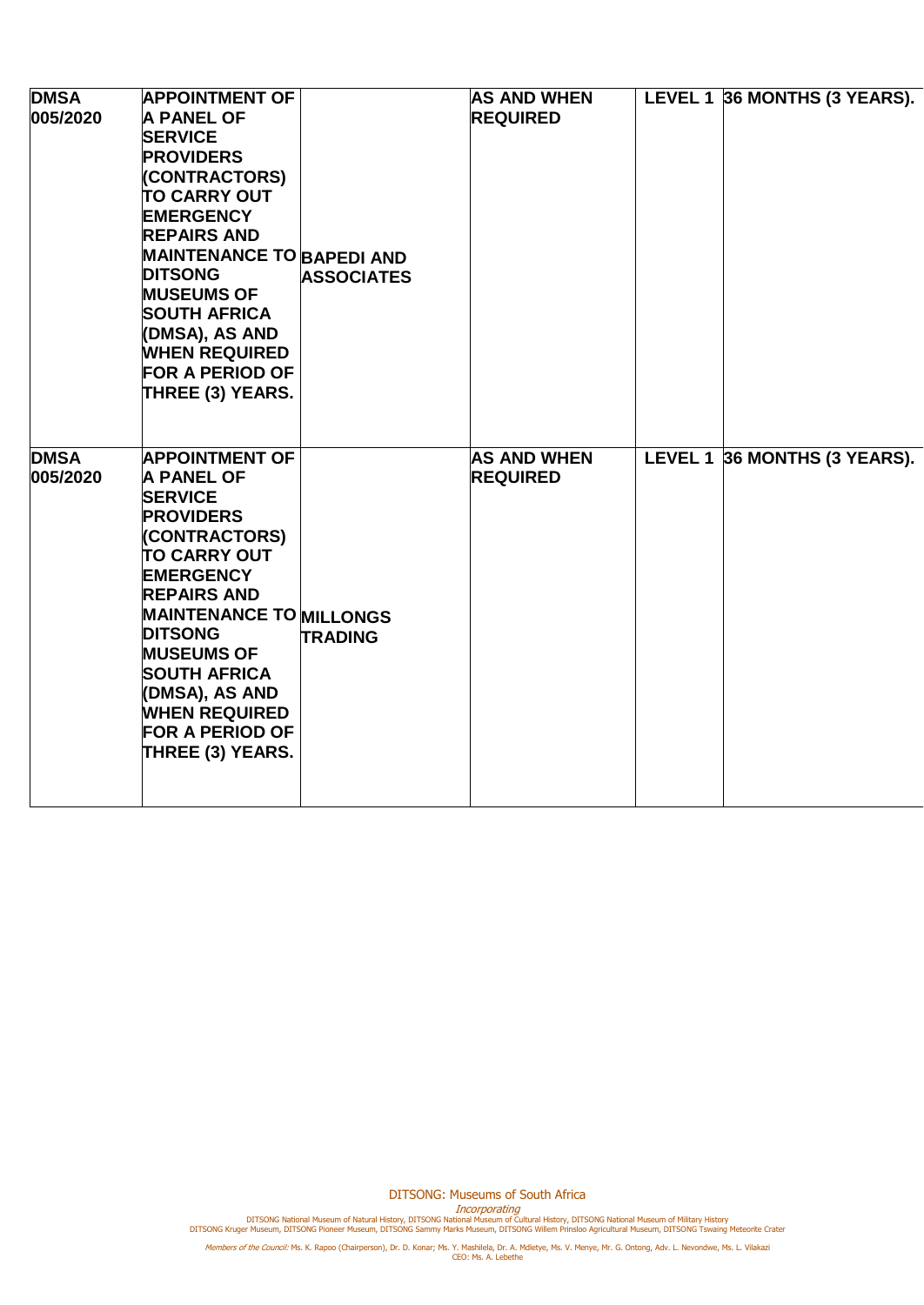| <b>DMSA</b><br>005/2020 | <b>APPOINTMENT OF</b><br><b>A PANEL OF</b><br><b>SERVICE</b><br><b>PROVIDERS</b><br>(CONTRACTORS)<br><b>TO CARRY OUT</b><br><b>EMERGENCY</b><br><b>REPAIRS AND</b><br><b>MAINTENANCE TO</b><br><b>DITSONG</b><br><b>MUSEUMS OF</b><br><b>SOUTH AFRICA</b><br>(DMSA), AS AND<br><b>WHEN REQUIRED</b><br><b>FOR A PERIOD OF</b><br><b>THREE (3) YEARS.</b> | <b>NIAMI PROJECTS</b>         | <b>AS AND WHEN</b><br><b>REQUIRED</b> | LEVEL 1 36 MONTHS (3 YEARS). |
|-------------------------|----------------------------------------------------------------------------------------------------------------------------------------------------------------------------------------------------------------------------------------------------------------------------------------------------------------------------------------------------------|-------------------------------|---------------------------------------|------------------------------|
| <b>DMSA</b><br>005/2020 | <b>APPOINTMENT OF</b><br><b>A PANEL OF</b><br><b>SERVICE</b><br><b>PROVIDERS</b><br>(CONTRACTORS)<br><b>TO CARRY OUT</b><br><b>EMERGENCY</b><br><b>REPAIRS AND</b><br><b>MUSEUMS OF</b><br><b>SOUTH AFRICA</b><br>(DMSA), AS AND<br><b>WHEN REQUIRED</b><br><b>FOR A PERIOD OF</b><br>THREE (3) YEARS.                                                   | MAINTENANCE TO KUARA PROJECTS | <b>AS AND WHEN</b><br><b>REQUIRED</b> | LEVEL 1 36 MONTHS (3 YEARS). |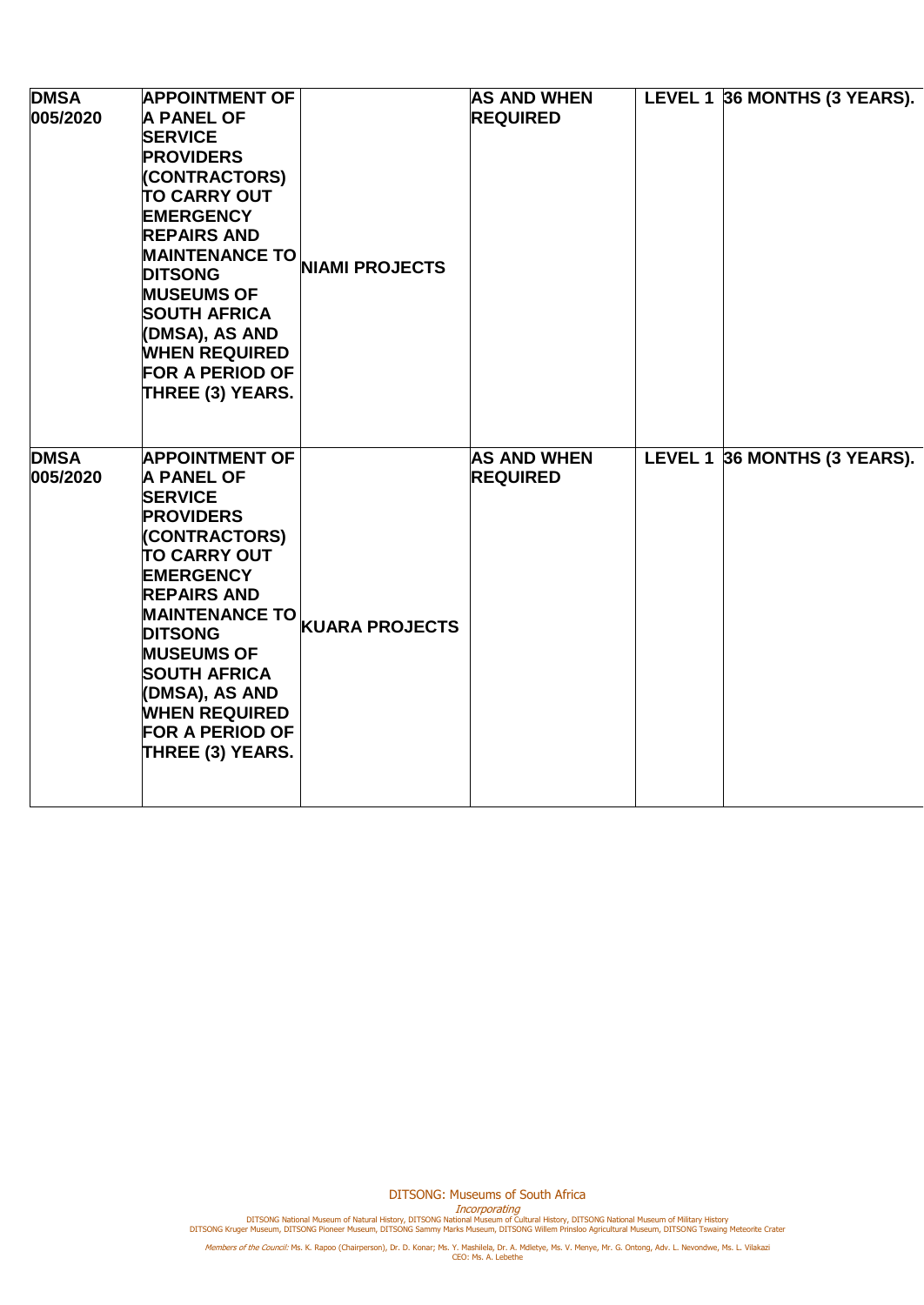| <b>DMSA</b><br>005/2020 | <b>APPOINTMENT OF</b><br><b>A PANEL OF</b><br><b>SERVICE</b><br><b>PROVIDERS</b><br>(CONTRACTORS)<br><b>TO CARRY OUT</b><br><b>EMERGENCY</b><br><b>REPAIRS AND</b><br><b>MAINTENANCE TO KHABAUDAKA</b><br><b>DITSONG</b><br><b>MUSEUMS OF</b><br><b>SOUTH AFRICA</b><br>(DMSA), AS AND<br><b>WHEN REQUIRED</b><br><b>FOR A PERIOD OF</b><br>THREE (3) YEARS. | <b>CONSTRUCTION</b>    | <b>AS AND WHEN</b><br><b>REQUIRED</b> | LEVEL 1 36 MONTHS (3 YEARS). |
|-------------------------|--------------------------------------------------------------------------------------------------------------------------------------------------------------------------------------------------------------------------------------------------------------------------------------------------------------------------------------------------------------|------------------------|---------------------------------------|------------------------------|
| <b>DMSA</b><br>005/2020 | <b>APPOINTMENT OF</b><br><b>A PANEL OF</b><br><b>SERVICE</b><br><b>PROVIDERS</b><br>(CONTRACTORS)<br><b>TO CARRY OUT</b><br><b>EMERGENCY</b><br><b>REPAIRS AND</b><br><b>MAINTENANCE TO</b><br><b>DITSONG</b><br><b>MUSEUMS OF</b><br><b>SOUTH AFRICA</b><br>(DMSA), AS AND<br><b>WHEN REQUIRED</b><br><b>FOR A PERIOD OF</b><br>THREE (3) YEARS.            | <b>DERCA (PTY) LTD</b> | <b>AS AND WHEN</b><br><b>REQUIRED</b> | LEVEL 1 36 MONTHS (3 YEARS). |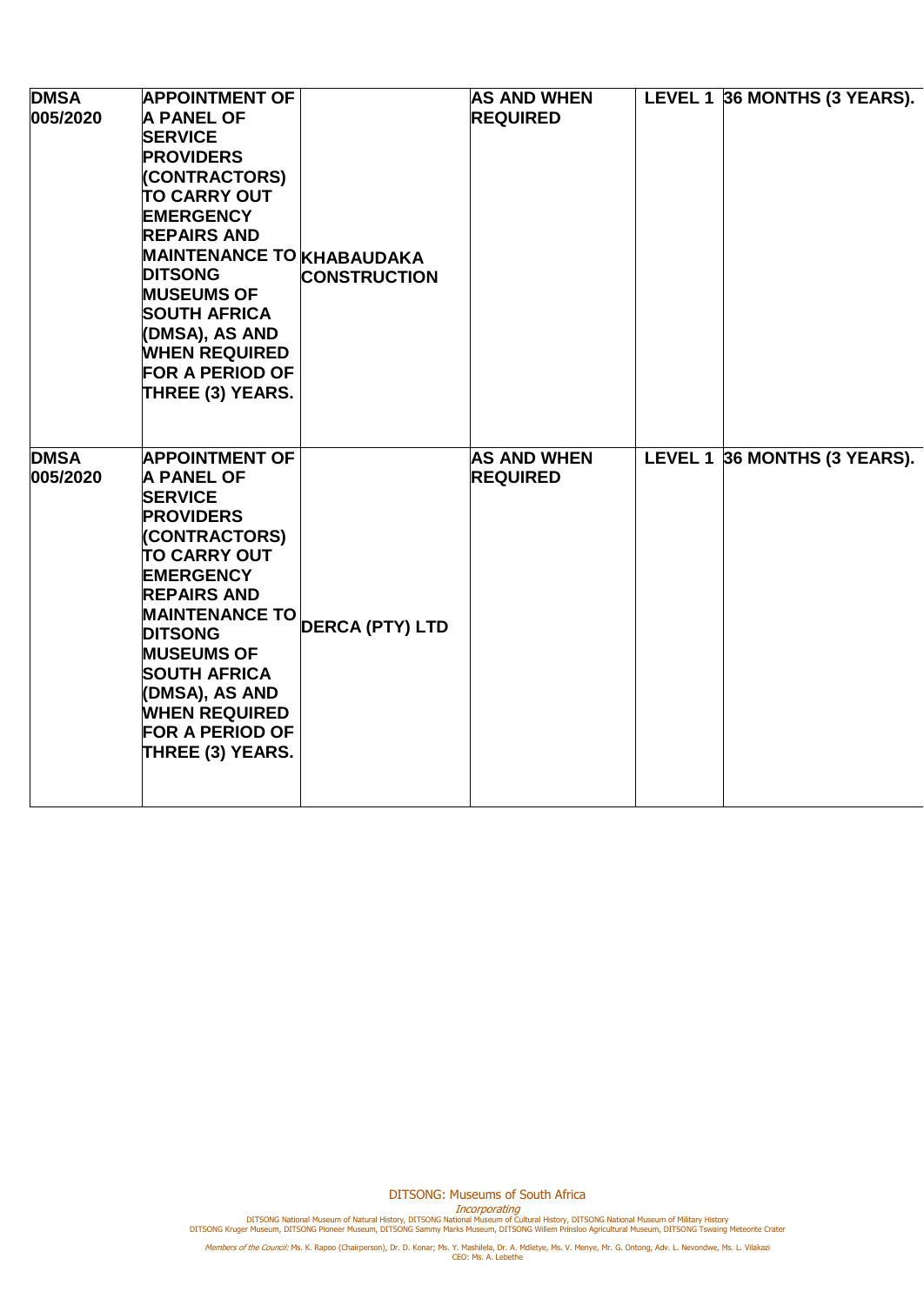| <b>DMSA</b><br>005/2020 | <b>APPOINTMENT OF</b><br><b>A PANEL OF</b><br><b>SERVICE</b><br><b>PROVIDERS</b><br>(CONTRACTORS)<br><b>TO CARRY OUT</b><br><b>EMERGENCY</b><br><b>REPAIRS AND</b><br>MAINTENANCE TO THULAUMME<br><b>DITSONG</b><br><b>MUSEUMS OF</b><br><b>SOUTH AFRICA</b><br>(DMSA), AS AND<br><b>WHEN REQUIRED</b><br><b>FOR A PERIOD OF</b><br>THREE (3) YEARS.      | <b>BUSINESS</b><br><b>DEVELOPMENT</b> | <b>AS AND WHEN</b><br><b>REQUIRED</b> | LEVEL 1 36 MONTHS (3 YEARS). |
|-------------------------|-----------------------------------------------------------------------------------------------------------------------------------------------------------------------------------------------------------------------------------------------------------------------------------------------------------------------------------------------------------|---------------------------------------|---------------------------------------|------------------------------|
| <b>DMSA</b><br>005/2020 | <b>APPOINTMENT OF</b><br><b>A PANEL OF</b><br><b>SERVICE</b><br><b>PROVIDERS</b><br>(CONTRACTORS)<br><b>TO CARRY OUT</b><br><b>EMERGENCY</b><br><b>REPAIRS AND</b><br><b>MAINTENANCE TO MAMPUDI</b><br><b>DITSONG</b><br><b>MUSEUMS OF</b><br><b>SOUTH AFRICA</b><br>(DMSA), AS AND<br><b>WHEN REQUIRED</b><br><b>FOR A PERIOD OF</b><br>THREE (3) YEARS. | <b>PRODUCTIONS</b>                    | <b>AS AND WHEN</b><br><b>REQUIRED</b> | LEVEL 1 36 MONTHS (3 YEARS). |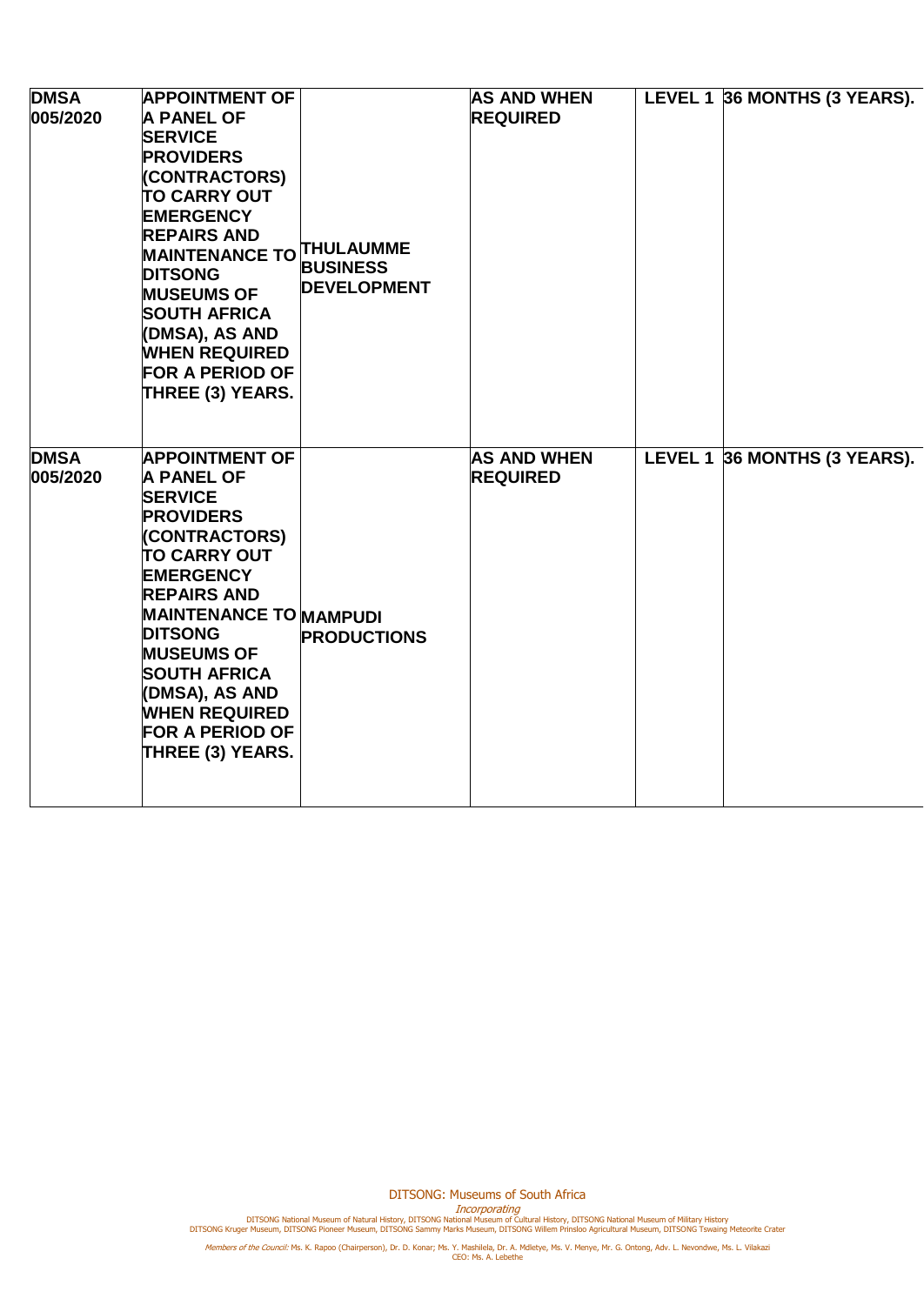| <b>DMSA</b><br>005/2020 | <b>APPOINTMENT OF</b><br><b>A PANEL OF</b><br><b>SERVICE</b><br><b>PROVIDERS</b><br>(CONTRACTORS)<br><b>TO CARRY OUT</b><br><b>EMERGENCY</b><br><b>REPAIRS AND</b><br><b>MAINTENANCE TO SPECIALISED</b><br><b>DITSONG</b><br><b>MUSEUMS OF</b><br><b>SOUTH AFRICA</b><br>(DMSA), AS AND<br><b>WHEN REQUIRED</b><br><b>FOR A PERIOD OF</b><br><b>THREE (3) YEARS.</b> | <b>MOSA</b><br><b>VEHICLES T/A MSV</b><br><b>PROJECTS</b> | <b>AS AND WHEN</b><br><b>REQUIRED</b> | LEVEL 1 36 MONTHS (3 YEARS). |
|-------------------------|----------------------------------------------------------------------------------------------------------------------------------------------------------------------------------------------------------------------------------------------------------------------------------------------------------------------------------------------------------------------|-----------------------------------------------------------|---------------------------------------|------------------------------|
| <b>DMSA</b><br>005/2020 | <b>APPOINTMENT OF</b><br><b>A PANEL OF</b><br><b>SERVICE</b><br><b>PROVIDERS</b><br>(CONTRACTORS)<br><b>TO CARRY OUT</b><br><b>EMERGENCY</b><br><b>REPAIRS AND</b><br><b>MAINTENANCE TO SEGABOKENG</b><br><b>DITSONG</b><br><b>MUSEUMS OF</b><br><b>SOUTH AFRICA</b><br>(DMSA), AS AND<br><b>WHEN REQUIRED</b><br><b>FOR A PERIOD OF</b><br><b>THREE (3) YEARS.</b>  | <b>BUILDING</b><br><b>CONSTRUCTIONS</b>                   | <b>AS AND WHEN</b><br><b>REQUIRED</b> | LEVEL 1 36 MONTHS (3 YEARS). |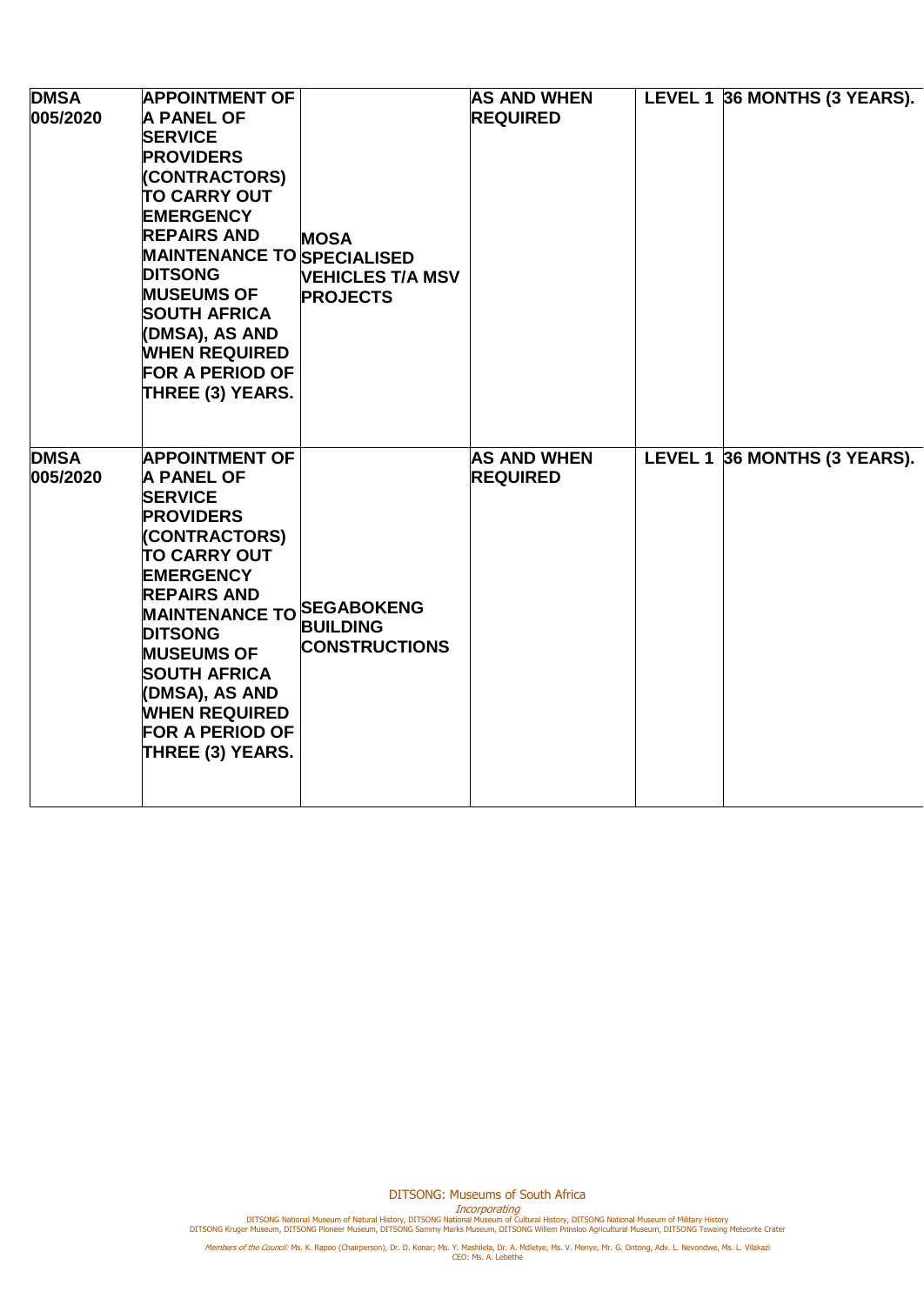| <b>DMSA</b><br>005/2020 | <b>APPOINTMENT OF</b><br><b>A PANEL OF</b><br><b>SERVICE</b><br><b>PROVIDERS</b><br>(CONTRACTORS)<br><b>TO CARRY OUT</b><br><b>EMERGENCY</b><br><b>REPAIRS AND</b><br>MAINTENANCE TO PROFIVE<br><b>DITSONG</b><br><b>MUSEUMS OF</b><br><b>SOUTH AFRICA</b><br>(DMSA), AS AND<br><b>WHEN REQUIRED</b><br><b>FOR A PERIOD OF</b><br>THREE (3) YEARS. |                                                     | <b>AS AND WHEN</b><br><b>REQUIRED</b> | LEVEL 1 36 MONTHS (3 YEARS). |
|-------------------------|----------------------------------------------------------------------------------------------------------------------------------------------------------------------------------------------------------------------------------------------------------------------------------------------------------------------------------------------------|-----------------------------------------------------|---------------------------------------|------------------------------|
| <b>DMSA</b><br>005/2020 | <b>APPOINTMENT OF</b><br><b>A PANEL OF</b><br><b>SERVICE</b><br><b>PROVIDERS</b><br>(CONTRACTORS)<br><b>TO CARRY OUT</b><br><b>EMERGENCY</b><br><b>REPAIRS AND</b><br><b>DITSONG</b><br><b>MUSEUMS OF</b><br><b>SOUTH AFRICA</b><br>(DMSA), AS AND<br><b>WHEN REQUIRED</b><br><b>FOR A PERIOD OF</b><br>THREE (3) YEARS.                           | <b>MAINTENANCE TO KANZIMA COE PTY</b><br><b>LTD</b> | <b>AS AND WHEN</b><br><b>REQUIRED</b> | LEVEL 1 36 MONTHS (3 YEARS). |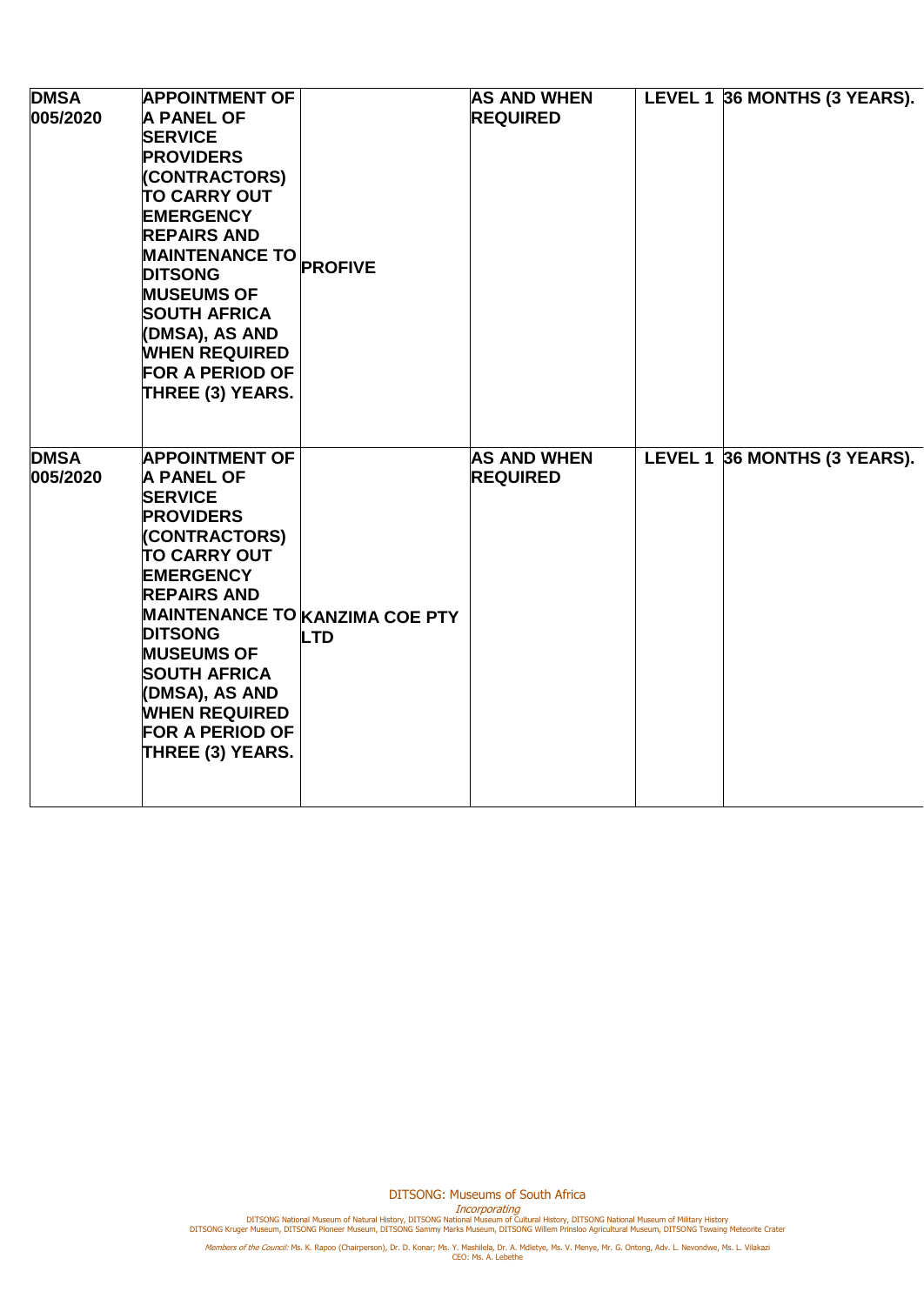| <b>DMSA</b><br>005/2020 | <b>APPOINTMENT OF</b><br><b>A PANEL OF</b><br><b>SERVICE</b><br><b>PROVIDERS</b><br>(CONTRACTORS)<br><b>TO CARRY OUT</b><br><b>EMERGENCY</b><br><b>REPAIRS AND</b><br>MAINTENANCE TO ZOOKIE<br><b>DITSONG</b><br><b>MUSEUMS OF</b><br><b>SOUTH AFRICA</b><br>(DMSA), AS AND<br><b>WHEN REQUIRED</b><br><b>FOR A PERIOD OF</b><br><b>THREE (3) YEARS.</b> | <b>CONSTRUCTION</b><br><b>AND PROJECTS</b> | <b>AS AND WHEN</b><br><b>REQUIRED</b> | LEVEL 1 36 MONTHS (3 YEARS). |
|-------------------------|----------------------------------------------------------------------------------------------------------------------------------------------------------------------------------------------------------------------------------------------------------------------------------------------------------------------------------------------------------|--------------------------------------------|---------------------------------------|------------------------------|
| <b>DMSA</b><br>005/2020 | <b>APPOINTMENT OF</b><br><b>A PANEL OF</b><br><b>SERVICE</b><br><b>PROVIDERS</b><br>(CONTRACTORS)<br><b>TO CARRY OUT</b><br><b>EMERGENCY</b><br><b>REPAIRS AND</b><br><b>MAINTENANCE TO</b><br><b>DITSONG</b><br><b>MUSEUMS OF</b><br><b>SOUTH AFRICA</b><br>(DMSA), AS AND<br><b>WHEN REQUIRED</b><br><b>FOR A PERIOD OF</b><br>THREE (3) YEARS.        | <b>MDT HOLDINGS</b>                        | <b>AS AND WHEN</b><br><b>REQUIRED</b> | LEVEL 1 36 MONTHS (3 YEARS). |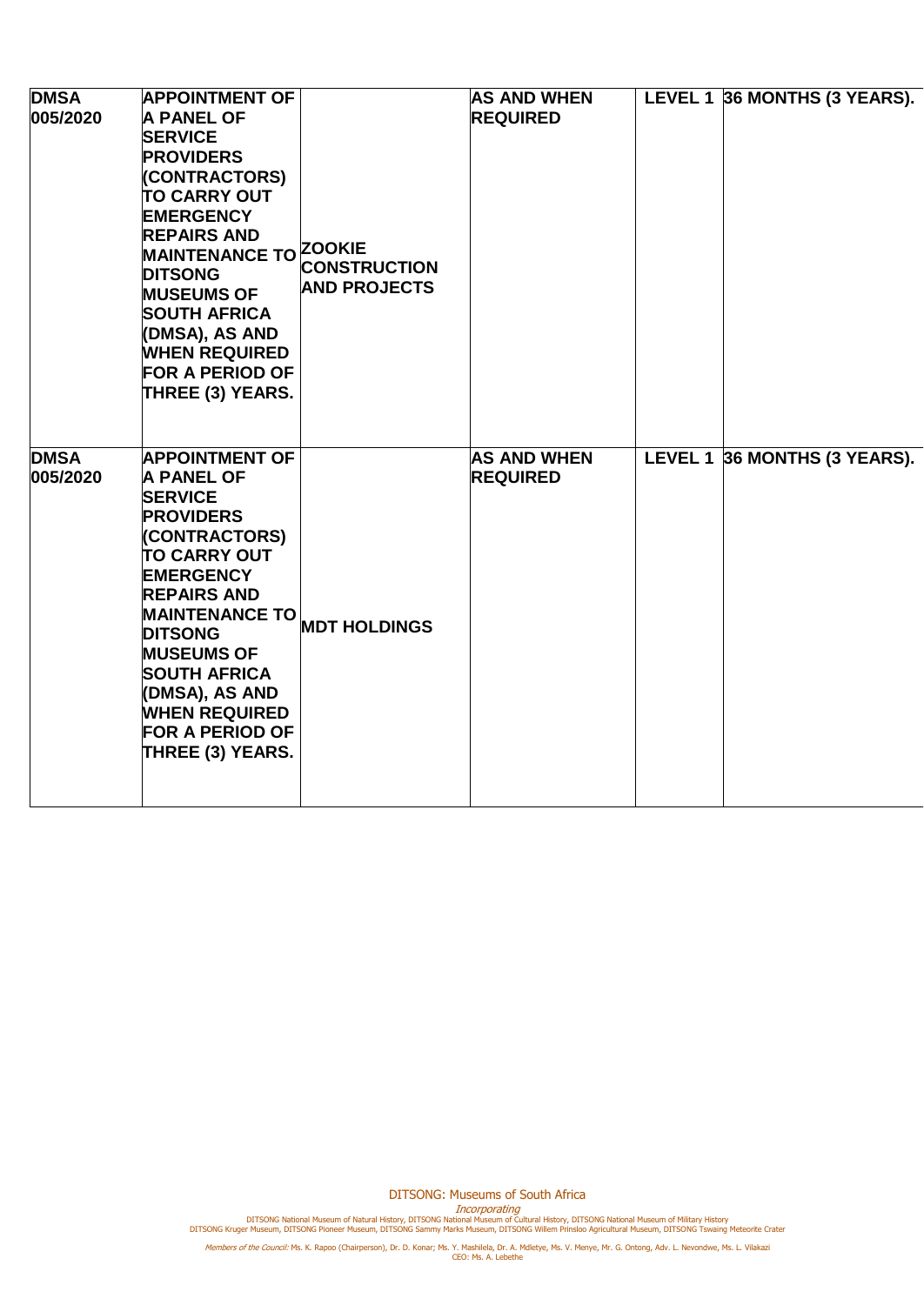| <b>DMSA</b><br>005/2020 | <b>APPOINTMENT OF</b><br><b>A PANEL OF</b><br><b>SERVICE</b><br><b>PROVIDERS</b><br>(CONTRACTORS)<br><b>TO CARRY OUT</b><br><b>EMERGENCY</b><br><b>REPAIRS AND</b><br><b>MAINTENANCE TO</b><br><b>DITSONG</b><br><b>MUSEUMS OF</b><br><b>SOUTH AFRICA</b><br>(DMSA), AS AND<br><b>WHEN REQUIRED</b><br><b>FOR A PERIOD OF</b><br>THREE (3) YEARS. | <b>THAKADU GROUP</b>                                       | <b>AS AND WHEN</b><br><b>REQUIRED</b> | LEVEL 1 36 MONTHS (3 YEARS). |
|-------------------------|---------------------------------------------------------------------------------------------------------------------------------------------------------------------------------------------------------------------------------------------------------------------------------------------------------------------------------------------------|------------------------------------------------------------|---------------------------------------|------------------------------|
| <b>DMSA</b><br>005/2020 | <b>APPOINTMENT OF</b><br><b>A PANEL OF</b><br><b>SERVICE</b><br><b>PROVIDERS</b><br>(CONTRACTORS)<br><b>TO CARRY OUT</b><br><b>EMERGENCY</b><br><b>REPAIRS AND</b><br><b>DITSONG</b><br><b>MUSEUMS OF</b><br><b>SOUTH AFRICA</b><br>(DMSA), AS AND<br><b>WHEN REQUIRED</b><br><b>FOR A PERIOD OF</b><br>THREE (3) YEARS.                          | <b>MAINTENANCE TO LEFIKA PROJECTS</b><br><b>PLANT HIRE</b> | <b>AS AND WHEN</b><br><b>REQUIRED</b> | LEVEL 1 36 MONTHS (3 YEARS). |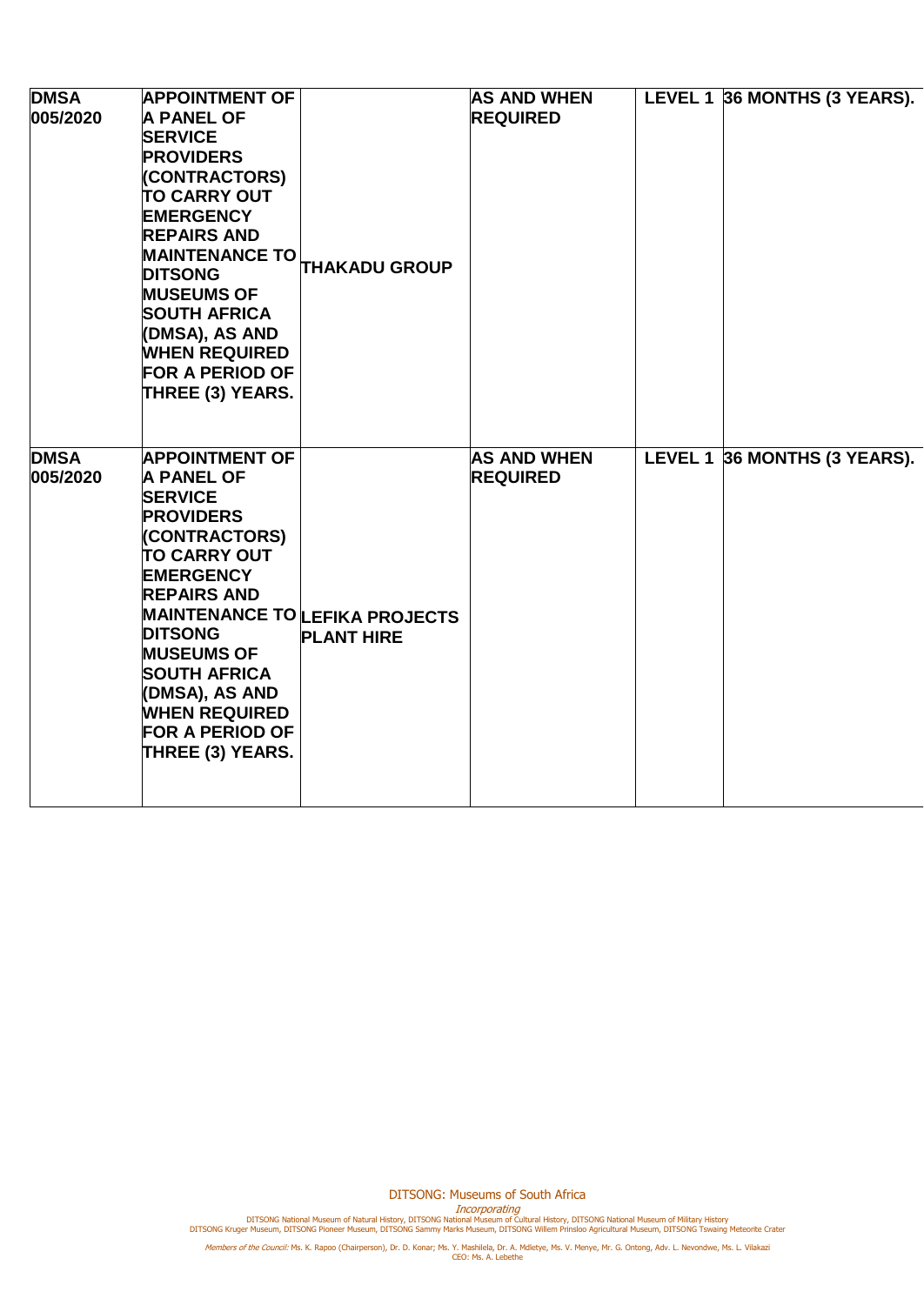| <b>DMSA</b><br>005/2020 | <b>APPOINTMENT OF</b><br><b>A PANEL OF</b><br><b>SERVICE</b><br><b>PROVIDERS</b><br>(CONTRACTORS)<br><b>TO CARRY OUT</b><br><b>EMERGENCY</b><br><b>REPAIRS AND</b><br><b>MAINTENANCE TO</b><br><b>DITSONG</b><br><b>MUSEUMS OF</b><br><b>SOUTH AFRICA</b><br>(DMSA), AS AND<br><b>WHEN REQUIRED</b><br><b>FOR A PERIOD OF</b><br>THREE (3) YEARS.               | <b>VINIQUE AFRICA</b> | <b>AS AND WHEN</b><br><b>REQUIRED</b> | LEVEL 1 36 MONTHS (3 YEARS). |
|-------------------------|-----------------------------------------------------------------------------------------------------------------------------------------------------------------------------------------------------------------------------------------------------------------------------------------------------------------------------------------------------------------|-----------------------|---------------------------------------|------------------------------|
| <b>DMSA</b><br>005/2020 | <b>APPOINTMENT OF</b><br><b>A PANEL OF</b><br><b>SERVICE</b><br><b>PROVIDERS</b><br>(CONTRACTORS)<br><b>TO CARRY OUT</b><br><b>EMERGENCY</b><br><b>REPAIRS AND</b><br><b>MAINTENANCE TO MAKEKE SERATI</b><br><b>DITSONG</b><br><b>MUSEUMS OF</b><br><b>SOUTH AFRICA</b><br>(DMSA), AS AND<br><b>WHEN REQUIRED</b><br><b>FOR A PERIOD OF</b><br>THREE (3) YEARS. | <b>INVESTMENTS</b>    | <b>AS AND WHEN</b><br><b>REQUIRED</b> | LEVEL 1 36 MONTHS (3 YEARS). |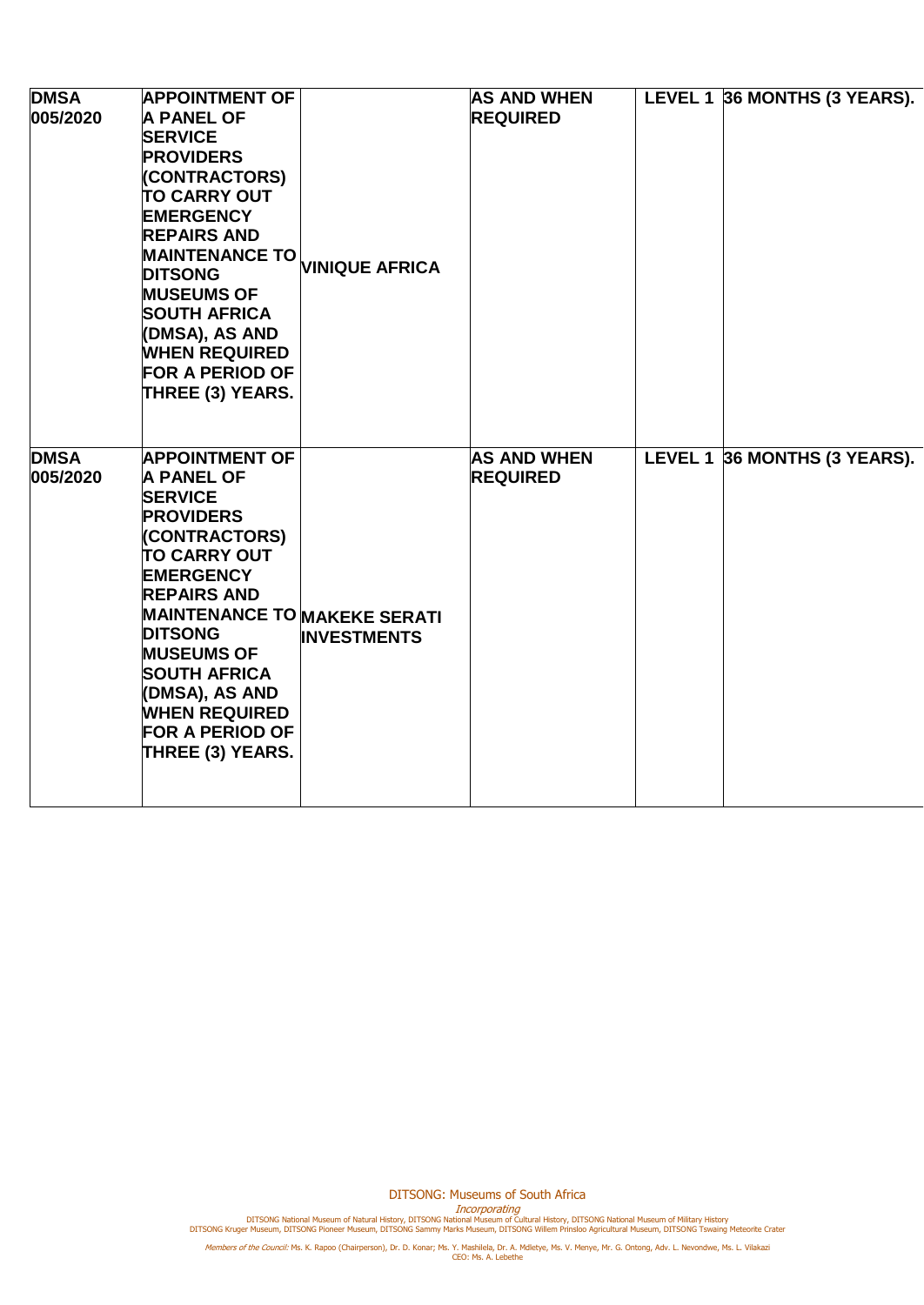| <b>DMSA</b><br>005/2020 | <b>APPOINTMENT OF</b><br><b>A PANEL OF</b><br><b>SERVICE</b><br><b>PROVIDERS</b><br>(CONTRACTORS)<br><b>TO CARRY OUT</b><br><b>EMERGENCY</b><br><b>REPAIRS AND</b><br><b>MAINTENANCE TO MANONG</b><br><b>DITSONG</b><br><b>MUSEUMS OF</b><br><b>SOUTH AFRICA</b><br>(DMSA), AS AND<br><b>WHEN REQUIRED</b><br><b>FOR A PERIOD OF</b><br>THREE (3) YEARS.     | <b>CONSTRUCTION</b> | <b>AS AND WHEN</b><br><b>REQUIRED</b> | LEVEL 1 36 MONTHS (3 YEARS). |
|-------------------------|--------------------------------------------------------------------------------------------------------------------------------------------------------------------------------------------------------------------------------------------------------------------------------------------------------------------------------------------------------------|---------------------|---------------------------------------|------------------------------|
| <b>DMSA</b><br>005/2020 | <b>APPOINTMENT OF</b><br><b>A PANEL OF</b><br><b>SERVICE</b><br><b>PROVIDERS</b><br>(CONTRACTORS)<br><b>TO CARRY OUT</b><br><b>EMERGENCY</b><br><b>REPAIRS AND</b><br><b>MAINTENANCE TO MR GENERAL</b><br><b>DITSONG</b><br><b>MUSEUMS OF</b><br><b>SOUTH AFRICA</b><br>(DMSA), AS AND<br><b>WHEN REQUIRED</b><br><b>FOR A PERIOD OF</b><br>THREE (3) YEARS. | <b>TRADING 003</b>  | <b>AS AND WHEN</b><br><b>REQUIRED</b> | LEVEL 1 36 MONTHS (3 YEARS). |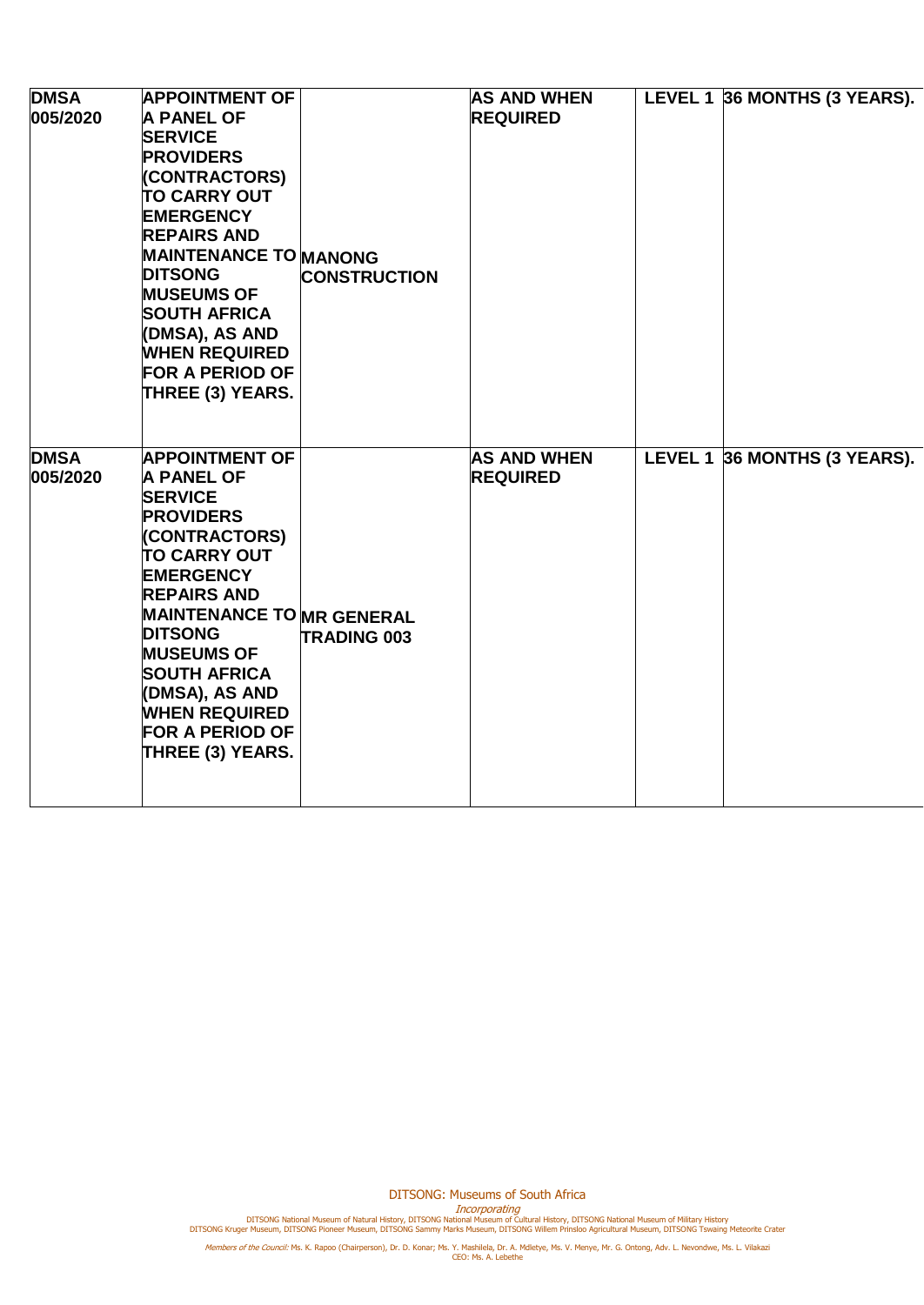| <b>DMSA</b><br>005/2020 | <b>APPOINTMENT OF</b><br><b>A PANEL OF</b><br><b>SERVICE</b><br><b>PROVIDERS</b><br>(CONTRACTORS)<br><b>TO CARRY OUT</b><br><b>EMERGENCY</b><br><b>REPAIRS AND</b><br><b>MAINTENANCE TO WOMEA</b><br><b>DITSONG</b><br><b>MUSEUMS OF</b><br><b>SOUTH AFRICA</b><br>(DMSA), AS AND<br><b>WHEN REQUIRED</b><br><b>FOR A PERIOD OF</b><br>THREE (3) YEARS. | <b>SOLUTIONS</b>                    | <b>AS AND WHEN</b><br><b>REQUIRED</b> | LEVEL 1 36 MONTHS (3 YEARS). |
|-------------------------|---------------------------------------------------------------------------------------------------------------------------------------------------------------------------------------------------------------------------------------------------------------------------------------------------------------------------------------------------------|-------------------------------------|---------------------------------------|------------------------------|
| <b>DMSA</b><br>005/2020 | <b>APPOINTMENT OF</b><br><b>A PANEL OF</b><br><b>SERVICE</b><br><b>PROVIDERS</b><br>(CONTRACTORS)<br><b>TO CARRY OUT</b><br><b>EMERGENCY</b><br><b>REPAIRS AND</b><br>MAINTENANCE TO BAHLALOGA<br><b>DITSONG</b><br><b>MUSEUMS OF</b><br><b>SOUTH AFRICA</b><br>(DMSA), AS AND<br><b>WHEN REQUIRED</b><br><b>FOR A PERIOD OF</b><br>THREE (3) YEARS.    | <b>COMMUNITY</b><br><b>PROJECTS</b> | <b>AS AND WHEN</b><br><b>REQUIRED</b> | LEVEL 1 36 MONTHS (3 YEARS). |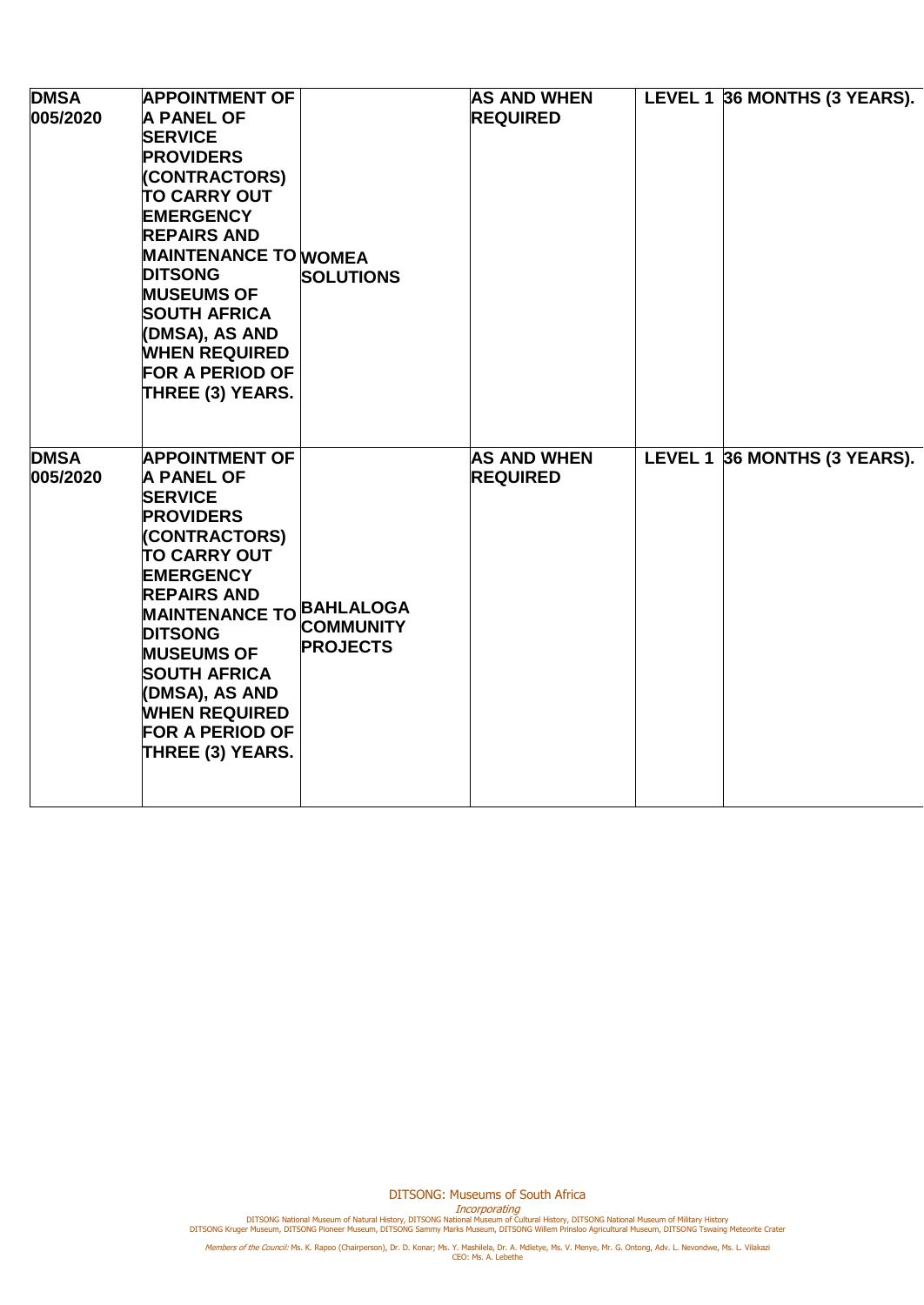| <b>DMSA</b><br>005/2020 | <b>APPOINTMENT OF</b><br><b>A PANEL OF</b><br><b>SERVICE</b><br><b>PROVIDERS</b><br>(CONTRACTORS)<br><b>TO CARRY OUT</b><br><b>EMERGENCY</b><br><b>REPAIRS AND</b><br><b>MAINTENANCE TO SITHEMBEKILE</b><br><b>DITSONG</b><br><b>MUSEUMS OF</b><br><b>SOUTH AFRICA</b><br>(DMSA), AS AND<br><b>WHEN REQUIRED</b><br><b>FOR A PERIOD OF</b><br>THREE (3) YEARS. | <b>FARM &amp; PROJECTS</b> | <b>AS AND WHEN</b><br><b>REQUIRED</b> | LEVEL 1 36 MONTHS (3 YEARS). |
|-------------------------|----------------------------------------------------------------------------------------------------------------------------------------------------------------------------------------------------------------------------------------------------------------------------------------------------------------------------------------------------------------|----------------------------|---------------------------------------|------------------------------|
| <b>DMSA</b><br>005/2020 | <b>APPOINTMENT OF</b><br><b>A PANEL OF</b><br><b>SERVICE</b><br><b>PROVIDERS</b><br>(CONTRACTORS)<br><b>TO CARRY OUT</b><br><b>EMERGENCY</b><br><b>REPAIRS AND</b><br><b>MAINTENANCE TO PH AND PH</b><br><b>DITSONG</b><br><b>MUSEUMS OF</b><br><b>SOUTH AFRICA</b><br>(DMSA), AS AND<br><b>WHEN REQUIRED</b><br><b>FOR A PERIOD OF</b><br>THREE (3) YEARS.    | <b>ENTERPRISES</b>         | <b>AS AND WHEN</b><br><b>REQUIRED</b> | LEVEL 1 36 MONTHS (3 YEARS). |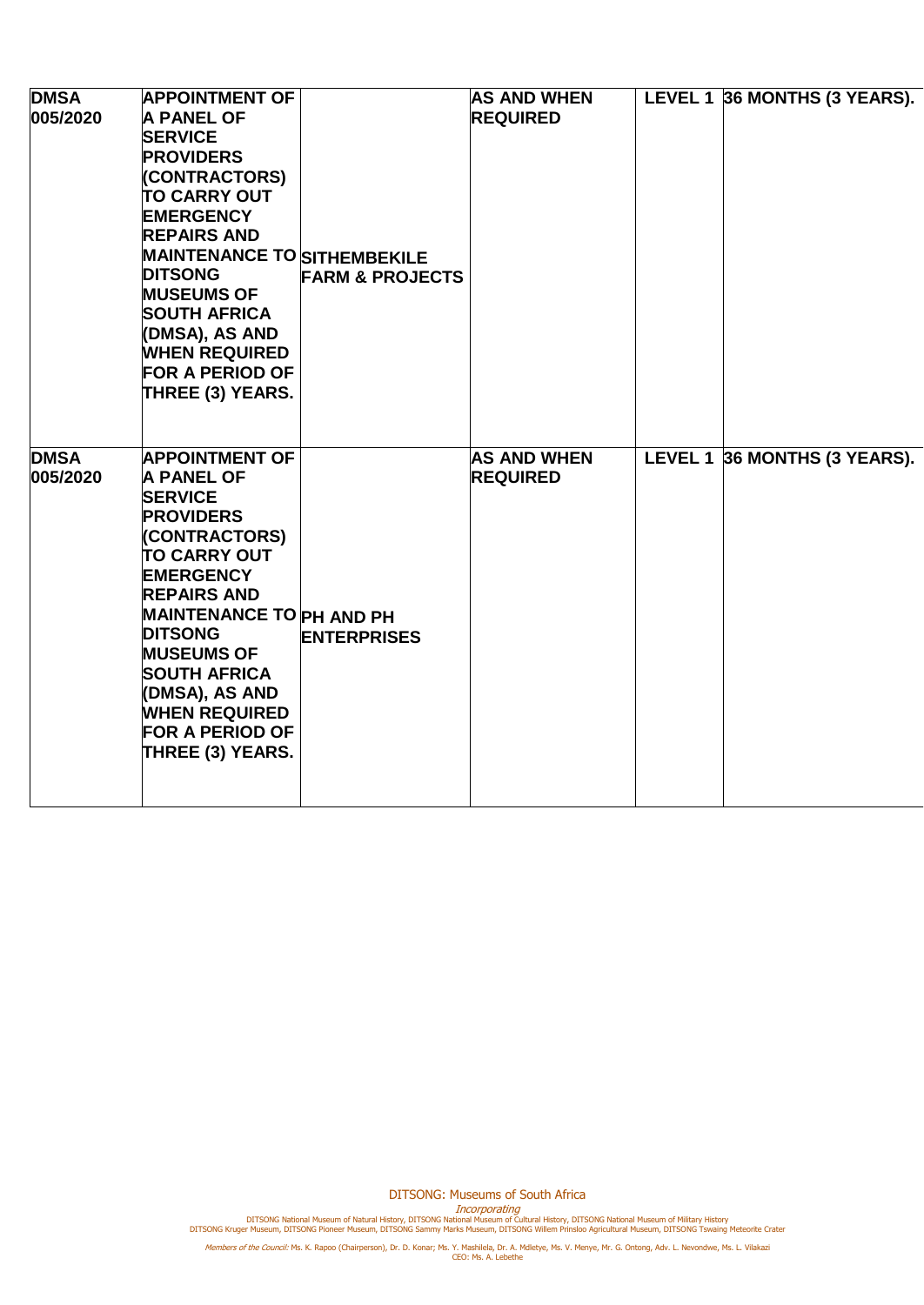| <b>DMSA</b><br>005/2020 | <b>APPOINTMENT OF</b><br><b>A PANEL OF</b><br><b>SERVICE</b><br><b>PROVIDERS</b><br>(CONTRACTORS)<br><b>TO CARRY OUT</b><br><b>EMERGENCY</b><br><b>REPAIRS AND</b><br><b>DITSONG</b><br><b>MUSEUMS OF</b><br><b>SOUTH AFRICA</b><br>(DMSA), AS AND<br><b>WHEN REQUIRED</b><br><b>FOR A PERIOD OF</b><br><b>THREE (3) YEARS.</b>                                   | <b>MAINTENANCE TO GKM ENGINEERING</b><br><b>SERVICES</b> | <b>AS AND WHEN</b><br><b>REQUIRED</b> | LEVEL 1 36 MONTHS (3 YEARS). |
|-------------------------|-------------------------------------------------------------------------------------------------------------------------------------------------------------------------------------------------------------------------------------------------------------------------------------------------------------------------------------------------------------------|----------------------------------------------------------|---------------------------------------|------------------------------|
| <b>DMSA</b><br>005/2020 | <b>APPOINTMENT OF</b><br><b>A PANEL OF</b><br><b>SERVICE</b><br><b>PROVIDERS</b><br>(CONTRACTORS)<br><b>TO CARRY OUT</b><br><b>EMERGENCY</b><br><b>REPAIRS AND</b><br><b>MAINTENANCE TO THAGISHO</b><br><b>DITSONG</b><br><b>MUSEUMS OF</b><br><b>SOUTH AFRICA</b><br>(DMSA), AS AND<br><b>WHEN REQUIRED</b><br><b>FOR A PERIOD OF</b><br><b>THREE (3) YEARS.</b> | <b>TRADING AND</b><br><b>PROJECTS</b>                    | <b>AS AND WHEN</b><br><b>REQUIRED</b> | LEVEL 1 36 MONTHS (3 YEARS). |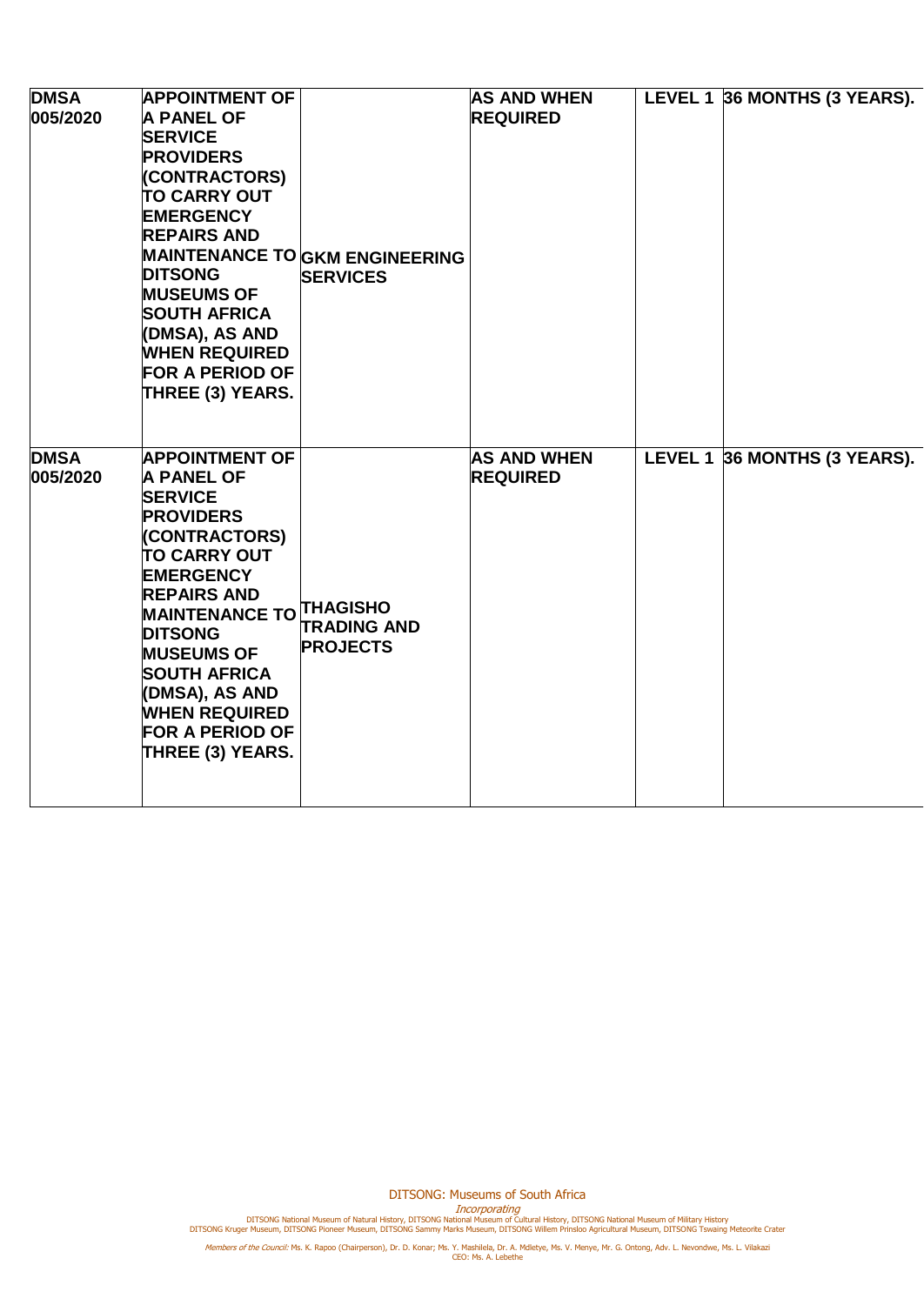| <b>DMSA</b><br>005/2020 | <b>APPOINTMENT OF</b><br><b>A PANEL OF</b><br><b>SERVICE</b><br><b>PROVIDERS</b><br>(CONTRACTORS)<br><b>TO CARRY OUT</b><br><b>EMERGENCY</b><br><b>REPAIRS AND</b><br><b>DITSONG</b><br><b>MUSEUMS OF</b><br><b>SOUTH AFRICA</b><br>(DMSA), AS AND<br><b>WHEN REQUIRED</b><br><b>FOR A PERIOD OF</b><br><b>THREE (3) YEARS.</b>                                   | <b>MAINTENANCE TO AMASIKO TRADING</b><br><b>ENTERPRISE</b> | <b>AS AND WHEN</b><br><b>REQUIRED</b> | LEVEL 1 36 MONTHS (3 YEARS). |
|-------------------------|-------------------------------------------------------------------------------------------------------------------------------------------------------------------------------------------------------------------------------------------------------------------------------------------------------------------------------------------------------------------|------------------------------------------------------------|---------------------------------------|------------------------------|
| <b>DMSA</b><br>005/2020 | <b>APPOINTMENT OF</b><br><b>A PANEL OF</b><br><b>SERVICE</b><br><b>PROVIDERS</b><br>(CONTRACTORS)<br><b>TO CARRY OUT</b><br><b>EMERGENCY</b><br><b>REPAIRS AND</b><br>MAINTENANCE TO <b>DLAMBILI</b><br><b>DITSONG</b><br><b>MUSEUMS OF</b><br><b>SOUTH AFRICA</b><br>(DMSA), AS AND<br><b>WHEN REQUIRED</b><br><b>FOR A PERIOD OF</b><br><b>THREE (3) YEARS.</b> | <b>CONSULTING AND</b><br><b>PROJECTS</b>                   | <b>AS AND WHEN</b><br><b>REQUIRED</b> | LEVEL 1 36 MONTHS (3 YEARS). |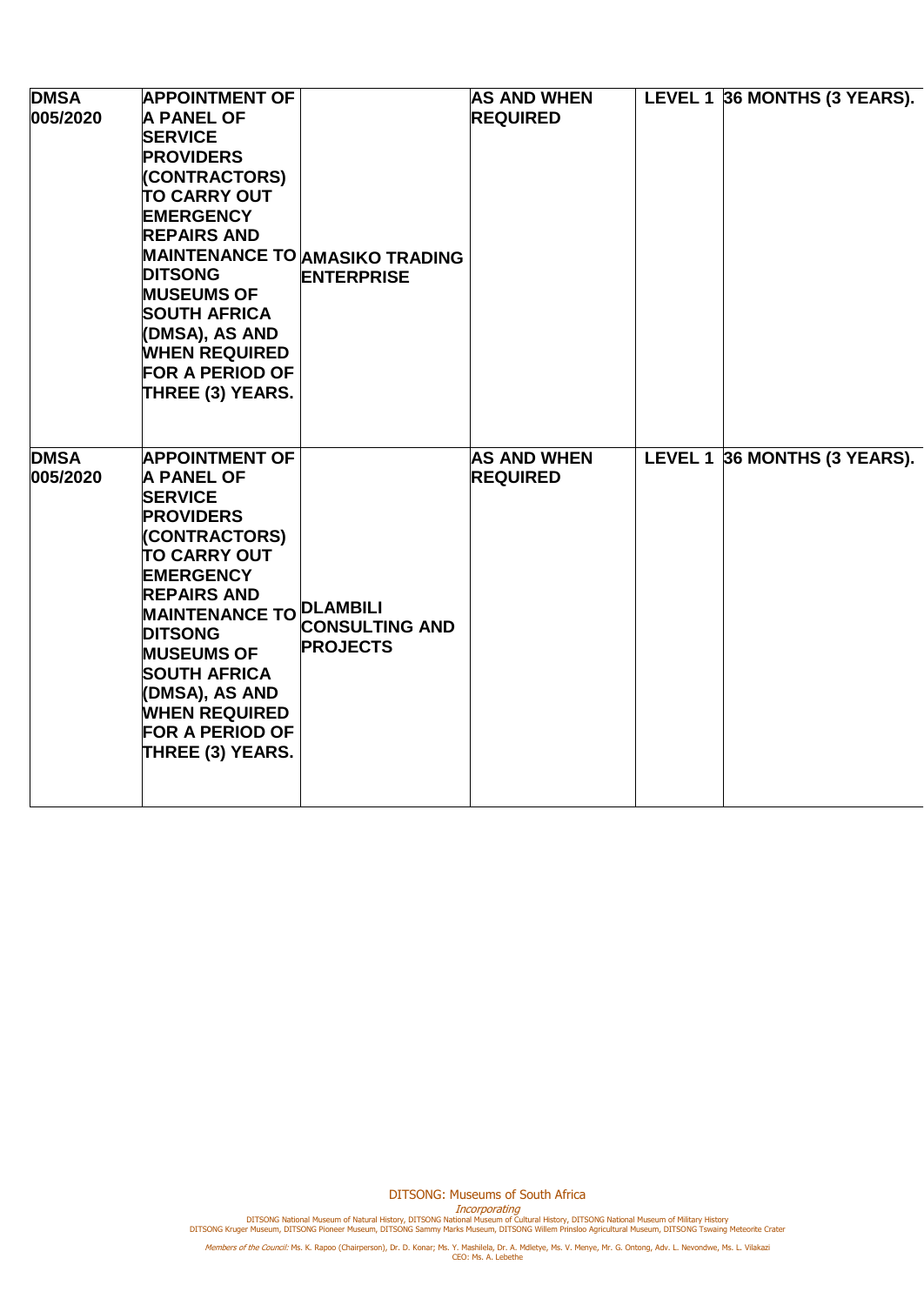| <b>DMSA</b><br>005/2020 | <b>APPOINTMENT OF</b><br><b>A PANEL OF</b><br><b>SERVICE</b><br><b>PROVIDERS</b><br>(CONTRACTORS)<br><b>TO CARRY OUT</b><br><b>EMERGENCY</b><br><b>REPAIRS AND</b><br>MAINTENANCE TO PRO-SERVE<br><b>DITSONG</b><br><b>MUSEUMS OF</b><br><b>SOUTH AFRICA</b><br>(DMSA), AS AND<br><b>WHEN REQUIRED</b><br><b>FOR A PERIOD OF</b><br>THREE (3) YEARS. | <b>CONSTRUCTION</b><br><b>SOLUTIONS</b>                                                                   | <b>AS AND WHEN</b><br><b>REQUIRED</b> | LEVEL 1 36 MONTHS (3 YEARS). |
|-------------------------|------------------------------------------------------------------------------------------------------------------------------------------------------------------------------------------------------------------------------------------------------------------------------------------------------------------------------------------------------|-----------------------------------------------------------------------------------------------------------|---------------------------------------|------------------------------|
| <b>DMSA</b><br>005/2020 | <b>APPOINTMENT OF</b><br><b>A PANEL OF</b><br><b>SERVICE</b><br><b>PROVIDERS</b><br>(CONTRACTORS)<br><b>TO CARRY OUT</b><br><b>EMERGENCY</b><br><b>REPAIRS AND</b><br><b>DITSONG</b><br><b>MUSEUMS OF</b><br><b>SOUTH AFRICA</b><br>(DMSA), AS AND<br><b>WHEN REQUIRED</b><br><b>FOR A PERIOD OF</b><br>THREE (3) YEARS.                             | <b>SUPERWAY</b><br><b>MAINTENANCE TO CONSTRUCTION/RE</b><br><b>AHEGILE BUSINESS</b><br><b>SERVICES JV</b> | <b>AS AND WHEN</b><br><b>REQUIRED</b> | LEVEL 1 36 MONTHS (3 YEARS). |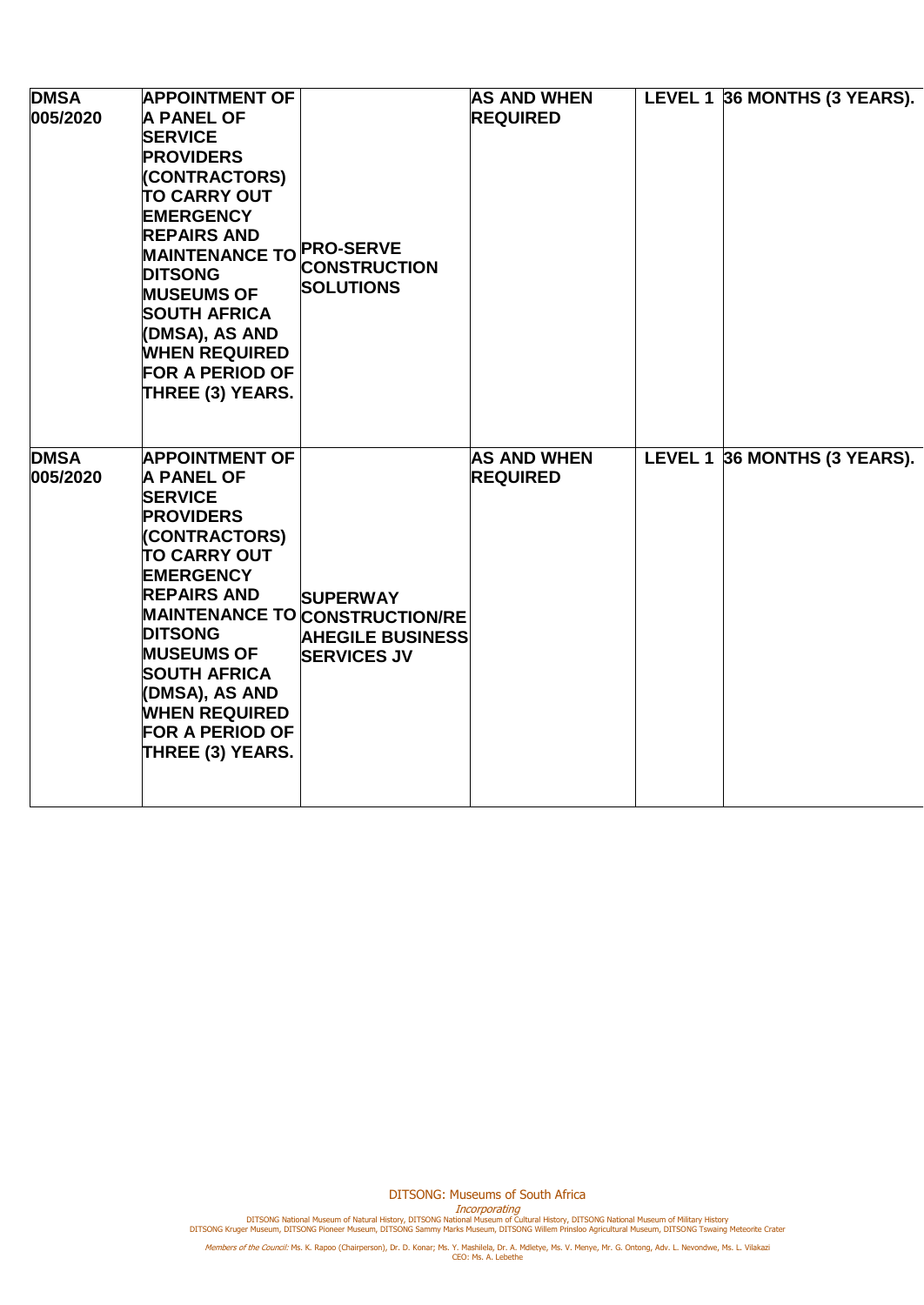| <b>DMSA</b><br>005/2020 | <b>APPOINTMENT OF</b><br><b>A PANEL OF</b><br><b>SERVICE</b><br><b>PROVIDERS</b><br>(CONTRACTORS)<br><b>TO CARRY OUT</b><br><b>EMERGENCY</b><br><b>REPAIRS AND</b><br><b>MAINTENANCE TO</b><br><b>DITSONG</b><br><b>MUSEUMS OF</b><br><b>SOUTH AFRICA</b><br>(DMSA), AS AND<br><b>WHEN REQUIRED</b><br><b>FOR A PERIOD OF</b><br>THREE (3) YEARS.              | <b>RIENDZO RINENE</b>                    | <b>AS AND WHEN</b><br><b>REQUIRED</b> | LEVEL 1 36 MONTHS (3 YEARS). |
|-------------------------|----------------------------------------------------------------------------------------------------------------------------------------------------------------------------------------------------------------------------------------------------------------------------------------------------------------------------------------------------------------|------------------------------------------|---------------------------------------|------------------------------|
| <b>DMSA</b><br>005/2020 | <b>APPOINTMENT OF</b><br><b>A PANEL OF</b><br><b>SERVICE</b><br><b>PROVIDERS</b><br>(CONTRACTORS)<br><b>TO CARRY OUT</b><br><b>EMERGENCY</b><br><b>REPAIRS AND</b><br><b>MAINTENANCE TO SIM BUILDING</b><br><b>DITSONG</b><br><b>MUSEUMS OF</b><br><b>SOUTH AFRICA</b><br>(DMSA), AS AND<br><b>WHEN REQUIRED</b><br><b>FOR A PERIOD OF</b><br>THREE (3) YEARS. | <b>SUPPLIES &amp;</b><br><b>PROJECTS</b> | <b>AS AND WHEN</b><br><b>REQUIRED</b> | LEVEL 1 36 MONTHS (3 YEARS). |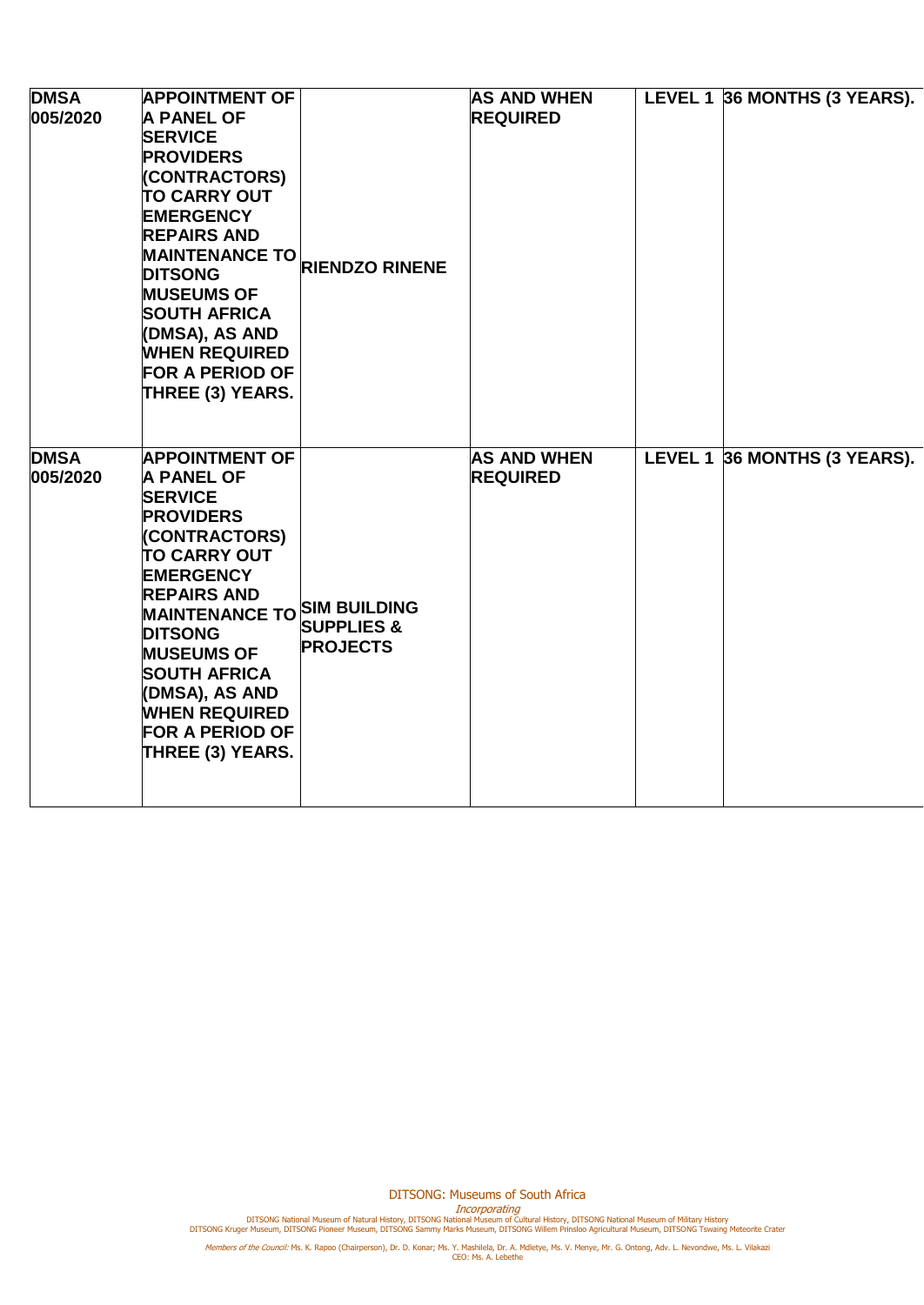| <b>DMSA</b><br>005/2020 | <b>APPOINTMENT OF</b><br><b>A PANEL OF</b><br><b>SERVICE</b><br><b>PROVIDERS</b><br>(CONTRACTORS)<br><b>TO CARRY OUT</b><br><b>EMERGENCY</b><br><b>REPAIRS AND</b><br>MAINTENANCE TO MAANDA-FHADZO<br><b>DITSONG</b><br><b>MUSEUMS OF</b><br><b>SOUTH AFRICA</b><br>(DMSA), AS AND<br><b>WHEN REQUIRED</b><br><b>FOR A PERIOD OF</b><br>THREE (3) YEARS. | <b>CONSTRUCTION</b><br><b>AND PROJECTS</b> | <b>AS AND WHEN</b><br><b>REQUIRED</b> | LEVEL 1 36 MONTHS (3 YEARS). |
|-------------------------|----------------------------------------------------------------------------------------------------------------------------------------------------------------------------------------------------------------------------------------------------------------------------------------------------------------------------------------------------------|--------------------------------------------|---------------------------------------|------------------------------|
| <b>DMSA</b><br>005/2020 | <b>APPOINTMENT OF</b><br><b>A PANEL OF</b><br><b>SERVICE</b><br><b>PROVIDERS</b><br>(CONTRACTORS)<br><b>TO CARRY OUT</b><br><b>EMERGENCY</b><br><b>REPAIRS AND</b><br><b>MAINTENANCE TO</b><br><b>DITSONG</b><br><b>MUSEUMS OF</b><br><b>SOUTH AFRICA</b><br>(DMSA), AS AND<br><b>WHEN REQUIRED</b><br><b>FOR A PERIOD OF</b><br>THREE (3) YEARS.        | <b>GMAN PROPERTIES</b>                     | <b>AS AND WHEN</b><br><b>REQUIRED</b> | LEVEL 1 36 MONTHS (3 YEARS). |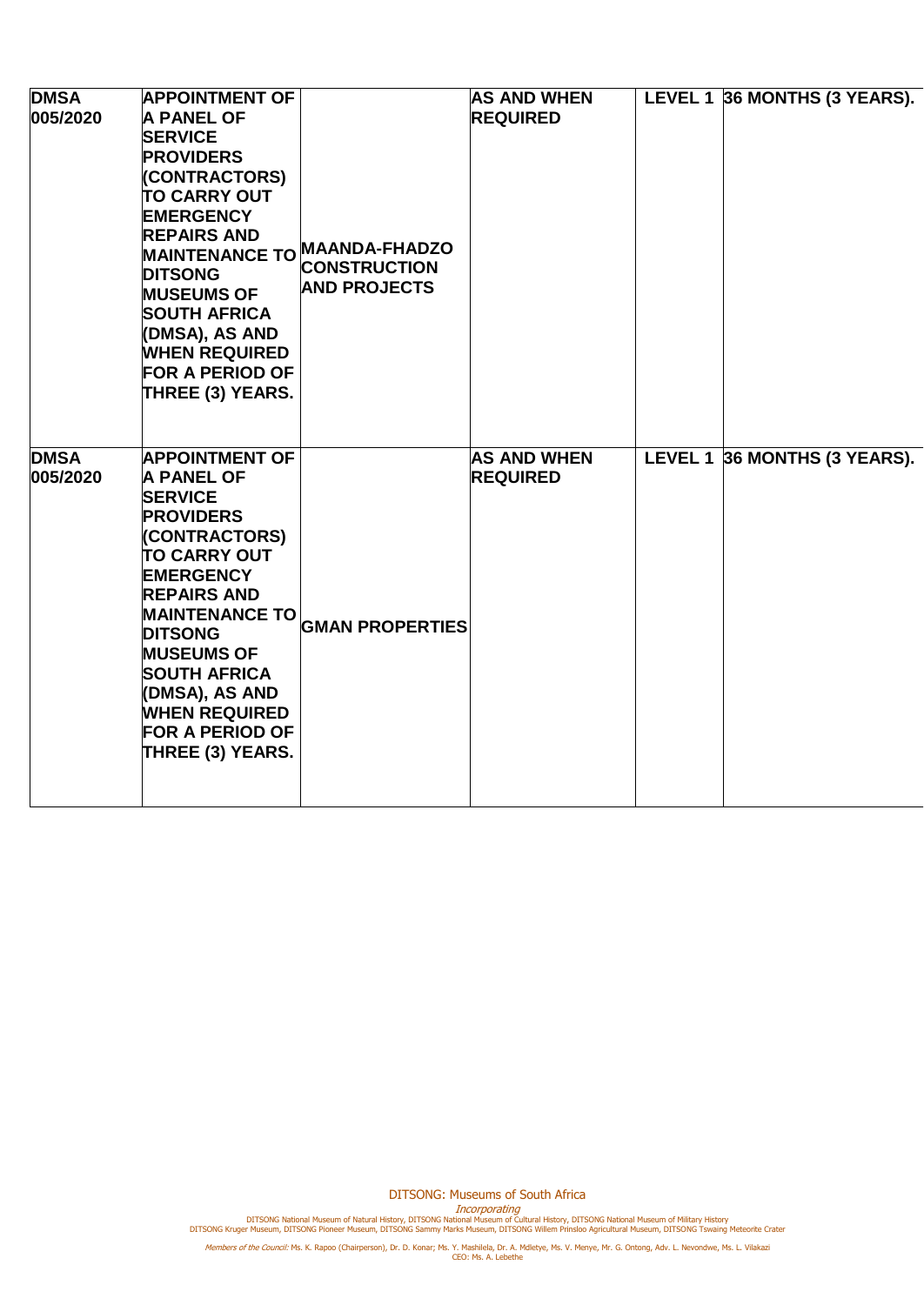| <b>DMSA</b><br>005/2020 | <b>APPOINTMENT OF</b><br><b>A PANEL OF</b><br><b>SERVICE</b><br><b>PROVIDERS</b><br>(CONTRACTORS)<br><b>TO CARRY OUT</b><br><b>EMERGENCY</b><br><b>REPAIRS AND</b><br><b>MAINTENANCE TO TOBC</b><br><b>DITSONG</b><br><b>MUSEUMS OF</b><br><b>SOUTH AFRICA</b><br>(DMSA), AS AND<br><b>WHEN REQUIRED</b><br><b>FOR A PERIOD OF</b><br>THREE (3) YEARS. | <b>INTEGRATIONS</b>                                         | <b>AS AND WHEN</b><br><b>REQUIRED</b> | LEVEL 1 36 MONTHS (3 YEARS). |
|-------------------------|--------------------------------------------------------------------------------------------------------------------------------------------------------------------------------------------------------------------------------------------------------------------------------------------------------------------------------------------------------|-------------------------------------------------------------|---------------------------------------|------------------------------|
| <b>DMSA</b><br>005/2020 | <b>APPOINTMENT OF</b><br><b>A PANEL OF</b><br><b>SERVICE</b><br><b>PROVIDERS</b><br>(CONTRACTORS)<br><b>TO CARRY OUT</b><br><b>EMERGENCY</b><br><b>REPAIRS AND</b><br><b>MAINTENANCE TO</b><br><b>DITSONG</b><br><b>MUSEUMS OF</b><br><b>SOUTH AFRICA</b><br>(DMSA), AS AND<br><b>WHEN REQUIRED</b><br><b>FOR A PERIOD OF</b><br>THREE (3) YEARS.      | <b>ZAMAUBUHLE</b><br><b>TRADING</b><br><b>ENTERPRICE CC</b> |                                       | LEVEL 1 36 MONTHS (3 YEARS). |